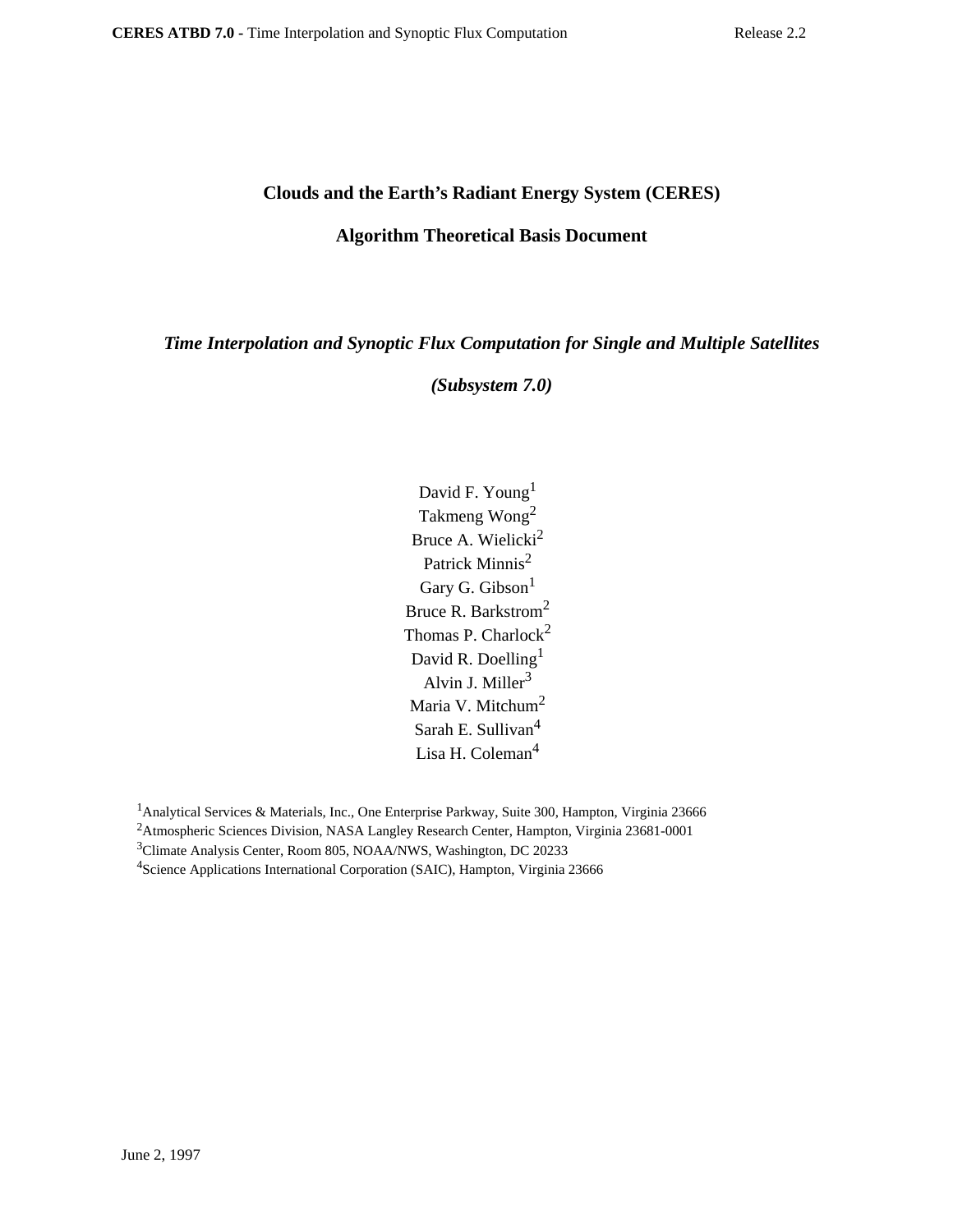

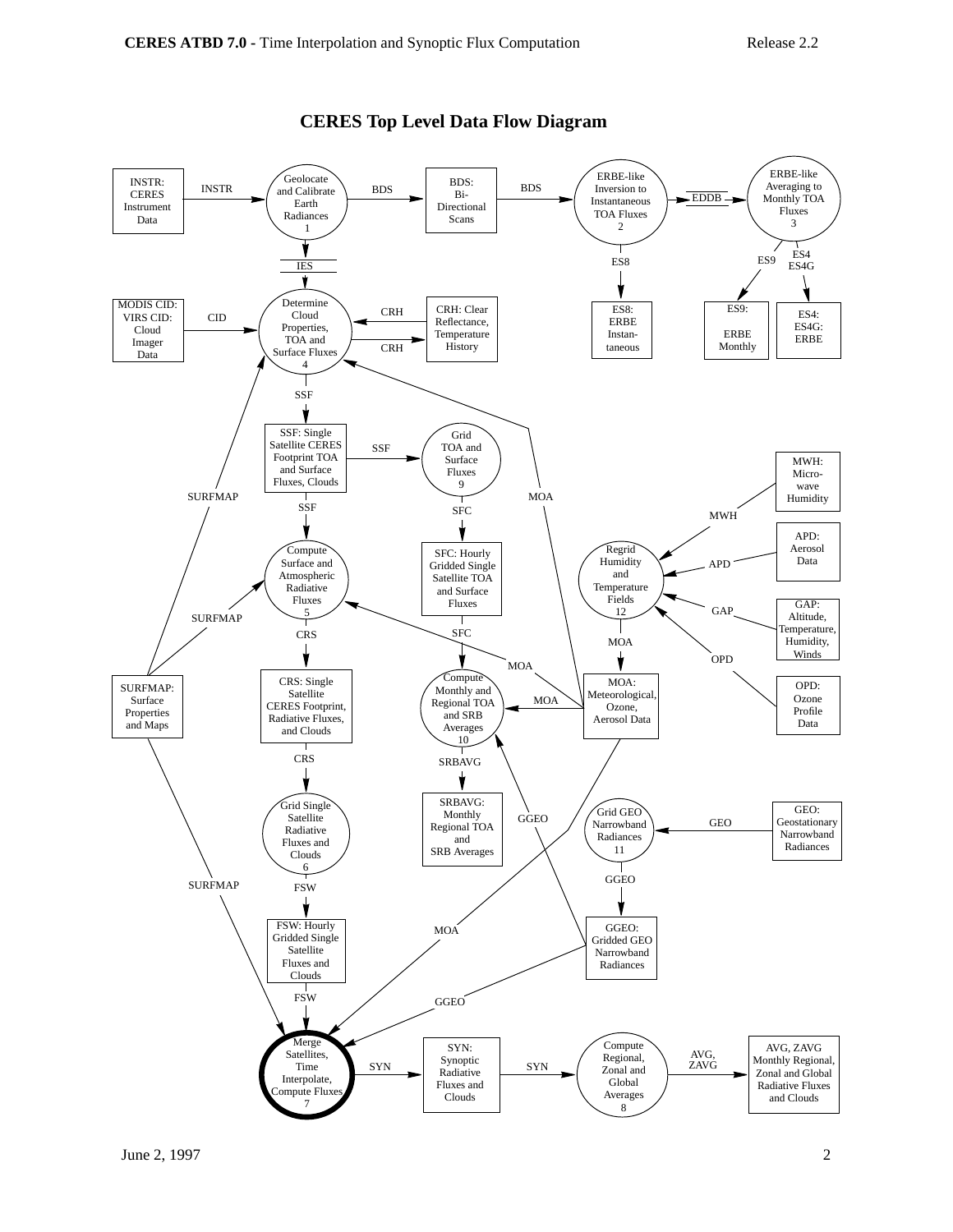#### **Abstract**

*The Clouds and the Earth's Radiant Energy System (CERES) Data Management System temporally interpolates CERES data in order to produce global, synoptic maps of top-of-atmosphere (TOA) fluxes and cloud properties on a 1.0*° *equal-angle grid. These interpolated data are used as input and boundary conditions to the calculation of synoptic maps of the vertical structure of atmospheric and surface flux.*

*The chief input to the time interpolation process is the gridded shortwave (SW) and longwave (LW) TOA clear-sky and total-sky fluxes and cloud information provided by the FSW data product (see appendix A). These data contain spatial averages of one hour of CERES measurements on a 1.0*° *equal-angle grid.*

*This process produces global maps of TOA total-sky LW and SW flux, TOA clear-sky LW and SW flux, TOA window radiances, and cloud properties at 0, 3, 6, ..., 21 GMT for each day of the month. Radiative fluxes at various levels in the atmosphere are then calculated using these data. The final data product contains synoptic maps of the above parameters plus radiative fluxes at four atmospheric levels (see appendix B).*

*The steps in producing synoptic maps are*

- *1. Merge gridded cloud and radiation data from multiple satellites*
- *2. Regionally and temporally sort and merge ancillary geostationary data used in the interpolation of TOA fluxes*
- *3. Interpolate cloud properties from the CERES times of observation to the synoptic times*
- *4. Interpolate CERES TOA LW and SW fluxes to synoptic times using geostationary data to assist in modeling meteorological variations between times of observations*
- *5. Use time-interpolated cloud properties to calculate radiative flux profiles as in subsystem 5, which are constrained by the synoptic TOA flux estimates*

### **7.0. Time Interpolation and Synoptic Flux Computation for Single and Multiple Satellites**

#### **7.1. Time Interpolation for Producing Synoptic Maps**

#### *7.1.1. Introduction*

The CERES experiment (Wielicki and Barkstrom 1991) will produce a data set of highly accurate measurements of the incoming and outgoing energy in the Earth's climate system. As with any satellite experiment, the data will not be uniformly distributed in time and space. Instead, data will be arranged in patterns determined by the orbital characteristics of the satellites that are carrying the instruments. However, many researchers prefer data sets that are both global and ordered uniformly in time.

In order to provide such a product for potential data users, CERES will develop global synoptic maps of TOA fluxes and cloud properties as well as the vertical structure of atmospheric radiative fluxes. These maps will be produced for each day of data in 3-hourly intervals at 0, 3, 6, ..., 21 GMT.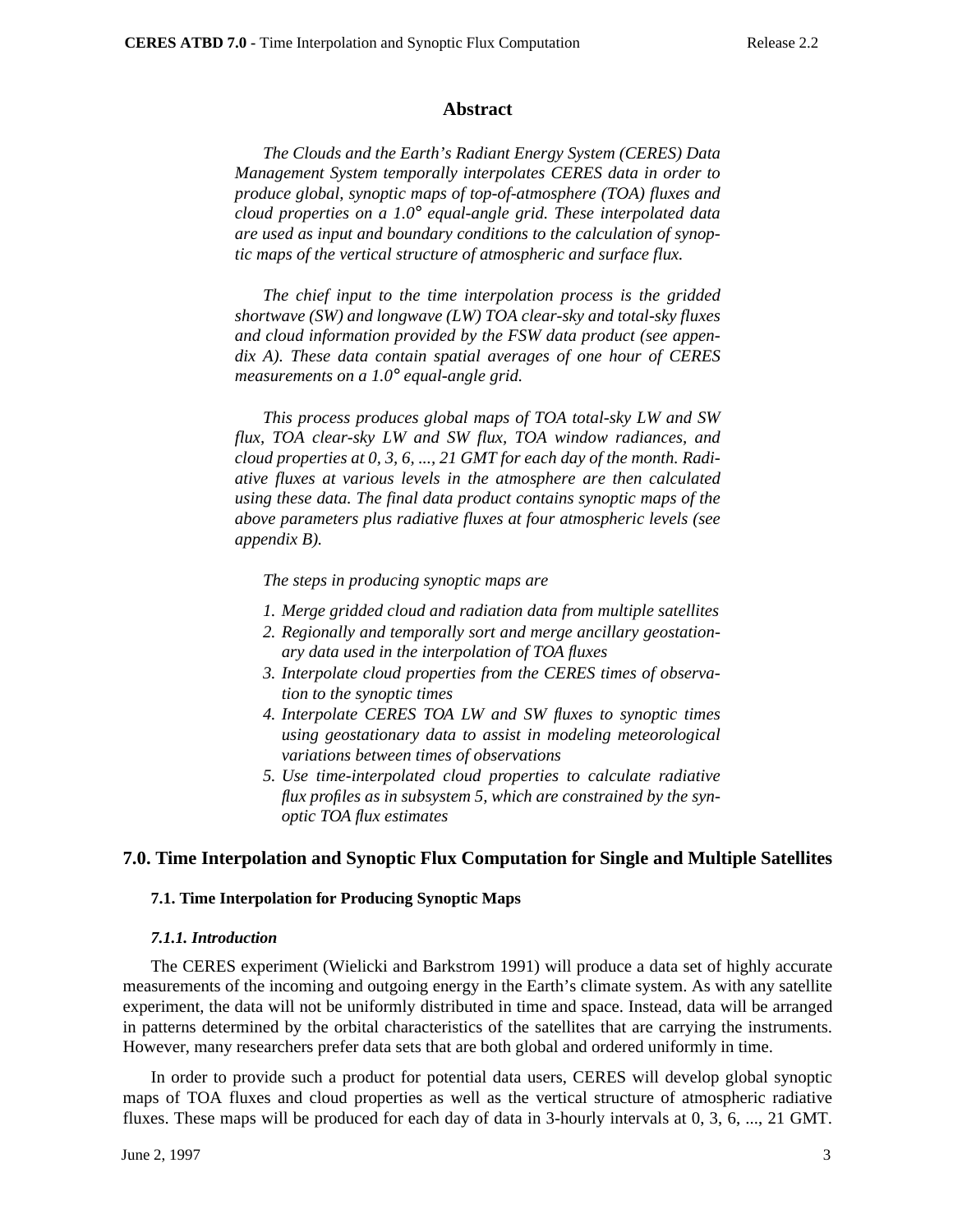Producing data sets for synoptic times ensures consistency with ground truth meteorological observations from weather station observations and radiosondes as well as with geostationary satellites which provide images at synoptic hours. The use of such data is valuable for CERES validation and for science studies using CERES radiation parameters. Also, calculating the atmospheric radiative fluxes at only the synoptic times minimizes the considerable computational resources required for this product. The production of a CERES synoptic data product is important for several reasons: (1) synoptic views provide a basis for studying the life cycle of cloud systems (Desbois et al. 1989; Garand 1988) and understanding the associated atmospheric meteorology, (2) synoptic views are very useful in validating the CERES data processing, particularly of time interpolation, and (3) the synoptic data product provides a regular data structure which simplifies the design of algorithms and operation of the data processing system. In addition to providing a fundamental tool for understanding the organization of cloud systems, synoptic views of cloud and radiation fields provide a major tool for diagnostic work on operational weather forecasting and general circulation models because the analysis fields are produced at synoptic times. Data that have been independently interpreted to such standard times provide stronger tests of the validity of the processes parameterized in the models than do monthly average data. The synoptic fields of radiation and clouds should be particularly valuable in developing and understanding of the role of clouds in the generation and dissipation of available potential energy, since the calculation of this quantity requires integration over approximately horizontal layers within the atmosphere.

For each CERES footprint, information is provided on up to four cloud pressure categories (for a detailed description, see section 4.4.). This cloud information is then used along with ancillary atmospheric sounding data to derive a radiative profile for each footprint consistent with the observed CERES TOA fluxes (subsystem 5). The cloud and radiative parameters are then spatially averaged onto the CERES 1.0° equal-angle grid (subsystem 6). The data must then be temporally interpolated to produce synoptic images. It has been recognized that because of the highly nonlinear quality of the radiative fields, it would be difficult to retain internally consistent radiation fields while interpolating to times without measurements. In order to circumvent this problem, only the TOA total-sky and clear-sky SW and LW fluxes, the window channel radiance, and cloud properties will be interpolated to the synoptic times. The radiative profile will then be recalculated using the TISA-produced fields as constraints (section 7.2.). Monthly means can then be produced by averaging the synoptic fields (subsystem 8).

Time averaging techniques used in previous Earth radiation budget (ERB) satellite experiments such as the Earth Radiation Budget Experiment (ERBE) (Barkstrom 1984; Barkstrom and Smith 1986) concentrated on the combination of measurements and modeling of TOA SW and LW fluxes (Brooks et al. 1986). The CERES time-space averaging algorithm emphasizes and builds upon this strength. The temporal interpolation techniques will produce accurate estimates of TOA flux at the synoptic times; the TOA data are then used as the primary constraint to the radiation field calculations. Estimates of the cloud properties at synoptic times will also be provided for use in radiative transfer calculations. Cloud optical and physical parameters are adjusted during the Surface and Atmospheric Radiation Budget (SARB) calculations to better match the TOA flux constraint.

### *7.1.2. Algorithm Description*

*7.1.2.1. Time interpolation philosophy.* The ERBE time interpolation method produced the most accurate estimates of monthly mean TOA LW and SW flux currently available (Harrison et al. 1990; Barkstrom et al. 1990). However, numerous simulations by the ERBE Science Team have shown that the ERBE time interpolation technique does not produce daily means and estimates of diurnal variability to the same degree of accuracy. This deficiency could introduce significant errors when producing synoptic maps of TOA flux. The primary difficulties in producing accurate measures on a shorter time scale involve limited temporal sampling and the lack of knowledge of variations in meteorology between measurements.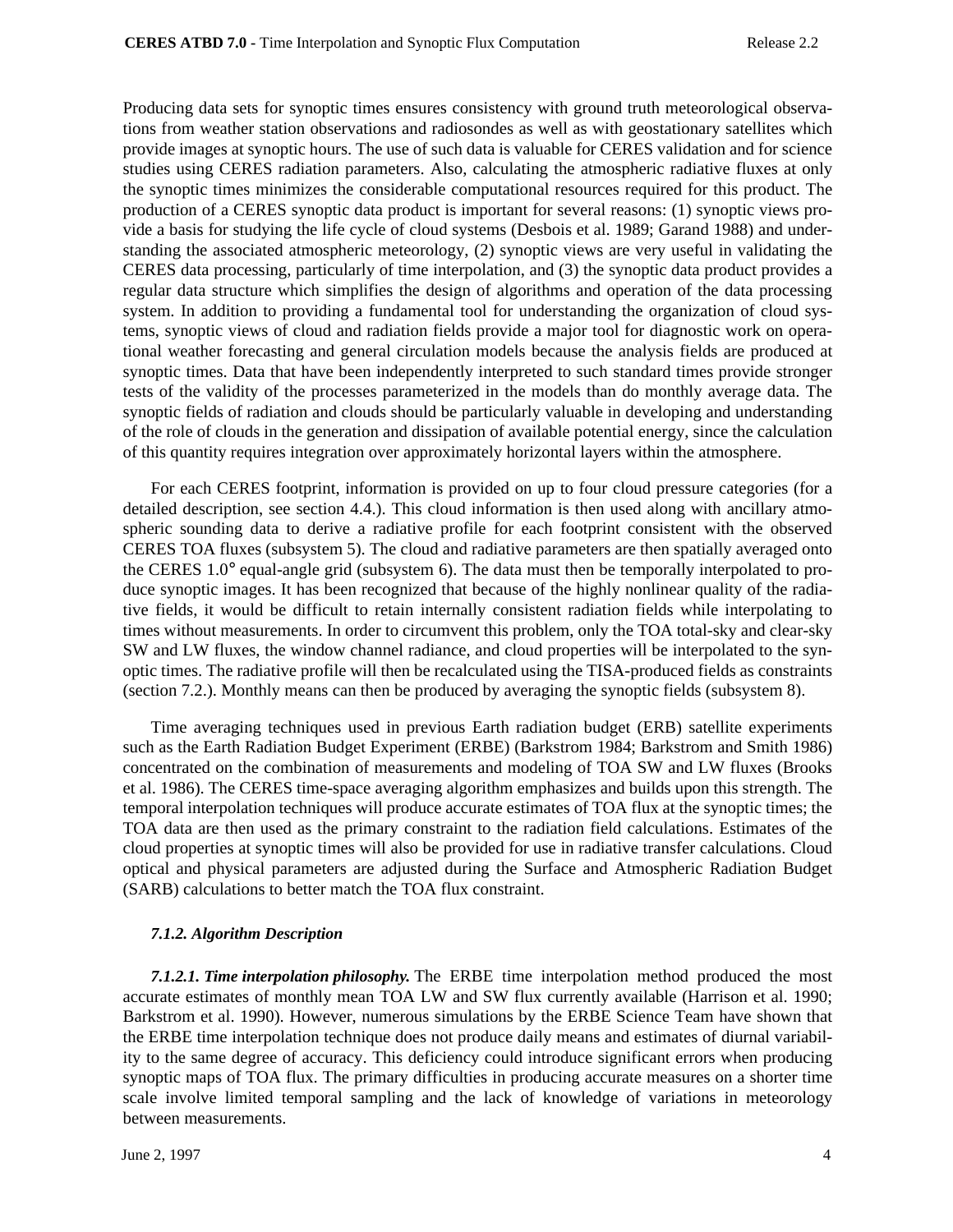The problems of limited sampling must be addressed by the time interpolation process. The most severe effects of sparse sampling in the ERBE experiment occurred in the calculation of clear-sky fluxes. Much of this problem arose from the coarseness of the ERBE cloud identification process which systematically underestimated clear-sky occurrence. The improved cloud products for CERES will help alleviate this sampling problem since clear-sky identification will be performed with much greater accuracy. However, during periods when only one CERES instrument is flying, data sparseness can affect even the total-sky flux interpolations.

Of course, the temporal sampling can be improved through the use of multiple CERES instruments aboard different spacecraft. An ideal ERB mission would account for diurnal variability by employing a large fleet of satellites to make measurements at all times of day over all regions. In practice, however, only a limited number of satellites  $(1-3)$  are flown and the unsampled hours are filled in with diurnal models or data from other sources. The first CERES mission in 1997 will involve a single satellite (Tropical Rainfall Measuring Mission, TRMM) in 35° inclined orbit providing sampling only twice a day between about 45°N and 45°S. With the 1998 launch of the Earth Observing System (EOS)-AM platform in a Sun-synchronous orbit with an equatorial crossing local time of 1030, the diurnal sampling will increase to 4 times per day. In the year 2000, the EOS-PM platform will be launched into a Sun-synchronous orbit with an equatorial crossing time of 1330. CERES will then have 6 samples per day, assuming EOS-AM and TRMM are operating or their follow-on spacecraft with CERES instruments are launched. Simulation studies using hourly Geostationary Operational Environmental Satellite (GOES) data indicate that the ERBE time-space averaging algorithm gives regional monthly mean temporal sampling errors that are significantly reduced as more satellites are added. For example, the temporal sampling errors in SW flux are reduced from 9 W-m<sup>-2</sup> for TRMM alone to 4 W-m<sup>-2</sup> for TRMM plus EOS-AM, and down to 2 W-m<sup>-2</sup> for TRMM plus EOS-AM and EOS-PM. Since satellites can fail prematurely, it is useful to provide a strategy to reduce time sampling errors, especially for the single satellite case. The CERES strategy is to incorporate 3-hourly geostationary radiance data to account for diurnal cycles which are insufficiently sampled by CERES. The key to this strategy is to use the geostationary data to assist in determining the shape of the diurnal cycle, but use the CERES observations as the absolute reference to anchor the more poorly calibrated geostationary data. One advantage of this method is that it produces 3-hourly synoptic radiation fields for use in testing global models, and for improved examination of the diurnal cycles of clouds and radiation.

CERES can indeed make significant improvements to the ERBE time interpolation process by using ancillary data to provide additional information concerning meteorological changes occurring between CERES measurements. The ERBE Science Team explicitly excluded the use of ancillary data in order to produce a self-contained and relatively straightforward climate data set specifically geared toward accurate measures of monthly mean TOA fluxes. The goals of CERES are more ambitious than ERBE. In addition to the products delivered by the ERBE experiment, CERES also provides extensive analyses of cloud properties as well as surface and atmospheric radiation parameters. In order to calculate these parameters, it is necessary to use ancillary data such as moderate resolution imaging spectroradiometer (MODIS) or Visible Infrared Scanner (VIRS) radiance data, atmospheric structure data, and constantly updated background surface data (see subsystem 4).

In order to meet the CERES goal of improved temporal averaging, numerous simulations were performed to explore techniques of incorporating additional data sources into the time averaging process. Since the main requirement of such data is to have enhanced temporal resolution, an obvious candidate data source is geostationary and polar-orbiting satellite radiance measurements. Geostationary data from such satellites as GOES, METEOSAT, INSAT, and GMS provide measurements of narrowband visible and infrared radiances for much of the globe (~50°N to 50°S) at a temporal resolution as fine as every hour. The polar-orbiting satellites provide much less temporal information, but are useful for providing information at higher latitudes.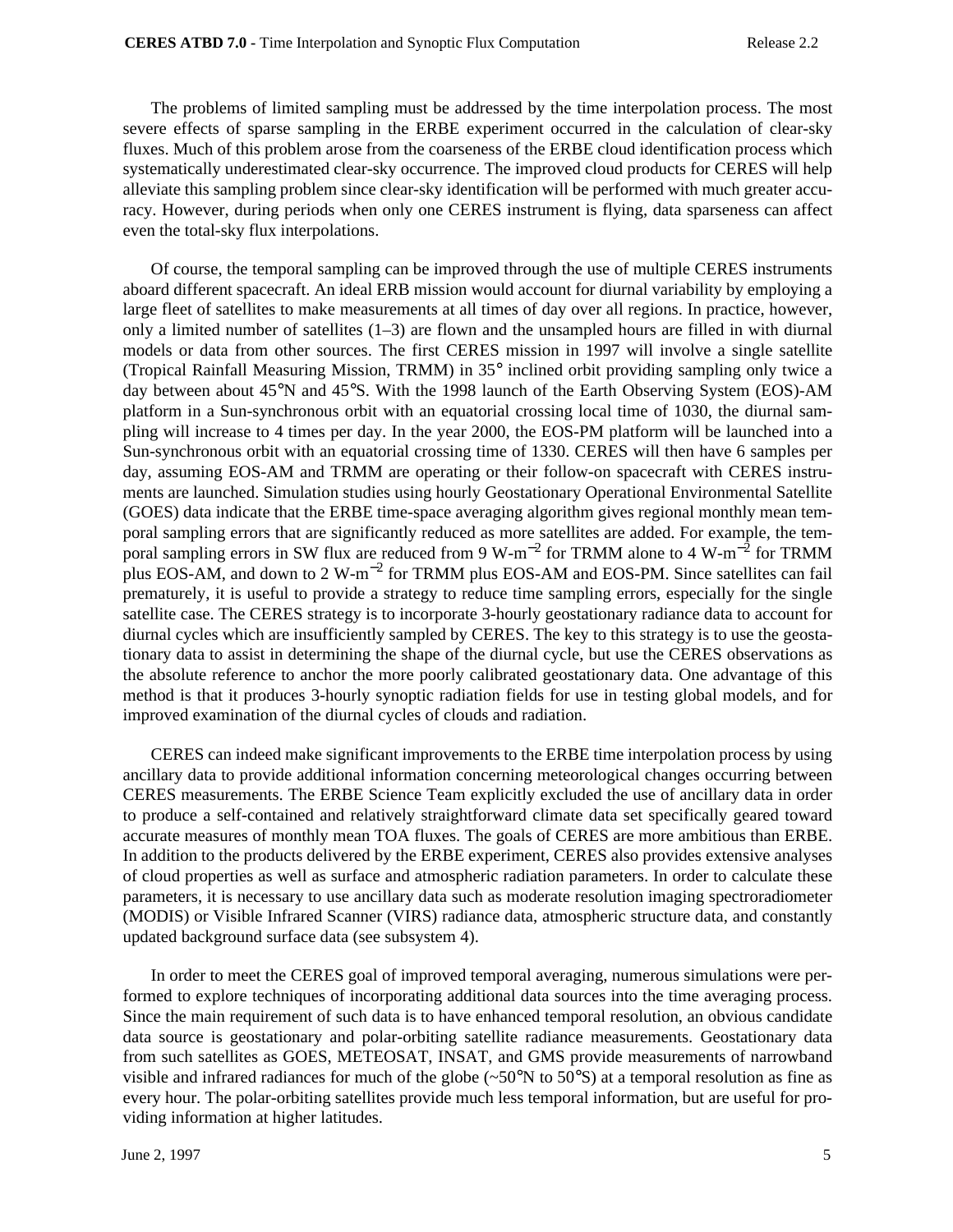Because of the excellent temporal resolution of geostationary data, many attempts have been made to derive broadband radiation budget parameters from these narrowband measurements (Minnis et al. 1991; Briegleb and Ramanathan 1982; Doelling et al. 1990). Generally, these studies have demonstrated that the narrowband measurements are insufficient for radiation budget calculations since they miss valuable spectral information contained in broadband observations. Minnis et al. (1991) showed that the LW narrowband-broadband relation varied significantly in time and space even when water vapor, surface type, and cloud data were considered. Figure 7.1-1 shows regional means and standard deviations of the differences between ERBE measured LW fluxes and broadband fluxes derived from GOES narrowband measurements using a global correlation that includes an atmospheric water vapor term. The overall relative error of the correlation is ~11 W-m<sup>-2</sup> and mean biases greater than 15 W-m<sup>-2</sup> are evident in many regions. Regressions performed on a region-by-region basis can reduce the relative error to 7.7 W-m−<sup>2</sup> , and essentially eliminate the mean bias. However, these regional correlations require frequent updating to account for changes in calibration and seasonal variations in the narrowbandbroadband relation. Thus, narrowband data should be used in climate studies only if the narrowbandbroadband relationship is continually calibrated using coincident measurements with a broadband instrument such as CERES.

While narrowband measurements cannot be used directly for radiative studies, these data contain valuable information that can be used with a broadband monitoring satellite system such as CERES. In particular, these measurements provide a glimpse at the variations in meteorology occurring between the times of CERES observations. Several simulations have demonstrated that judicious use of geostationary data can enhance the accuracy of time interpolation of broadband observations. The techniques that produce the most accurate averages are described below.

For release 2.1, cloud conditions are assumed to vary linearly with time when producing input to the synoptic radiative transfer calculations. Since only radiances and no cloud information are provided by the narrowband data at synoptic times, all cloud information will necessarily be derived solely from the CERES analysis of MODIS or VIRS observations. Since this approach will, at times, produce cloud conditions that are inconsistent with the interpolated TOA fluxes, these cloud properties will be adjusted during the atmospheric flux calculations to obtain agreement between the interpolated and calculated TOA fluxes. In this way, monthly means can be computed from the synoptic grids of radiatively balanced data.

*7.1.2.2. Organizing and merging spatially gridded observations.* The first step in the time interpolation process is to accumulate and organize the observed CERES data. The primary input to the computation of synoptic maps is the gridded CERES SW and LW TOA fluxes and cloud information provided by the FSW data product. This input consists of regionally and temporally sorted averages of CERES measurements for each observed region of the 1.0° equal-angle grid (see appendix A). As with the ERBE-like monthly time-space averaging product (see subsystem 3), one month of data will be processed together. In addition, each region will be analyzed independently of all others.

At this point in the processing, data from instruments on different satellites are combined. Whenever multiple-satellite data are available, measurements from all sampled hour boxes are used in the averaging process and the number of input files increases proportionally. When data exist for a given hour and region from more than one satellite, the data are linearly averaged.

The process of sorting and merging these data is very similar to that used in the processing of the ERBE-like data. The major difference is that the CERES grid contains approximately six times as many regions as used by ERBE. Fortunately, only a small number of the parameters from the FSW files need to be retained in this step. The relevant parameters from FSW which are used in the averaging process are the total-sky LW and SW TOA fluxes, the clear-sky TOA LW and SW fluxes, and the CERESderived cloud information.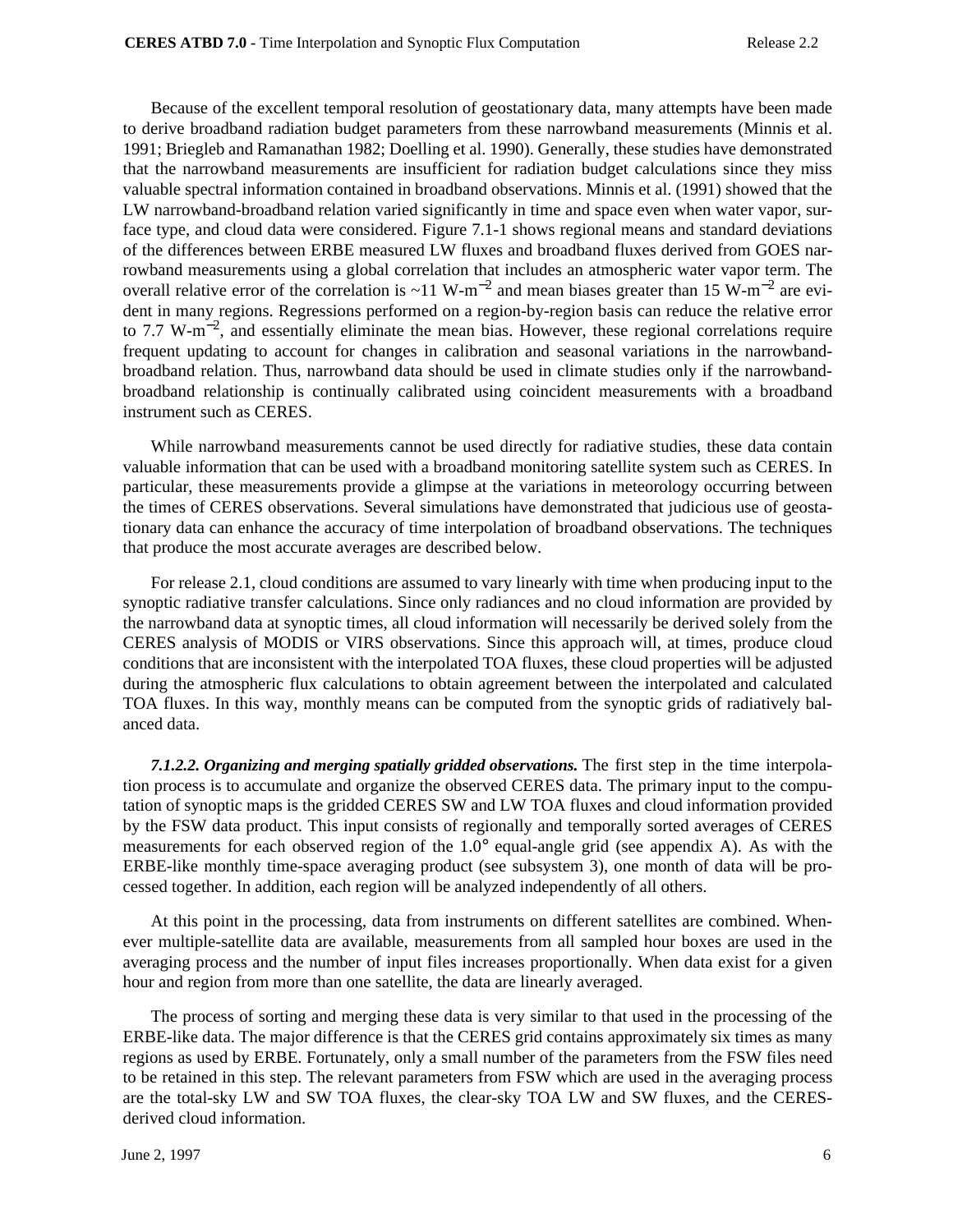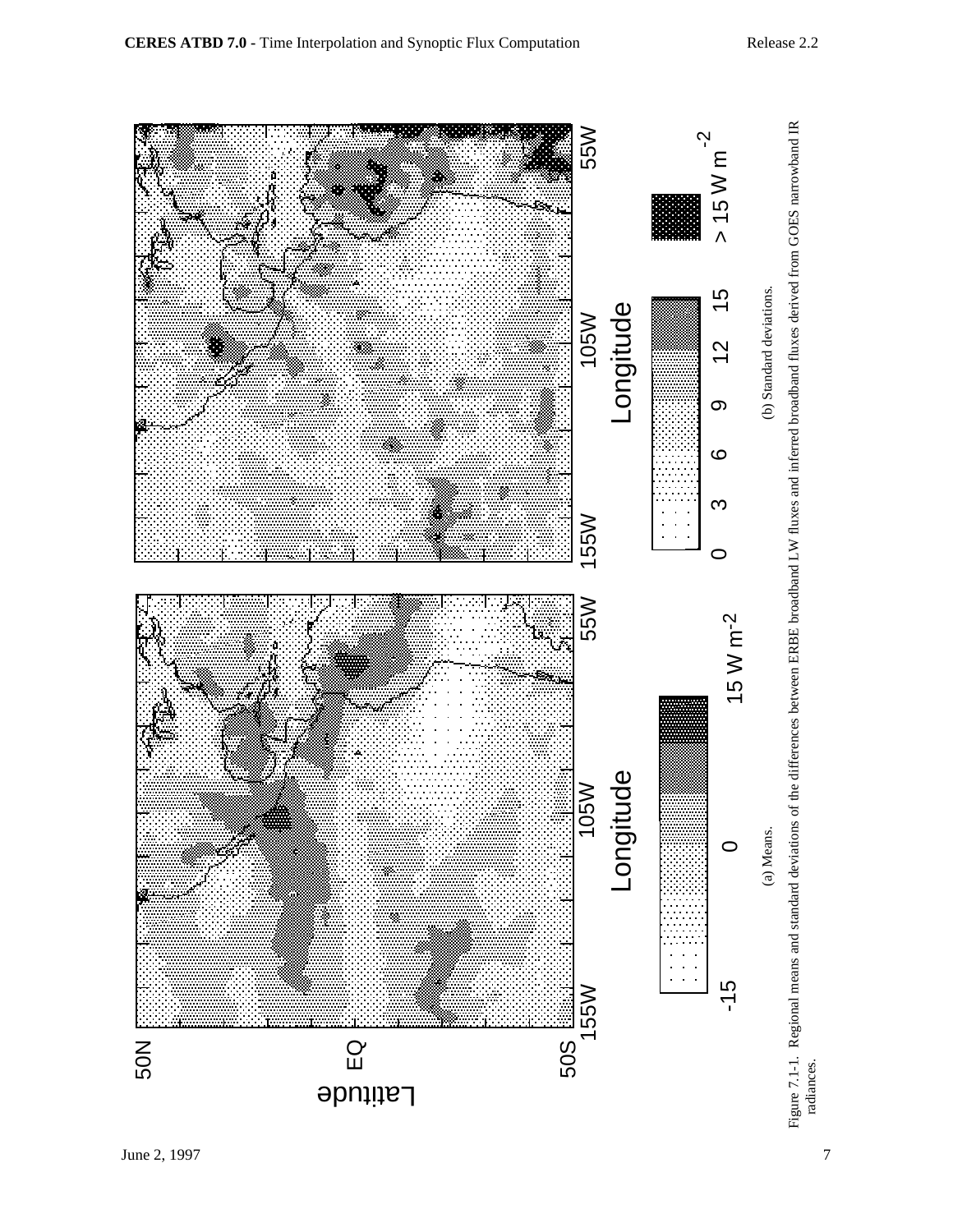*7.1.2.3. Regridding of geostationary data.* Since geostationary data will be used in both Subsystems 7 and 10, the regridding of these data on to the CERES 1.0° equal-angle grid has been designated as a separate subsystem (11.0). For details, see the ATBD for this subsystem.

*7.1.2.4. Time interpolation of cloud properties.* CERES will advance the understanding of the Earth's radiation budget through a more detailed description of the effects of clouds. Extensive information concerning the physical and radiative properties of clouds is provided with each CERES footprint. After the CERES footprints are sorted and averaged onto the CERES 1.0° equal-angle grid, these cloud data will be binned and stored in four separate data structures. These data structures, which are discussed in detail in section 4.4. and subsystem 6, are reviewed here for clarity since each is necessary as input for different aspects of time interpolation.

The cloud imager data have been sorted primarily as a function of cloud-top pressure. Four main pressure categories have been identified for use throughout the CERES Data Management System: low  $(P > 700$  hPa), lower middle (700 hPa > P > 500 hPa), upper middle (500 hPa > P > 300 hPa), and high  $(P < 300$  hPa). The vertical spacing of these categories ( $\sim$ 3 km) allows the assumption that the cloud properties of these four categories can be spatially and temporally averaged independently. From these four categories, 11 cloud conditions are possible: clear, the four categories occurring as single layer clouds, and the six possible two-layer conditions (high over low, etc.).

The first cloud data structure, denoted as cloud overlap conditions, is simply a vector of frequency of occurrence for each of the 11 possible cloud conditions.

The second data structure is cloud category properties, which contains the means and standard deviations of each of the cloud properties detailed in table 4.4-3 for each of the four cloud pressure categories.

The third data structure is column-averaged cloud properties. These data are averaged using five different weighting schemes that reflect the needs of different potential users of CERES data. Separate statistics using different averaging schemes are to be compiled for two main groups of users. The first group of users is the atmospheric radiation community. These researchers are interested in studying the effects of changes in cloud radiative forcing. In order to conserve radiative properties during the averaging process, parameters saved for this group should be weighted by their effect on cloud radiative forcing. The second group of CERES users is the atmospheric dynamics community. These researchers are interested in cloud generation/dissipation parameterizations to be used in general circulation models. In contrast with the averaging used to preserve radiative features, average properties to be used by this group of researchers should be weighted by the liquid or ice water volume in a region. The details of the five weighting schemes are described in subsystem 6.

The fourth cloud data structure is the angular model scene class. This structure is analogous to the scene fraction and albedo arrays provided for each hour box in the ERBE-like processing. Scene fraction, mean albedo, mean LW flux, and mean incident solar flux are provided for each angular distribution model (ADM) class. For release 2.1, the ADM classes are limited to the twelve ERBE scene types (Suttles et al. 1988 and 1989). For later releases, new ADM's will be developed as discussed in section 4.5.

The interpolation of these cloud data to synoptic times is performed using three main assumptions:

- 1. The properties of the four cloud pressure categories can be interpolated independently
- 2. Cloud properties for each region will be interpolated independently from surrounding regions
- 3. Variations in cloud properties between CERES observation times will be modeled as linear

The linear variation assumption is applied in one of two ways, depending on the cloud conditions of the two points between which the interpolation is performed. If a nonzero cloud amount exists for a given cloud pressure category at both times, then the means and standard deviations of all cloud proper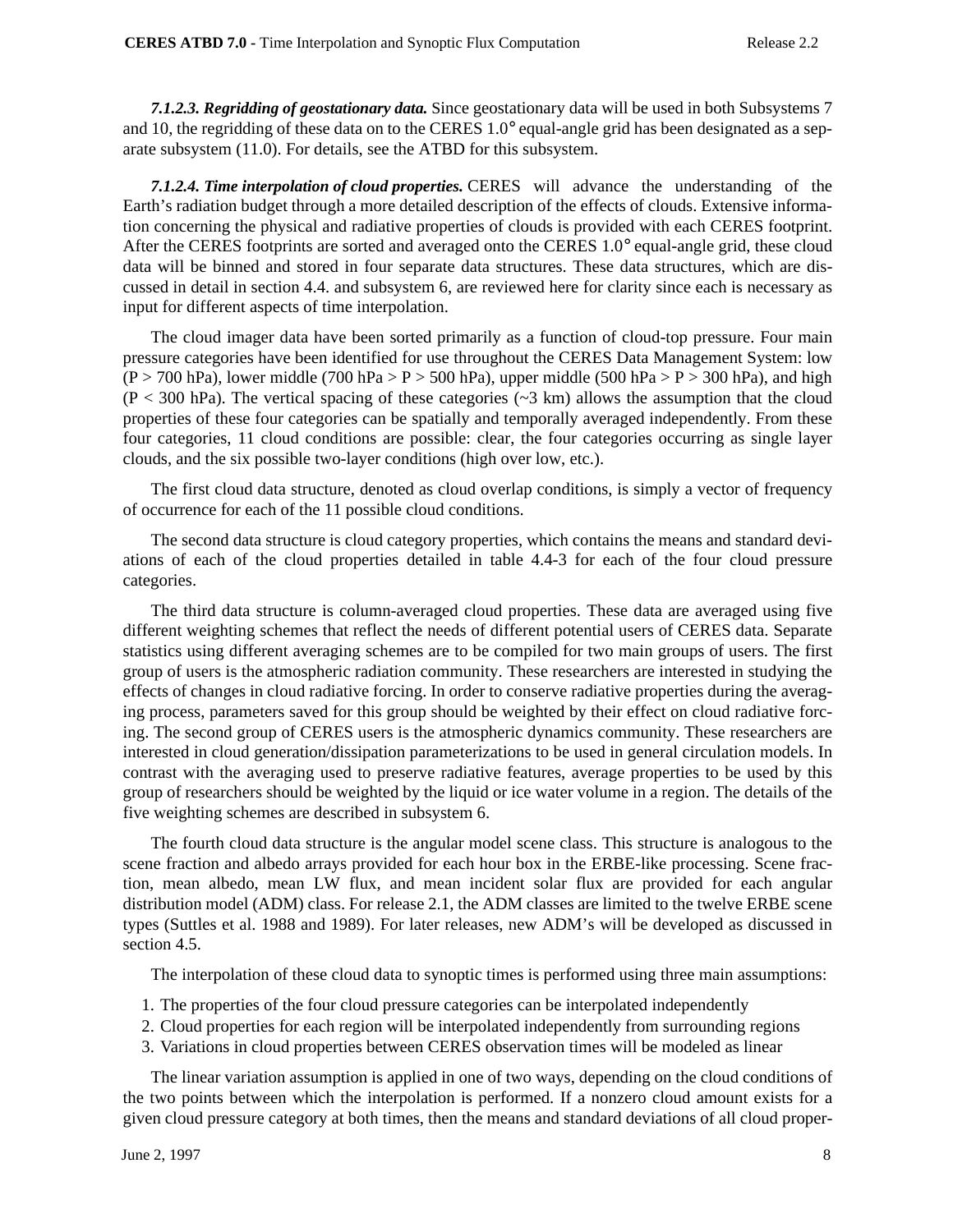ties are linearly interpolated with respect to time. This case is illustrated in figure 7.1-2a. The sole exception to this is the visible optical depth, which is recalculated from the interpolated values of liquid (or ice) water path and particle size using the relationships described in subsystem 4. If, however, only one of the two observation times contains a nonzero cloud amount for the cloud category, then only cloud amount is linearly interpolated. As shown in figure 7.1-2b, the remaining properties are assumed to be constant throughout the time period, but the cloud simply reduces in area coverage as if it were advecting out of the region.

The averaging techniques are performed on each of the four cloud data structures. The first two structures, the cloud overlap conditions and the cloud category properties, are used as initial conditions of the radiative transfer calculations. The fourth structure is used in the TOA SW flux interpolation process to provide information for the selection of ADM's used with broadband fluxes derived from geostationary narrowband SW data. The column-averaged data are not used in the production of the synoptic radiative fields, but are recalculated from the synoptic data and later averaged in subsystem 8.0 to produce monthly mean information concerning the cloud conditions associated with the radiation budget.

*7.1.2.5. Time interpolation of total-sky TOA LW flux.* The TOA LW flux is interpolated to the synoptic times in one of two ways. The first, termed method 1, is identical to the technique used in the ERBE-like processing. This technique, which uses a combination of linear interpolation and idealized diurnal models, is described in subsystem 3. An example of results using this method are given in Harrison et al. (1988).

The chief improvement proposed for method 2 is the inclusion of narrowband geostationary satellite-derived information. Instead of the combination of linear interpolation and idealized half-sine curves used by the ERBE-like technique to fit the observations, method 2 uses narrowband data to provide a more accurate picture of the shape of the curve that is fit to the observations.

For release 2.1, method 2 is used whenever possible. However, geostationary data are not available for all latitudes, and occasional gaps can occur in the data record (such as the unavailability of INSAT data). Whenever narrowband data are not available or are inadequate, the TOA fluxes are derived using method 1.

Narrowband radiances are transformed into broadband fluxes using the regression techniques developed by Minnis et al. (1991). The regression is derived from coincident calibrated geostationary and CERES measurements and ancillary relative humidity data available from the ASTR atmospheric data set. The form of the regression is:

$$
F_{bb} = a_0 + a_1 F_{nb} + a_2 F_{nb}^2 + a_3 F_{nb} \ln(rh)
$$
\n(7.1-1)

where  $F_{bb}$  is the LW broadband flux,  $F_{nb}$  is the narrowband flux, *rh* is the column-averaged relative humidity, and  $a_i$  are the derived coefficients. The LW narrowband radiance is converted to narrowband flux by:

$$
F_{nb} = \frac{6.18I_{nb}}{\gamma(\theta)}
$$
\n(7.1-2)

where  $I_{nb}$  is the LW narrowband radiance,  $\gamma(\theta)$  is the longwave limb-darkening function at viewing zenith angle θ, and 6.18 represents the product of the limb darkening function integrated over an entire hemisphere and the narrowband spectral interval (Minnis et al. 1991).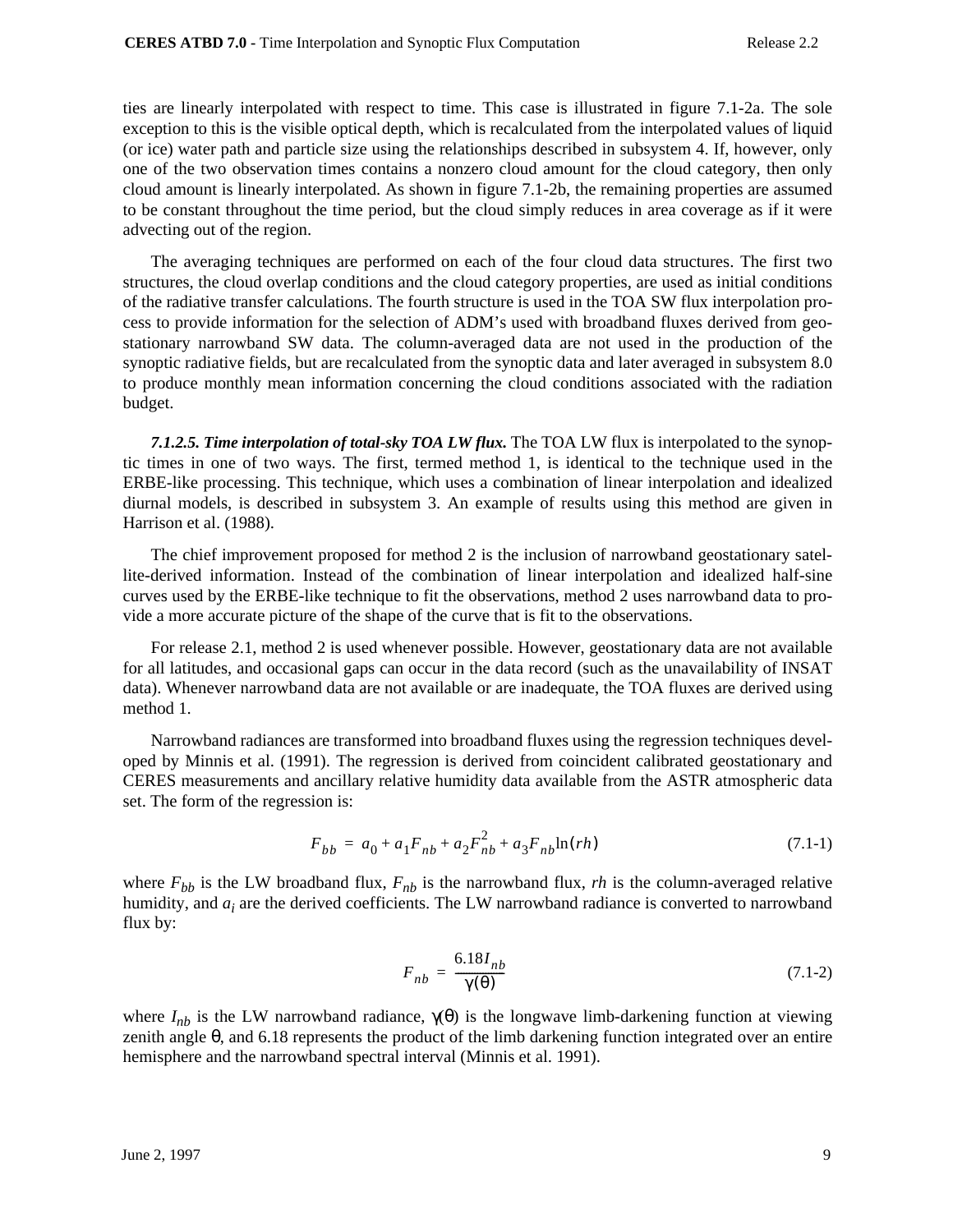

Figure 7.1-2. Temporal interpolation of cloud properties.

As discussed above, Minnis et al. demonstrated that there is significant variability in the narrowband-broadband relationship both regionally and temporally. In order to account for temporal variability, the regressions are rederived each month using global data. Separate correlations are performed for ocean and land regions. Since the derivation of separate regressions for each CERES region for each month of data may not be feasible, another technique is required to account for regional variations in the correlation. Once a complete time series of simulated broadband measurements is constructed for the region, the derived LW fluxes at all hours are normalized to the nearest CERES observation of flux. This renormalization is sufficient to reduce the residual regional variance from the narrowband-broadband regression. For points between two CERES measurements, the normalization is linearly scaled inversely by the time difference between the hour in question and the times of the observations.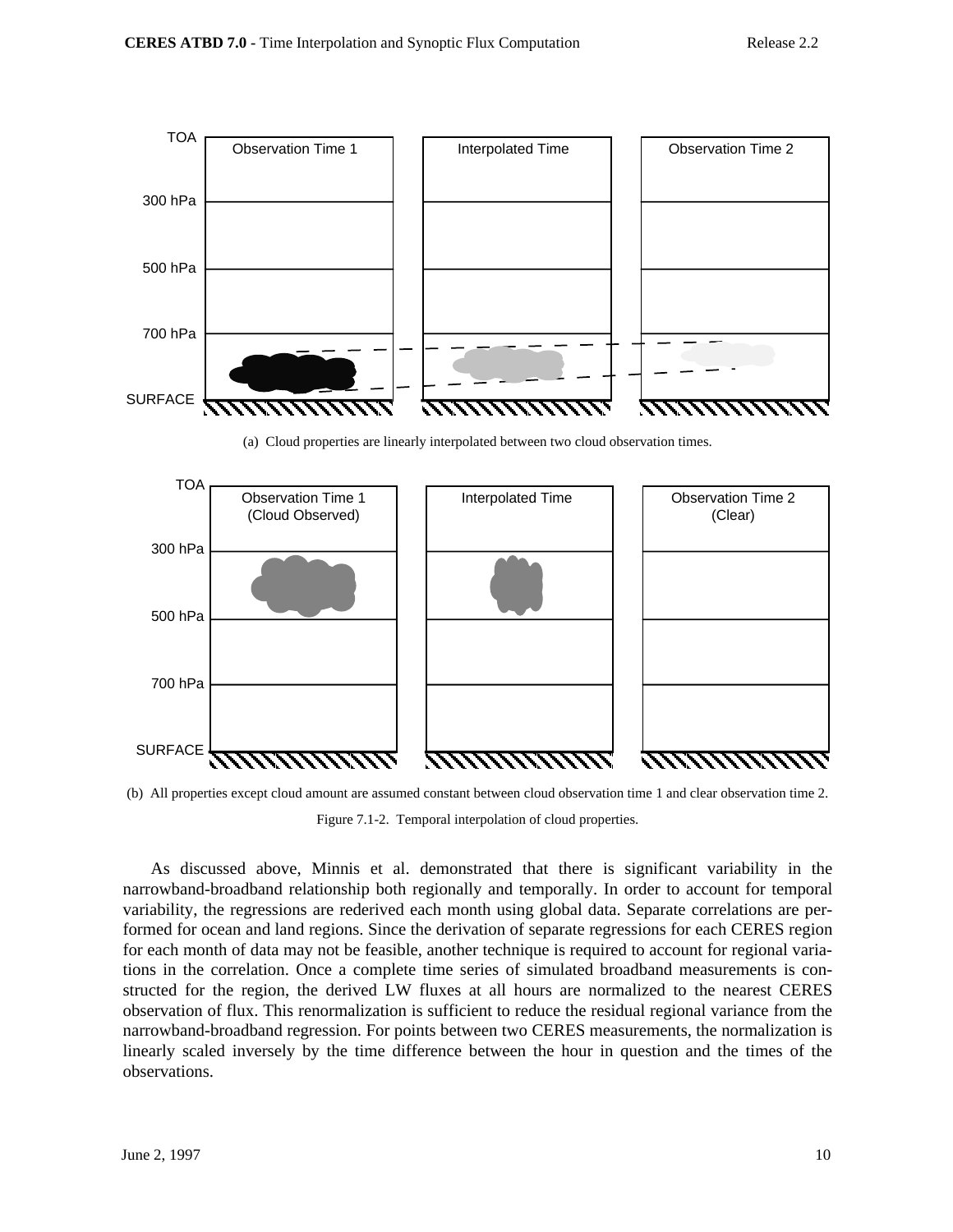The renormalization of the broadband LW curve derived from the narrowband radiances to the nearest CERES observation assures that the final diurnal variability assumed in the time interpolation process is directly tied to the measured fluxes. This process also will reduce any errors incurred by variations in the calibration of the narrowband instruments. The narrowband data are used simply to provide extra information concerning meteorological variations between the measurements. As more than one CERES instrument becomes operational, the reliance on the narrowband data to provide the diurnal shape will diminish. With the improved time sampling, the interpolated curves will be dominated by the CERES observed fluxes.

Several studies have been performed to demonstrate the benefits of incorporating narrowband measurements into the averaging process (Harrison et al. 1994). Past studies have shown that the use of techniques such as the half-sine fit used by ERBE over land regions is more effective than linear interpolation in reproducing the LW diurnal variability seen in narrowband measurements (Brooks and Minnis 1984). Studies such as these rely on using 1-hourly GOES data converted to broadband flux using narrowband-broadband regressions as a reference data set. The effects of sampling patterns and the relative errors inherent to various interpolation schemes can be evaluated by sampling this reference set and comparing the results of the interpolation with the reference set.

Unfortunately, in order to show an improvement in interpolation using method 2, it is necessary to have three independent data sets: the broadband measurements, the narrowband time series, and an additional broadband reference data set. Since the GOES data are used in the averaging process, it is improper to use GOES as the reference data set. In addition, there is no 1-hourly global broadband data set to use as the truth.

This problem is overcome by using ERBE data from two different satellites, ERBS and NOAA-9, as two independent data sets. Observations from one satellite are interpolated to the observation times of the other using four different techniques (denoted as techniques a–d). Technique (a) is the ERBE-like combination of linear and half-sine interpolation of method 1. The geostationary-data-enhanced technique described above is performed in three ways. The first, (b), uses 1-hourly GOES data as a best-case test. The second approach, (c), uses the 3-hourly time sampling that is most likely to be available during CERES processing. Finally, in method (d), ERBE measurements are predicted simply using the 3-hourly narrowband measurements converted to broadband using the regression fit, but without the normalization to ERBE to account for regional variations. This method is included to demonstrate the necessity of continually anchoring the narrowband-derived fluxes to the measurements in order to produce the most accurate time-averaged fluxes possible.

A comparison of two of these techniques, (a) and (c), is displayed in figure 7.1-3 for an ERBE 2.5° region over New Mexico during the first 15 days of July 1985. The top curve shows the ERBE-like technique (a), and the bottom curve is the normalized 3-hourly narrowband shapes technique (c). In both figures, ERBS observations of TOA LW flux are displayed as solid squares and NOAA-9 observations are open circles. The interpolation techniques were applied to the NOAA-9 data in order to predict the ERBS observations. Both techniques do a good job on days with adequate sampling and constant cloudiness such as days 6–8 and 10–12. However, the ERBE TSA severely misses several nighttime points during the first three days of the period, as well as daytime points on days 6 and 14. Method (c), however, does a much improved job of filling in the fluxes in the hours between the observations. In particular, the predicted daytime fluxes on day 5 and the nighttime fluxes on days 1–4 are closer to the ERBS values. A few ERBS fluxes have been missed because of the 3-hour time resolution of the narrowband data, but, overall, method (c) shows a substantial improvement over method (a).

The results for the four interpolation techniques are summarized in table 7.1-1 for all 2.5° regions between 50°N–45°S latitude and 155°W–55°W longitude during the entire month of July 1985 and between 50°N–45°S latitude and 145°W–45°W longitude during April 1985. The first row of the table contains a comparison of coincident ERBS and NOAA-9 ERBE observations. Data from all regions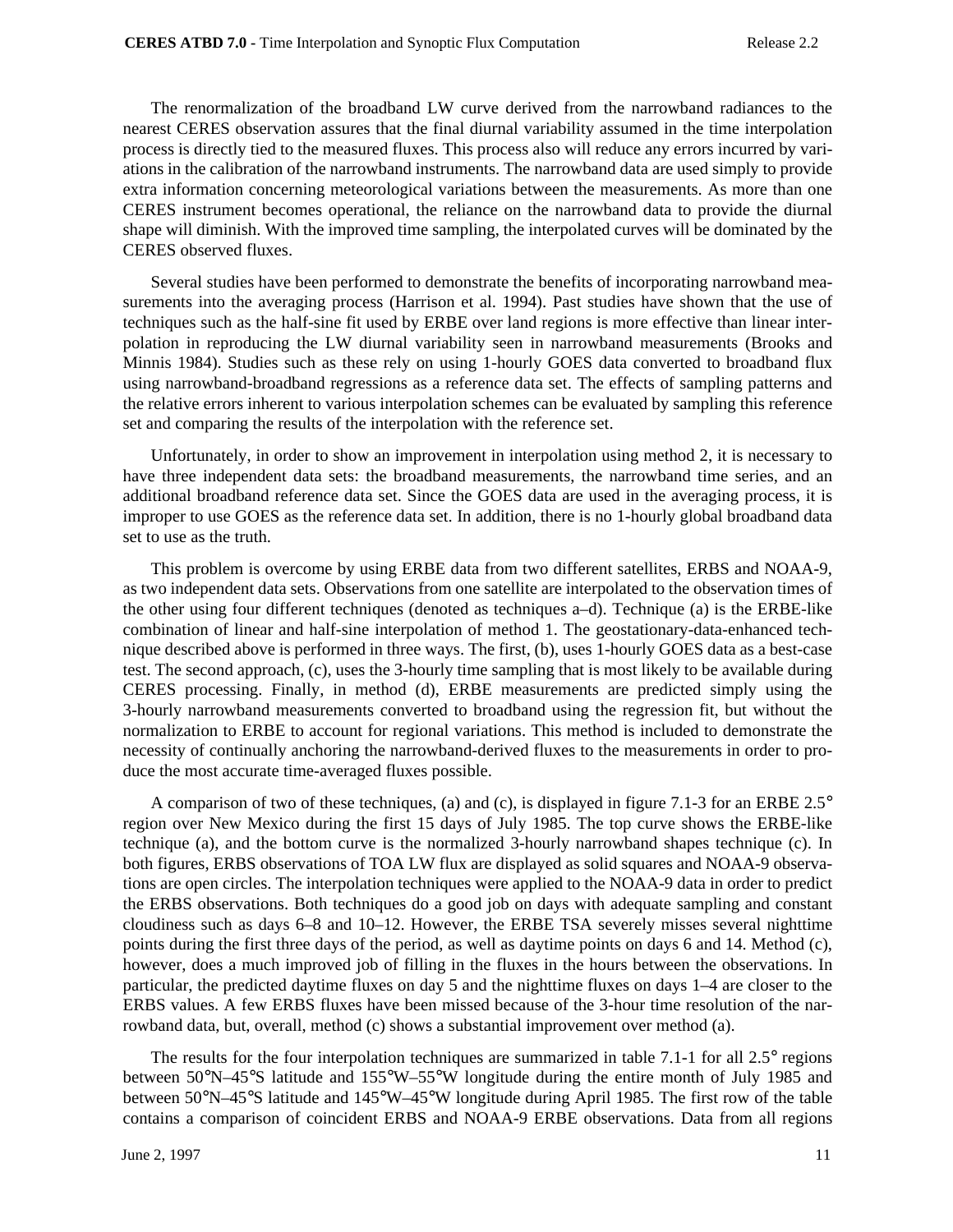

Figure 7.1-3. Time series of ERBE ERBS (■) and NOAA-9 (○) LW flux observations and interpolated values from July 1985 over New Mexico. The top curve shows the ERBE time interpolated values; the bottom curve shows the geostationary-dataenhanced interpolation.

viewed by both ERBE instruments during the same hour are included. Since this comparison is performed using data averaged in coincident hour boxes, any difference between the two can be due to a combination of temporal and spatial variations within the 2.5° region over one hour as well as miscalibration between the two instruments or errors in the ADM's used to convert the radiances to fluxes. A 2.4 W-m<sup>-2</sup> bias and 10.6 W-m<sup>-2</sup> instantaneous rms error (difference) exists between the two data sets in July. The April data show similar values of  $-0.1 \pm 10.0 \text{ W} \cdot \text{m}^{-2}$ . An estimate can be made of the magnitude of the errors due to the ADM's. When the two instruments view the scene with viewing zenith angles within 10 $^{\circ}$  of each other, the rms differences are reduced to 5–6 W-m<sup>-2</sup> for both months while the biases remain unchanged.

Although the overall biases are small (less than 1% of the mean flux), they are significant to this study. The results of the various time interpolation schemes must be compared with these coincident biases. A perfect time interpolation should not produce a zero bias, but rather should reproduce the bias in the coincident ERBS and NOAA-9 data.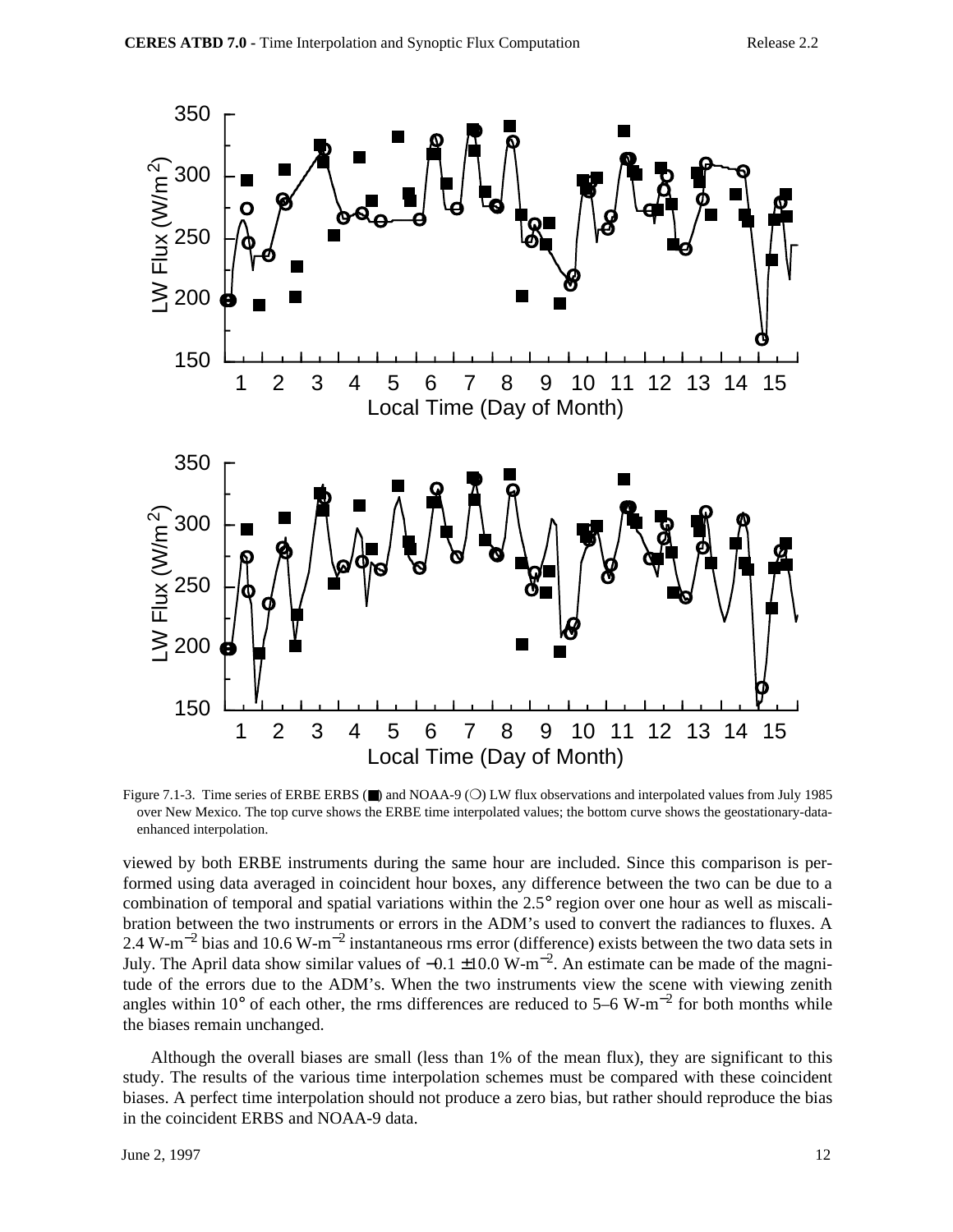|                        | NOAA-9    | Total error |      | Time interpolation error |      |  |
|------------------------|-----------|-------------|------|--------------------------|------|--|
| (a) July 1985          | mean flux | Mean        | rms  | Mean                     | rms  |  |
| Coincident data        | 243.6     | 2.4         | 10.6 |                          |      |  |
| a) ERBE TSA            | 246.5     | 2.8         | 16.9 | 0.4                      | 13.2 |  |
| b) $w/1$ -hourly GOES  | 246.5     |             | 11.4 | 0.7                      | 4.2  |  |
| c) w/3-hourly GOES     | 246.5     | 2.8         | 12.0 | 0.4                      | 5.6  |  |
| d) Non normalized/3 hr | 246.5     |             | 14.4 | 0.2                      | 9.7  |  |

Table 7.1-1. Comparison of LW Flux Time Interpolation Techniques Using ERBE Data From (a) July 1985 and (b) April 1985. Instantaneous Mean and rms Differences (W-m-2) Between NOAA-9 LW Flux Measurements and Fluxes Predicted From ERBS Observations

|                        | NOAA-9    | Total error |      |      | Time interpolation error |
|------------------------|-----------|-------------|------|------|--------------------------|
| (b) April 1985         | mean flux | Mean        | rms  | Mean | rms                      |
| Coincident data        | 246.6     | $-0.1$      | 10.0 |      |                          |
| a) ERBE TSA            | 246.2     | 0.7         | 15.7 | 0.8  | 12.1                     |
| b) $w/1$ -hourly GOES  | 246.2     | 0.8         | 11.3 | 0.8  | 5.3                      |
| c) $w/3$ -hourly GOES  | 246.2     | 0.7         | 11.8 | 0.7  | 6.3                      |
| d) Non normalized/3 hr | 246.2     | 0.2         | 14.9 | 0.2  | 11.0                     |

The successive rows of table 7.1-1 show the capability of each interpolation technique to reproduce the NOAA-9 observations by temporally interpolating the ERBS data. The mean LW flux from NOAA-9 is provided in column 1. The next two columns contain the absolute instantaneous mean and rms difference between the observed NOAA-9 flux and the flux predicted for that hour by interpolating the ERBS observations. Estimates of the mean and rms error from the time interpolation processes have also been included in columns 4 and 5. The rms due to time interpolation is calculated assuming that the time interpolation error is independent of the rms difference between coincident ERBS and NOAA-9 measurements. It is calculated as:

$$
rms_{ti}^{2} = rms_{T}^{2} - rms_{o}^{2}
$$
 (7.1-3)

where  $rms<sub>T</sub>$  is the total rms from the technique,  $rms<sub>ti</sub>$  is the rms of the time interpolation technique, and  $rms<sub>o</sub>$  is the rms from comparison of coincident ERBS and NOAA-9 observations. The mean time interpolation error is simply the difference of the total mean error and the mean difference in the coincident fluxes.

It is apparent that the lowest rms errors are obtained using narrowband data with 1-hour temporal resolution. However, there is only a slight  $(1-2 \text{ W-m}^{-2})$  degradation in the rms error when 3-hourly data are used. There is, however, a substantial improvement in the time interpolation error using the GOES data over the ERBE time averaging scheme. The rms error due to time interpolation decreases from 13.2 W-m<sup>-2</sup> to only 5.6 W-m<sup>-2</sup> for the July data and from 12.1 W-m<sup>-2</sup> to 6.3 W-m<sup>-2</sup> for April. In addition, the mean bias is less than 1 W-m<sup>-2</sup> for all cases.

Clearly, the renormalization process is necessary for accurate temporal interpolation. Method (d) simply used the narrowband-broadband correlations to produce the LW flux time series from the GOES data. The instantaneous time interpolation rms error is increased from 5.6 W-m<sup>-2</sup> to 9.7 W-m<sup>-2</sup> in July and from 6.3 W-m<sup>-2</sup> to 11.0 W-m<sup>-2</sup> in April. The latter error is only a minimal improvement over the ERBE-like method (a). Through renormalization, the time series of LW flux is accurately tied to the original observations. Region-to-region variations in the narrowband-broadband correlations and temporal variations in the narrowband calibration are properly accounted for.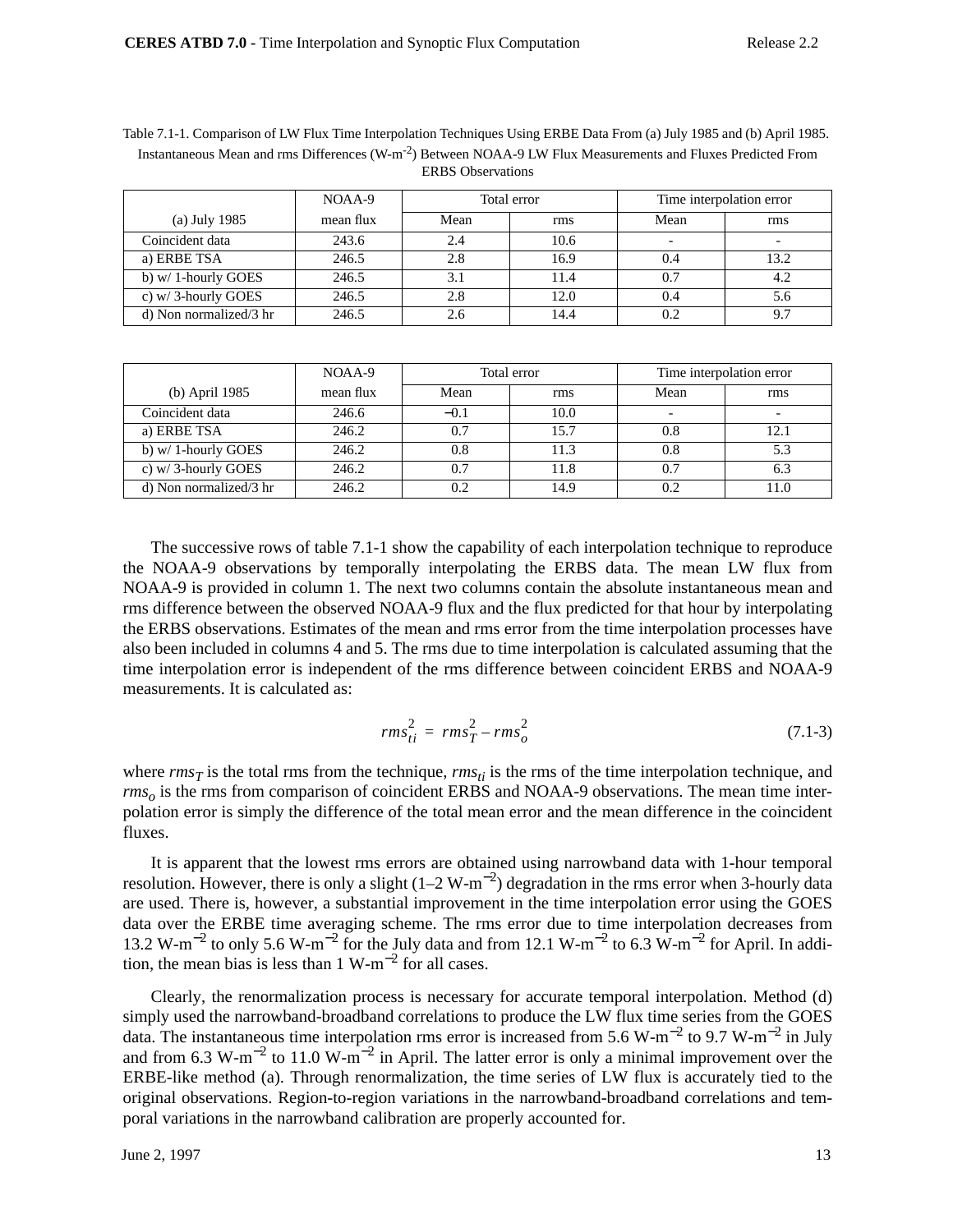The statistics presented above from these simulations have related to the errors involved in the prediction of instantaneous fluxes. The changes in the temporal interpolation process being proposed here are mainly for improving these instantaneous estimates of flux. It is crucial that any proposed time interpolation technique does not significantly affect the monthly means. Harrison et al. (1990) demonstrated that ERBE regional monthly mean LW flux estimates are accurate within 1 W-m−<sup>2</sup> if data from two satellites are used. For July, over the entire GOES region, the ERBE method (a) produces monthly mean flux averaged over all regions of 249.0 W-m<sup>-2</sup>. For methods (c) and (d), the averages are 248.8 W-m<sup>-2</sup> and 248.4 W-m<sup>-2</sup>, respectively. Thus, the enhancements to the interpolation process are not adversely affecting the monthly means. Once again, the anchoring of the LW fluxes to the observations in method (c) produces an improvement over the results of method (d).

Another advantage in the use of narrowband data for the interpolation process is that sampling effects are minimized. This is demonstrated by examining the difference in regional monthly mean fluxes calculated using the two ERBE instruments. The polar-orbiting NOAA-9 satellite produces ERBE sampling near 0230 and 1430 local time throughout the month. The local time of observations from the precessing ERBS satellite slowly changes during the month. The region-to-region rms difference between the monthly mean estimates from the two satellites is a measure of independence of the interpolation to sampling effects. For April, when the mean difference between the two data sets is nearly zero, the regional rms difference in monthly mean is 2.4 W-m<sup>-2</sup> for method (a) and 1.7 W-m<sup>-2</sup> for method (c). As expected, the incorporation of the time series of narrowband data increased the accuracy of filling in flux values for times between measurements.

Since the lowest interpolation errors are associated with the method that involves 1-hourly narrowband data, any changes to the other techniques that better simulate the 1-hourly narrowband time series from the 3-hourly data should also improve broadband interpolation. Therefore, additional simulations can be performed solely in the narrowband to see which technique best recreates the 1-hourly data set. For these future studies, the complete GOES data set will be used as a reference. Interpolation errors from these studies can only be interpreted as relative errors; the total error is a combination of the errors in simulating the 1-hourly set from the 3-hourly plus the errors in interpolating broadband fluxes from the 1-hourly data.

Future simulations will also use data from December 1986, which is the only month to have three ERBE scanning instruments operating simultaneously. These data can be used to study the advantages of a two-satellite system by using data from the two sun-synchronous ERBE satellites to predict the ERBS observations.

*7.1.2.6. Time interpolation of clear-sky TOA LW flux.* The ERBE-like averaging technique does not yield clear-sky flux estimates for all hours of the month. The relative scarcity of clear-sky flux estimates derived from ERBE data necessitated the use of monthly-hourly fits instead of continuous interpolation. Since much of the CERES effort is geared toward studying the effects of clouds on the Earth's radiation budget, there will be a significant improvement in the quality of clear-sky data. The misclassification of clear scenes as partly cloudy will no longer be a problem.

Because of these improvements to the CERES clear-sky data set, time interpolation of clear-sky LW flux is performed in a manner identical to the total-sky product. The lack of geostationary data is not serious in the case of clear-sky modeling. The main information provided by the narrowband data is changes in meteorology and cloudiness. For clear-skies, the idealized ERBE models work well and will be used in release 2.1.

One consideration for the input to the radiative transfer calculations to be performed on the synoptic maps is that clear-sky TOA LW flux is necessary at each synoptic time. Unfortunately, there may be no clear-sky measurements within a day of the desired time. In these cases, clear-sky fits from the nearest day with data will be used.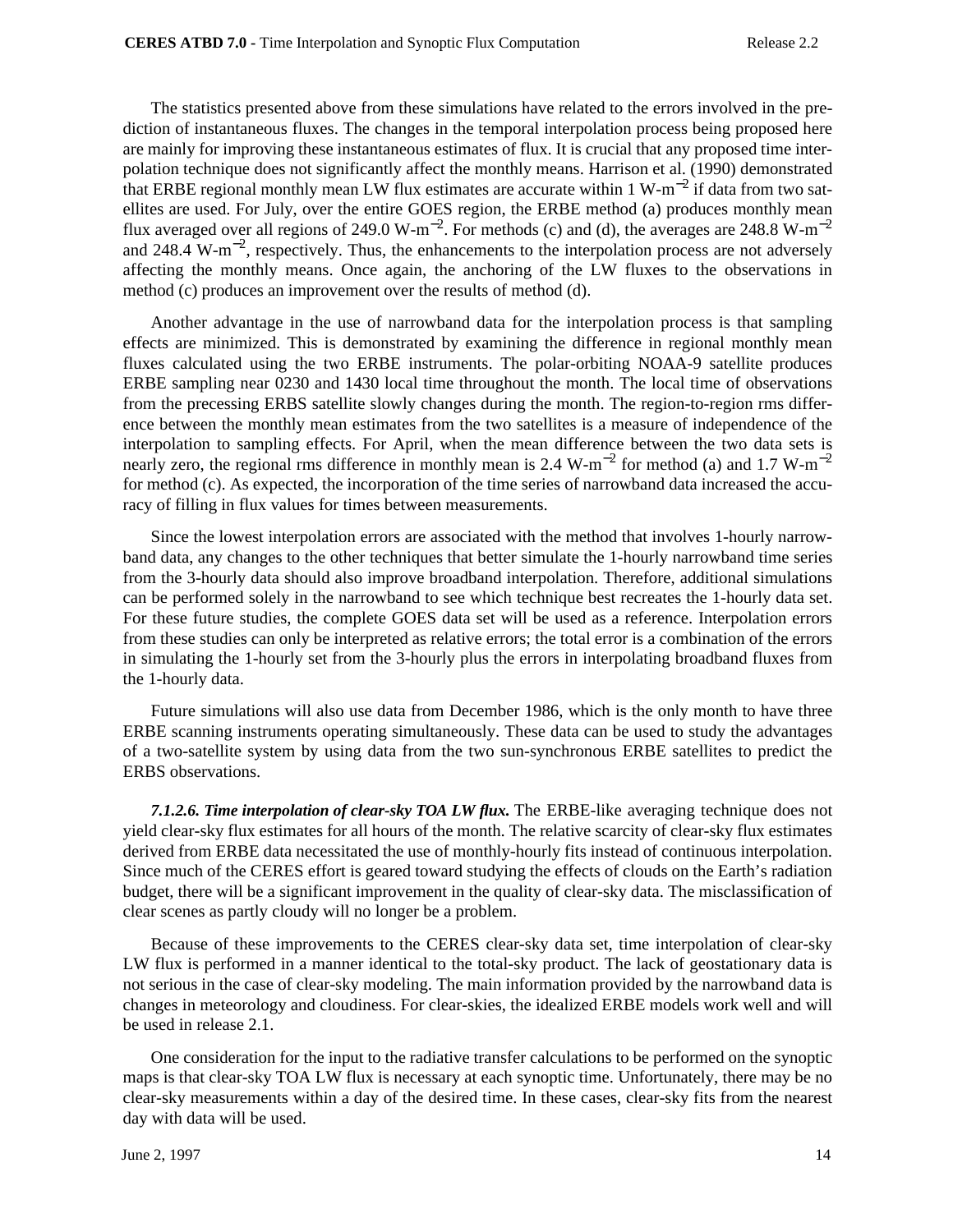*7.1.2.7. Time interpolation of total-sky TOA SW flux.* The decision not to use auxiliary data to assist in the time interpolation of ERBE data not only affected the LW flux means, but also caused similar deficiencies in the SW interpolation process. Between the times of ERBE observations, an assumption of constant or linearly varying cloud conditions was made for all interpolations. This, of course, can lead to biases in the data, particularly in the case of a single satellite-borne instrument measuring SW flux only once each day. Monthly-hourly SW flux estimates for areas with persistent diurnal variations of clouds such as tropical cumulus or coastal stratocumulus regions can have significant errors (Minnis and Harrison 1984). As is the case with LW flux, method 1 for interpolating SW flux is analogous to the ERBE-like interpolation process and method 2 incorporates narrowband geostationary data to provide information concerning changing meteorological conditions between CERES measurements.

The averaging of SW data is not as straightforward as LW data. Unlike the LW flux case, the SW flux interpolation process is heavily dependent upon models. First, anisotropic effects must be accounted for using bidirectional reflectance models. Secondly, whenever averaging data spatially or temporally, all of the data must be adjusted to a common solar zenith using ADM's. For release 2.1, the ERBE ADM's will be used. The ADM's provide a description of the variation of broadband albedo with changing solar zenith angle. As long as cloud conditions remain constant, SW flux can be temporally interpolated accurately. For regions with diurnal variations in cloudiness, information concerning the variation in cloud conditions must also be available to temporally interpolate TOA SW flux properly.

As stated above, method 1 for SW flux is based upon the ERBE-like SW flux interpolation process described in subsystem 3. Separate means of albedo are stored in the angular model scene class cloud data structure along with scene fraction for each ADM class. Each ADM class albedo is interpolated to the synoptic time using the related ADM. The scene fractions are linearly interpolated to the synoptic time and then used to combine the individual albedos into a single total scene albedo. The SW flux is then computed by multiplying the total albedo by the incident solar flux for that time. The chief difference with the ERBE-like process is that a varying surface type is allowed within a CERES region, whereas ERBE assumes that the surface scene is constant for the month. Thus only four possible ADM classes are used in ERBE, but a single CERES region could possibly include all twelve. This change should not increase time interpolation error and, in fact, should produce a more accurate selection of ADM's.

The introduction of narrowband data into the SW flux interpolation process is more complicated than for the LW. In addition to the problem of simulating broadband fluxes from narrowband measurements as is done with the LW, the narrowband SW radiances must also be converted into fluxes using the proper ADM's. However, the improvement in temporal interpolation derived from the increased information concerning meteorology changes outweighs the narrowband-broadband flux calculation errors. Variations in cloudiness have a much greater impact on the SW. A change from a 100% clear scene to 100% overcast may result in a decrease in LW flux of 20–30%, but total-scene albedo may increase by 400–500%. Thus, the increased knowledge gained from the geostationary data concerning changes in clouds can be crucial to improving time interpolation.

The first step in SW method 2 is the time interpolation of the CERES cloud properties as described in section 7.1.2.4. Once the angular model scene class cloud data are interpolated to each synoptic time, the narrowband radiances are converted to narrowband albedos using the CERES ADM's.

$$
\alpha_{nb} = \frac{(\pi I_{nb} / S_v \cos \theta_o)}{\left(\sum_{i=1}^{12} R_i \alpha_i f_i / \sum_{i=1}^{12} \alpha_i f_i i\right)}
$$
(7.1-4)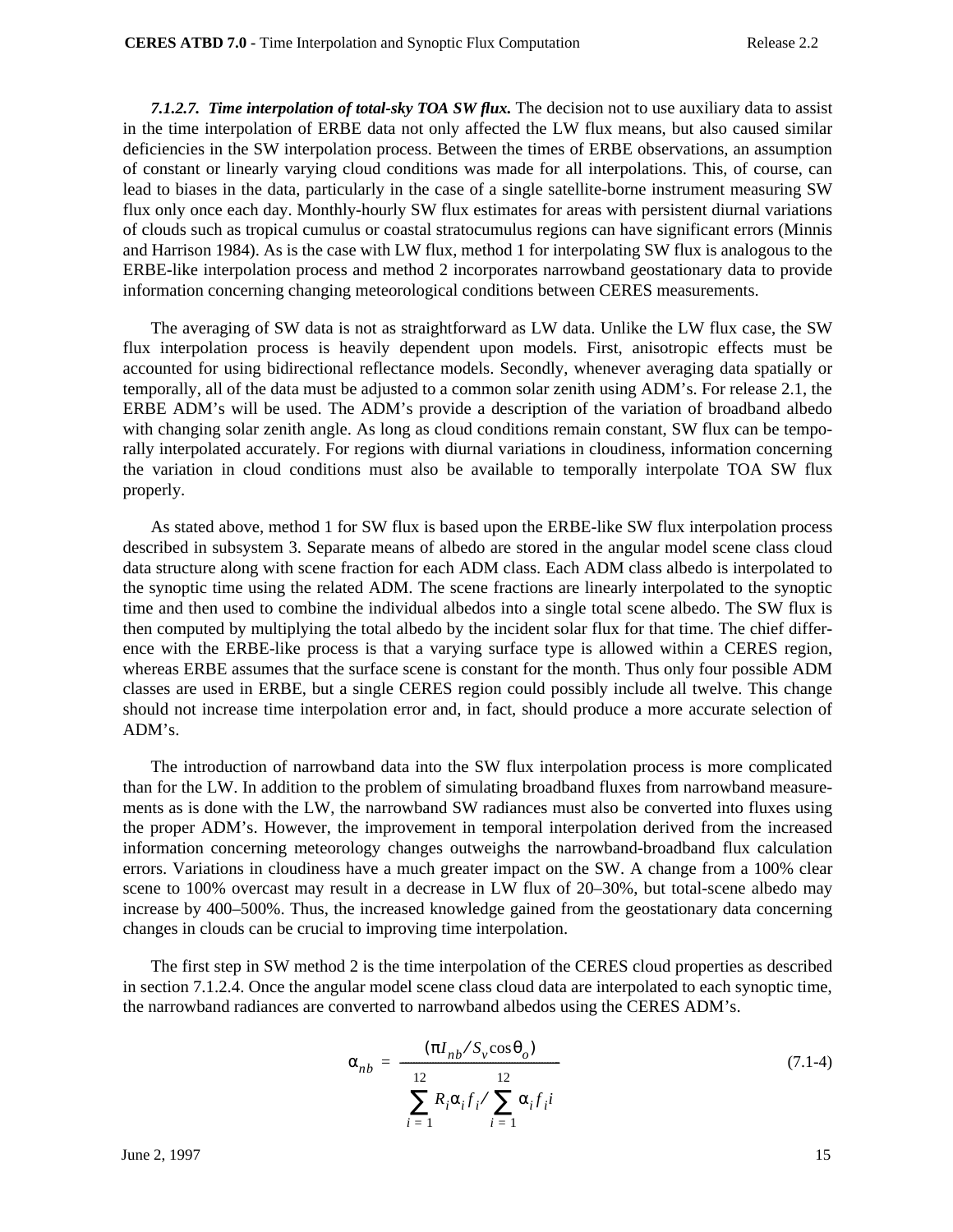where  $\alpha_{nb}$  is the narrowband albedo,  $I_{nb}$  is the mean narrowband SW radiance within the CERES region,  $S_v$  is the Earth-Sun distance-corrected narrowband solar constant (which has a nominal value of 526.9 W-m<sup>-2</sup>sr<sup>-1</sup> $\mu$ m<sup>-1</sup>, and  $\alpha_i$ , *f<sub>i</sub>*, and *R<sub>i</sub>* are the CERES albedo, scene fraction, and bidirectional anisotropic factor for ADM class  $i$ , interpolated to the synoptic time. Note that these albedos,  $\alpha_i$ , are only initial estimates used solely for more accurately weighting the mean anisotropic factor necessary for the calculation of the total albedo. The CERES broadband anisotropic factors are used in this calculation. Doelling et al. (1990) showed that the use of ERBE broadband anisotropic factors in the calculation of albedos from GOES measurements did not degrade the regressions between GOES and ERBE albedos.

The narrowband albedos are converted to estimates of broadband albedos using regressions of the form used by Doelling et al. (1990):

$$
\alpha_{bb} = b_0 + b_1 \alpha_{nb} + b_2 \alpha_{nb}^2 + b_3 \ln(\sec(\theta_0))
$$
\n(7.1-5)

where  $\alpha_{nb}$  is the narrowband albedo,  $\alpha_{bb}$  is the broadband albedo, and  $\theta_0$  is the solar zenith angle at the center of the region at the synoptic time. Separate regressions are performed for ocean and land regions.

A time series of broadband albedos calculated from narrowband measurements in the above manner can still contain significant errors (see Doelling et al. 1990; Briegleb and Ramanathan 1982). Doelling et al. found that regressions of the form of 7.1-5 have rms regression errors in excess of 14%. In addition, strong region-to-region variations in the relationship exist. The truest measurements of broadband SW flux are derived from broadband instruments such as CERES. A time series constructed from narrowband measurements can only be used as a guide for accounting for changes in cloud conditions between the CERES observation times. As with the use of narrowband data in the LW flux interpolation process, it is imperative that the narrowband data not dominate the averaging process. Therefore, the time series must be normalized to the CERES broadband observations.

The accuracy of this interpolation technique was tested in a fashion similar to the LW technique. ERBE measurements from ERBS were used to predict SW flux values measured from NOAA-9 using three techniques. The first (a) is the ERBE technique. The other techniques employ narrowband SW radiances from GOES. The difference between the techniques is in the cloud data used to select the ADM's necessary to convert the narrowband radiances into fluxes. The interpolation is first done using cloud amount, and cloud and clear reflectances derived from the narrowband data using the hybrid bispectral threshold method (Minnis et al. 1987). The results from this technique represent best case examples and are labeled (b) and (c) when applied to 1-hourly and 3-hourly GOES data, respectively. The next two techniques, (d) and (e), use linearly interpolated ERBE cloud amounts and albedos to select the proper anisotropic factor. Technique (d) uses 1-hourly GOES data; technique (e) uses 3-hourly data. These methods are closer to the technique that will be used in release 2.1. A final method (f) is identical to method (e), but does not include the re-normalization of the narrowbandderived fluxes to the nearest observation.

The results are shown in table 7.1-2. As is the case with the LW flux, there is a significant bias between coincident ERBS and NOAA-9 measurements. For July, the instantaneous mean difference is 5.2 W-m<sup>-2</sup>, with a 36.5 W-m<sup>-2</sup> rms. For April, the values are 5.1 ±39.1 W-m<sup>-2</sup>. These differences are much larger than the corresponding values associated with the LW flux. This is due to the greater dependence on ADM's for deriving SW flux from the observations. When the coincident comparison is limited to times when both instruments are viewing within 20° of nadir, the mean bias in July is –1.4 W-m<sup>-2</sup> and the rms difference falls to only 13.1 W-m<sup>-2</sup>, which is of the same magnitude as the longwave. Unfortunately, the additional errors associated with model selection hamper some of the comparisons in the simulations. Since the mean differences of even coincident data are strongly angle dependent, it is difficult to determine the absolute accuracy of the averaging techniques. However, the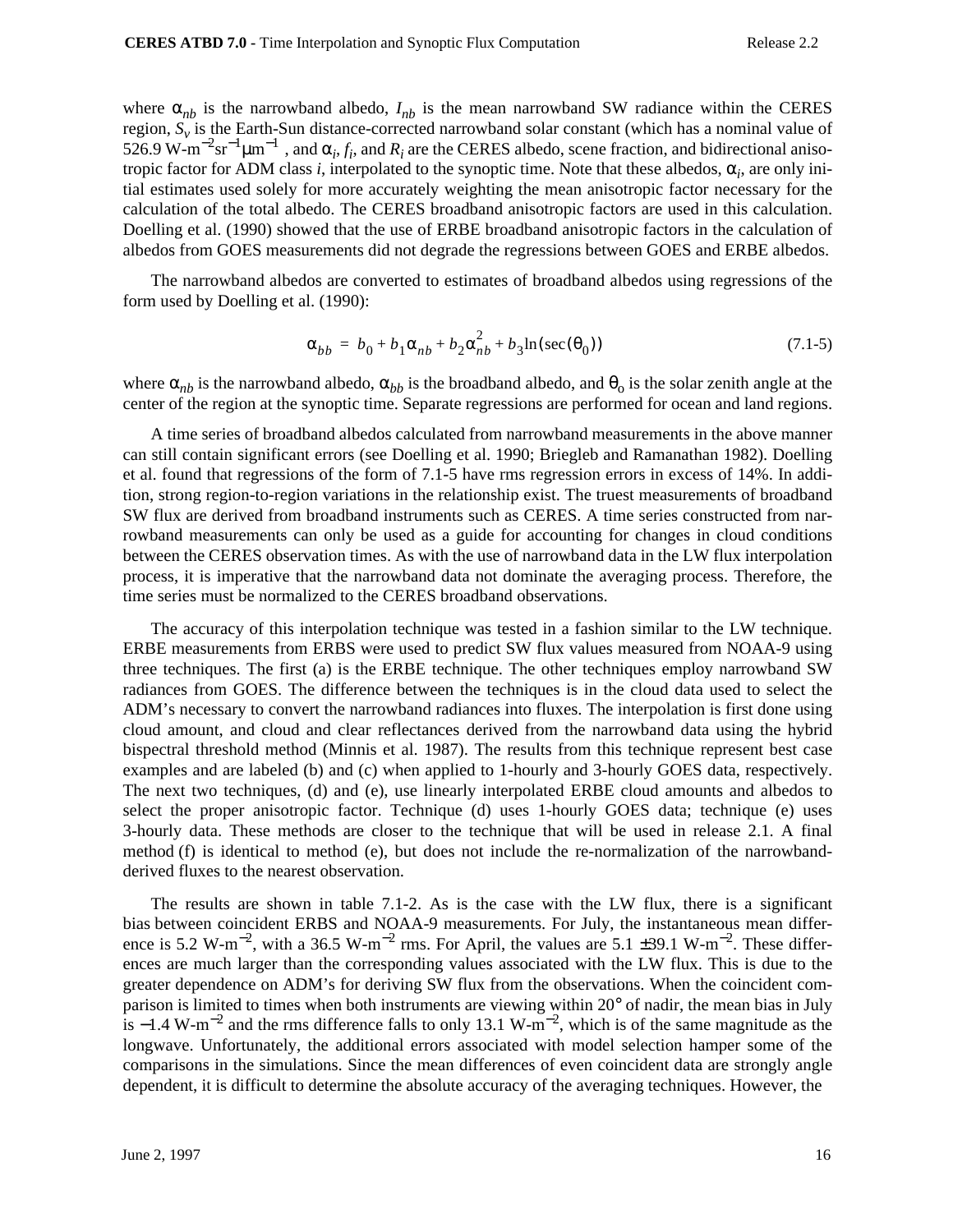Table 7.1-2. Comparison of SW Flux Time Interpolation Techniques Using ERBE Data From (a) July 1985 and (b) April 1985. Instantaneous Mean and rms Differences (W-m-2) Between NOAA-9 LW Flux Measurements and Fluxes Predicted From ERBS Observations

|                                       | NOAA-9    | Total error |      |        | Time interpolation error |
|---------------------------------------|-----------|-------------|------|--------|--------------------------|
| $(a)$ July 1985                       | mean flux | Mean        | rms  | Mean   | rms                      |
| Coincident data                       | 259.4     | 5.2         | 36.2 |        |                          |
| Scaled coincident data                | 228.5     | 4.6         | 32.2 |        |                          |
| a) ERBE TSA                           | 228.5     | 0.0         | 53.8 | $-4.6$ | 43.1                     |
| b) $w/1$ -hourly GOES + GOES clouds   | 228.5     | $-1.0$      | 35.1 | $-5.6$ | 14.1                     |
| c) $w/3$ -hourly GOES + GOES clouds   | 228.5     | $-0.8$      | 36.0 | $-5.4$ | 16.2                     |
| d) w/ 1-hourly $GOES + ERBE$ clouds   | 228.5     | 6.2         | 39.5 | 1.6    | 22.9                     |
| e) $w/3$ -hourly GOES + ERBE clouds   | 228.5     | 5.9         | 39.6 | 1.4    | 23.1                     |
| f) Nonnormalized $3-hr + ERBE$ clouds | 228.5     | 7.1         | 42.5 | 2.5    | 27.8                     |

|                                       | NOAA-9    | Total error |      |                          | Time interpolation error |
|---------------------------------------|-----------|-------------|------|--------------------------|--------------------------|
| (b) April 1985                        | mean flux | Mean        | rms  | Mean                     | rms                      |
| Coincident data                       | 251.0     | 5.1         | 39.1 | $\overline{\phantom{0}}$ |                          |
| Scaled coincident data                | 233.3     | 4.7         | 36.3 |                          |                          |
| a) ERBE TSA                           | 233.3     | 1.7         | 55.1 | $-3.0$                   | 41.4                     |
| b) $w/1$ -hourly GOES + GOES clouds   | 233.3     | 5.7         | 37.1 | 1.0                      | 7.5                      |
| c) w/3-hourly GOES + GOES clouds      | 233.3     | 3.4         | 38.5 | $-1.3$                   | 12.7                     |
| d) w/ 1-hourly $GOES + ERBE$ clouds   | 233.3     | 5.2         | 39.9 | 0.4                      | 16.5                     |
| e) w/3-hourly $GOES + ERBE$ clouds    | 233.3     | 3.2         | 42.4 | $-1.5$                   | 21.8                     |
| f) Nonnormalized $3-hr + ERBE$ clouds | 233.3     | 3.1         | 44.9 | $-1.6$                   | 26.4                     |

relative effectiveness of the methods can be measured by comparing the rms errors. Thus, analysis of the simulations will stress a comparison of the instantaneous rms errors, not the biases.

The mean and rms errors due to time interpolation are calculated in a slightly different fashion than that used with the LW flux simulations. As can be seen in table 7.1-2, the mean SW flux for the coincident data is 20–30 W-m<sup>-2</sup> greater than the mean fluxes used in the time interpolation. There are fewer (~7000) coincident data points as compared with the ~35000 NOAA-9 measurements that can be predicted from ERBS data. The difference in the mean fluxes occurs because these coincident data occur at a lower average solar zenith angle. To accommodate this difference, the rms errors from the coincident data (*rms*<sub>o</sub> from equation 7.1-3) are first linearly scaled by the ratio of the mean fluxes before being subtracted from the total rms errors. These scaled values, which are used to calculate the time interpolation error, are shown in the second row of tables 7.1-2.

The addition of narrowband data into the process results in a significant decrease in the interpolation rms errors. As explained above, the ERBE time interpolation technique necessarily assumes constant cloudiness over each day for which there is only one time of observation. By introducing information concerning the temporal variation in cloudiness through the addition of narrowband data, the time interpolation error has been reduced from 43.1 W-m<sup>-2</sup> to less than 28 W-m<sup>-2</sup> in all cases (b)–(f) for the July data. The reasons for this increased accuracy can be seen in figure 7.1-4 which shows three days of SW albedo measured by ERBE during July 1985 in the same region as in figure 7.1-3. The ERBS observations are shown as black squares. The NOAA-9 observations are open circles. Also shown are the results of interpolations using the NOAA-9 data and the ERBE time interpolation technique (a) and the 3-hourly geostationary data technique (e). During the first two days, the cloudiness remained constant throughout the day and the two techniques produce similar results. On the third day, however, there was apparently a shift in cloudiness between the times of observation by ERBS and NOAA-9. The ERBE time interpolation technique severely overestimates the albedo over most of the day. The GOES data, however, provide the means for correctly modeling the albedo on that day.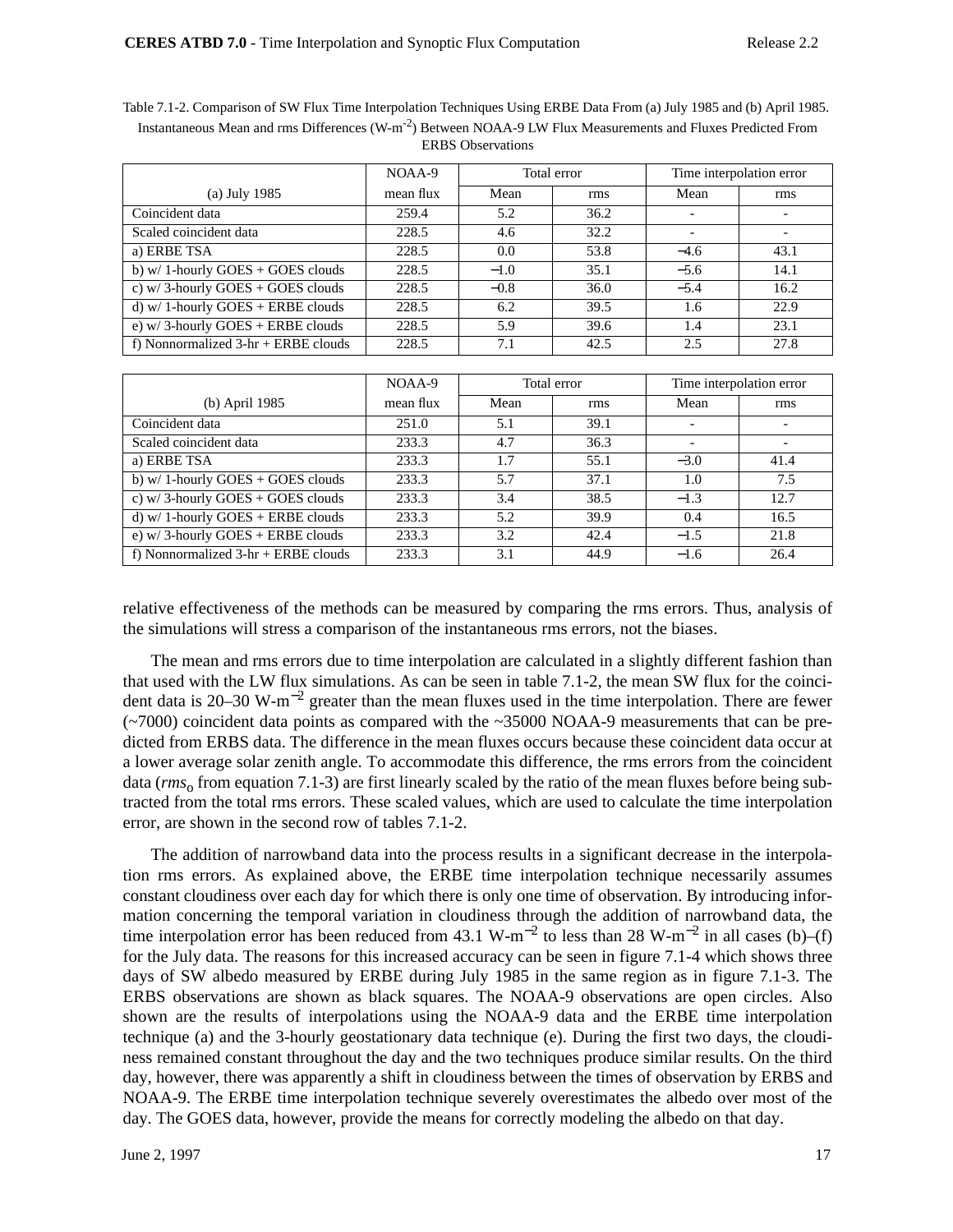

Figure 7.1-4. Time series of ERBE ERBS (■) and NOAA-9 (○) SW albedo observations and interpolated values from July 1985 over New Mexico. The solid curve shows the ERBE time interpolated values; the dashed curve shows the geostationary-data-enhanced interpolation.

The technique currently proposed for release 2.1 is method (e). This method is a definite improvement over the ERBE technique, reducing the rms time interpolation error from 43.1 W-m<sup>-2</sup> to 23.1 W-m<sup>-2</sup> in July and from  $41.4$  W-m<sup>-2</sup> to 21.8 W-m<sup>-2</sup> in April. The bias errors also show improvement. As expected, the mean rms error associated with using 1-hourly data in method (d) shows a slight improvement over using 3-hourly data. However, this improvement is small compared to the advantages of data volume reduction if 3-hourly data are used instead. Furthermore, for generating SW flux estimates for synoptic maps, the difference between the 1-hourly and 3-hourly data is not significant. Since the fluxes will be derived at times of geostationary observations, the errors should be closer to the 1-hourly estimates shown here.

As is the case with LW flux data, the renormalization of the SW flux estimates to the nearest observation is important. The rms errors increase by  $4-5 \text{ W-m}^{-2}$  when this renormalization is not included in method (f).

An additional improvement is seen if cloud information is derived at the times of geostationary measurements. As stated above, errors from improper selection of SW ADM's can be quite large. Increasing the accuracy of cloud parameters should, therefore, decrease errors in the narrowband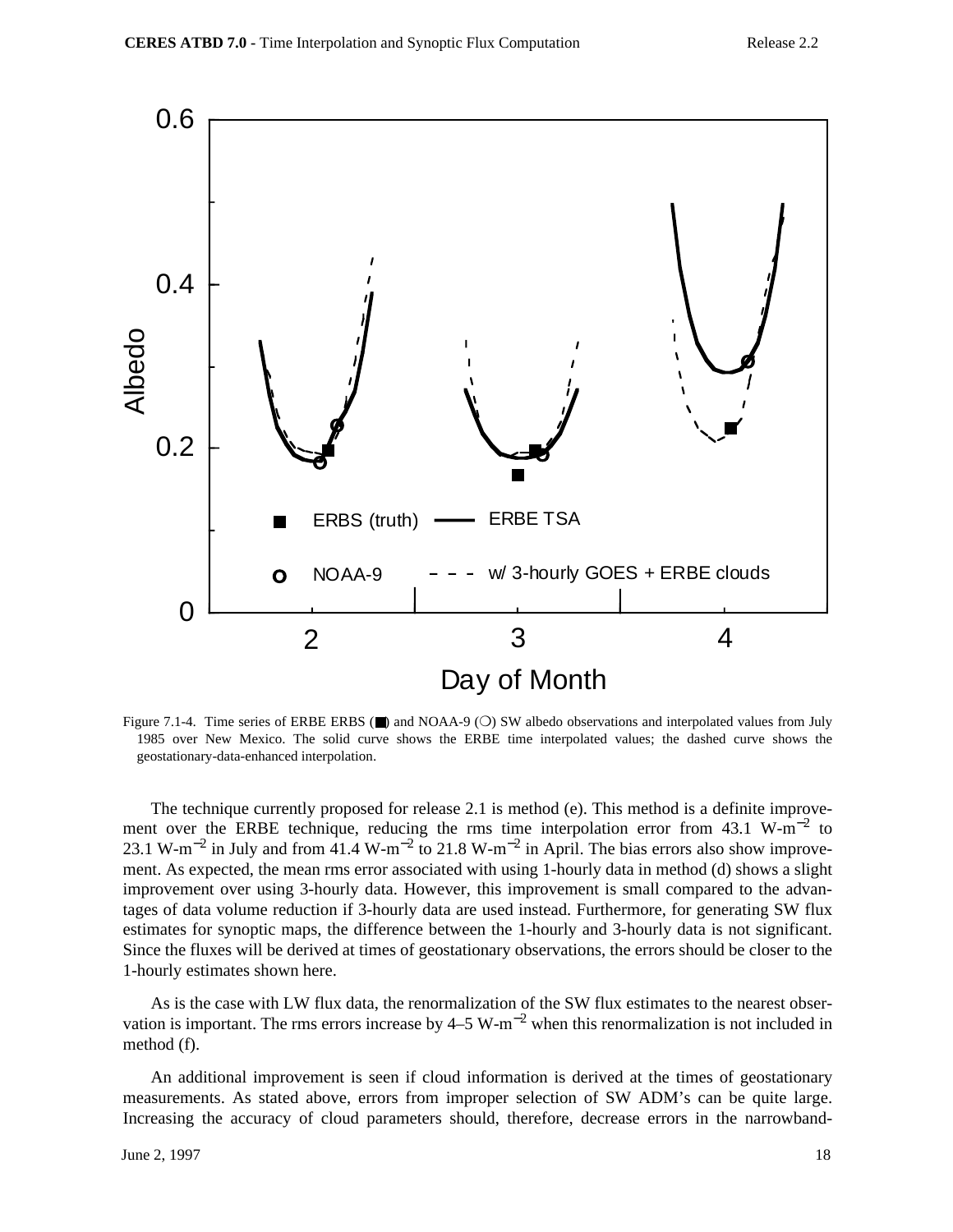broadband conversion of the GOES data. For methods (d), (e), and (f), cloud fraction estimates are derived for each hour by linearly interpolating between ERBE observations. Cloud fractions derived directly from the narrowband data should be more accurate since time interpolation of cloud fraction is no longer necessary.

The results of using this improved cloud information are shown as methods (b) and (c) for 1-hourly and 3-hourly GOES data, respectively. For the 3-hourly case, rms interpolation errors decrease by 7–9 W-m<sup>-2</sup> from method (e) which uses the ERBE cloud information. Part of this error is due to the linear interpolation of cloud fractions, but some of the error is due to incorrect ERBE scene identification. This latter error should be greatly diminished because of the improved cloud data from CERES. Thus, the improvement of method (c) over method (e) will not be as great for CERES. This method is not planned in release 2.1, but will be studied for possible addition to later releases.

These proposed changes in the temporal interpolation process are aimed at improving instantaneous estimates of flux. It is important to ensure that the estimates of monthly mean flux are not adversely affected. ERBE produced regional monthly mean SW flux estimates to within 3 W-m−<sup>2</sup> (Harrison et al. 1990). For July, the ERBE method (a) produces monthly mean flux averaged over all regions of 95.1 W-m<sup>-2</sup>. For methods (e) and (f), the averages are 95.5 W-m<sup>-2</sup> and 95.6 W-m<sup>-2</sup>, respectively. Thus, the enhancements to the interpolation process are not adversely affecting the monthly means. Once again, anchoring the SW fluxes to the observations in method (e) produces an improvement over the results of method (f).

From the results of these simulations, it is concluded that the introduction of geostationary data represents a significant improvement to the ERBE time interpolation technique, and will, therefore, be included into the CERES algorithm. The technique, method (e) will be used whenever narrowband data are available. The ERBE-like method (a) will be used for regions and times with no narrowband data.

*7.1.2.8. Time interpolation of clear-sky TOA SW flux.* As is the case with the clear-sky LW flux, there should be a more accurate assessment of the occurrence of clear-sky SW data with CERES than with ERBE. The CERES data are interpolated using the clear-sky ADM's appropriate to the regional surface type. The lack of geostationary data is not serious in the case of clear-sky modeling. The main information provided by the narrowband data is the changes in meteorology and cloudiness. For clearskies, the CERES directional models should work well for time interpolation. Geostationary data could only be used in the processing of clear-sky data if cloud properties such as separate total-sky and clearsky narrowband radiances are derived from the narrowband measurements. This is not planned for release 2.1. Simulations are underway to evaluate the relative merits of the two averaging methods for clear-sky parameters. If the ERBE-like method is sufficient, then method 2 time interpolation will not be performed for clear-sky SW.

*7.1.2.9. Time interpolation of window radiances and surface-related parameters.* The window channel interpolation should be straightforward. This measurement is made in the same spectral region as the infrared measurement from the geostationary satellites. Therefore, the geostationary LW radiance time series can be used in a manner similar to the technique employed to produce the time series of LW flux. The narrowband-broadband regressions will not be used, but the geostationary radiances will be normalized to the CERES measurements in order to correct for any differences in the spectral intervals or the calibration of the instruments.

Several parameters that describe surface characteristics will also be temporally interpolated to be used as input to the computation of atmospheric and surface fluxes. The surface emissivity and the surface scene type fraction array will be linearly interpolated since these should vary relatively slowly. The surface skin temperature is a more complicated problem. For release 2.1, the surface skin temperature will be interpolated in the same fashion as the clear-sky LW flux. For future releases, skin temperatures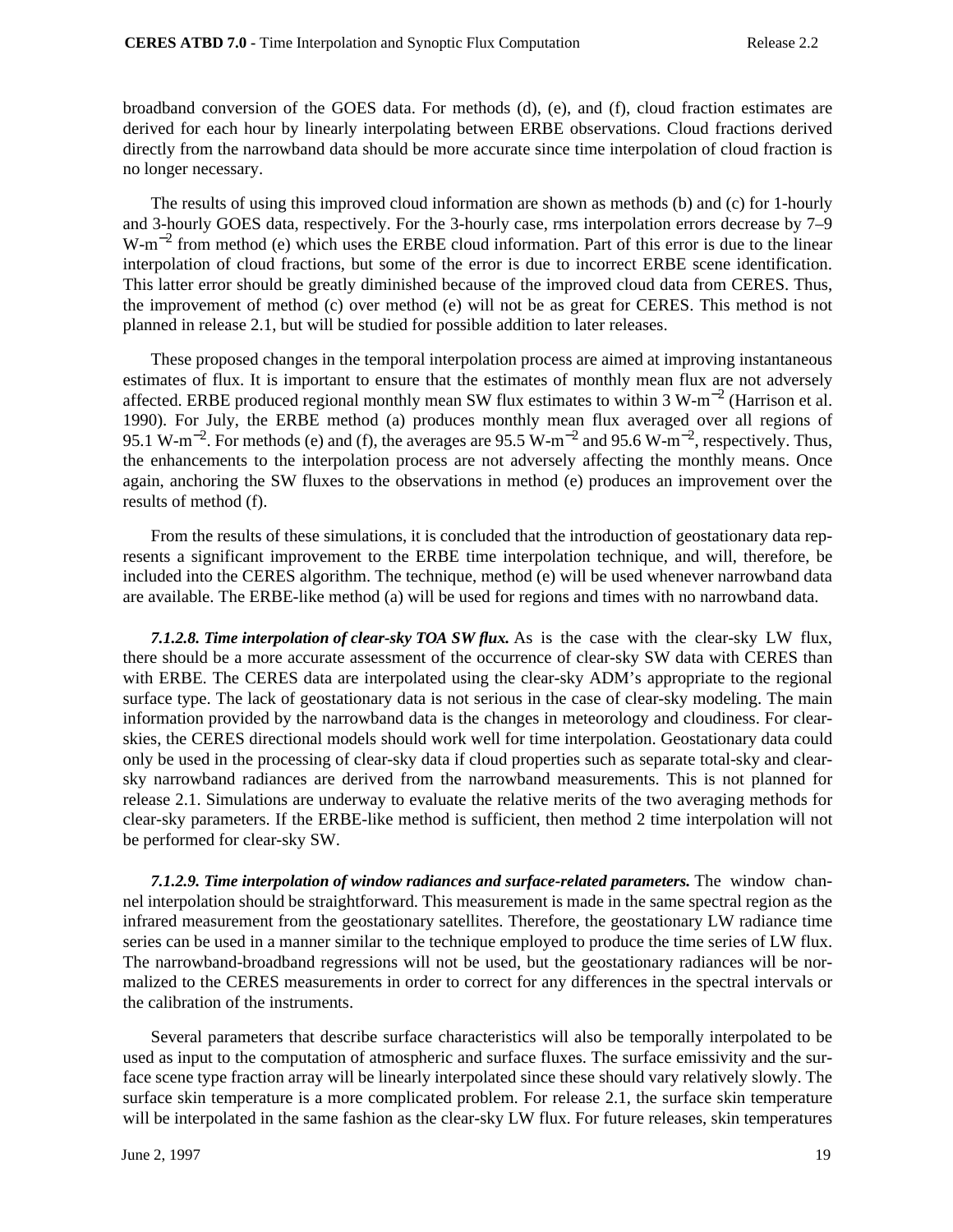from the MOA product may be used if available for the synoptic times, but these values may be normalized to the CERES observed values.

### *7.1.2.10. Algorithm core summary*

*7.1.2.10.1. Input data summary list.* The chief input to the computation of synoptic maps is the gridded CERES SW and LW TOA fluxes and cloud information provided by the FSW data product. These data contain spatial averages of 1 hour of CERES measurements on a 1.0° equal-angle grid. The relevant parameters from FSW which are used in the averaging process are the total-sky LW and SW TOA fluxes, the clear-sky TOA LW and SW fluxes, and the CERES-derived cloud information. Geostationary satellite-derived radiances will be provided by the GEO data product. Additional data needed to perform this process include solar declination and the current ADM's. A detailed description of the input products is in appendix A.

*7.1.2.10.2. Output data summary list.* This process produces a global map of TOA total-sky LW and SW flux, TOA clear-sky LW and SW flux, TOA window radiances, and cloud parameters valid at 0, 3, 6, ..., 21 GMT for each day of the month. These synoptic results are used as inputs to computing synoptic maps of vertical radiation fields.

### *7.1.3. Implementation Issues for Temporal Interpolation*

*7.1.3.1. Strategic concerns.* The major strategic concerns for this subsystem involve the accuracy and suitability of the method used for interpolating cloud properties. The methods used for the interpolation of TOA fluxes have been developed and tested with ERBE data. As demonstrated above, the linear assumption for cloud properties is acceptable when used to interpolate fluxes. However, the errors in the amount of cloud and its optical properties can cause significant errors in calculations of atmospheric and surface fluxes.

In order to assess the magnitude of this problem, a study of the instantaneous and monthly mean errors in cloud parameters such as cloud fraction and optical depth has been begun. As a truth set, one month of GOES one-hourly, 8-km data was analyzed on a 1.0-degree equal-angle grid over both the Tropical Ocean Global Atmosphere/Combined Ocean-Atmosphere Response Experiment (TOGA-COARE) region and the Oklahoma Atmospheric Radiation Measurement (ARM) central facility site using the Layer Bispectral Threshold Method (LBTM) technique of Minnis et al. (1995). For each region and hour, cloud properties including cloud fraction, optical depth, and cloud height were calculated for each of three levels of the atmosphere: high, mid, and low. The data were sampled to match the observational pattern of CERES TRMM, EOS-AM, and EOS-PM instruments. Cloud properties for the intervening times were interpolated using the CERES interpolation method described above. These interpolated values were then compared with the values from the truth set.

Cloud amount interpolation results for the TOGA-COARE region are compiled in Table 7.1-3. For the monthly mean cloud amount, the linear interpolation assumption produces reasonable values. The monthly mean cloud amount is within 4.3% of the true monthly means for all satellites. Greater errors occur for either EOS platform used by itself due to the lack of coverage of diurnal cloud variations.

Instantaneous errors are a greater concern. The rms errors in cloud amount are as high as 28.7% for the single-satellite case. In order to reduce these large errors, this data set has also been used to compute the gain in cloud interpolation accuracy that could be attained by the addition of cloud properties derived from the narrowband geostationary data at the synoptic times. The instantaneous errors in cloud fraction for TRMM can be reduced to 9.9%. The possibility of deriving these parameters in later releases is discussed in subsystem 11.0.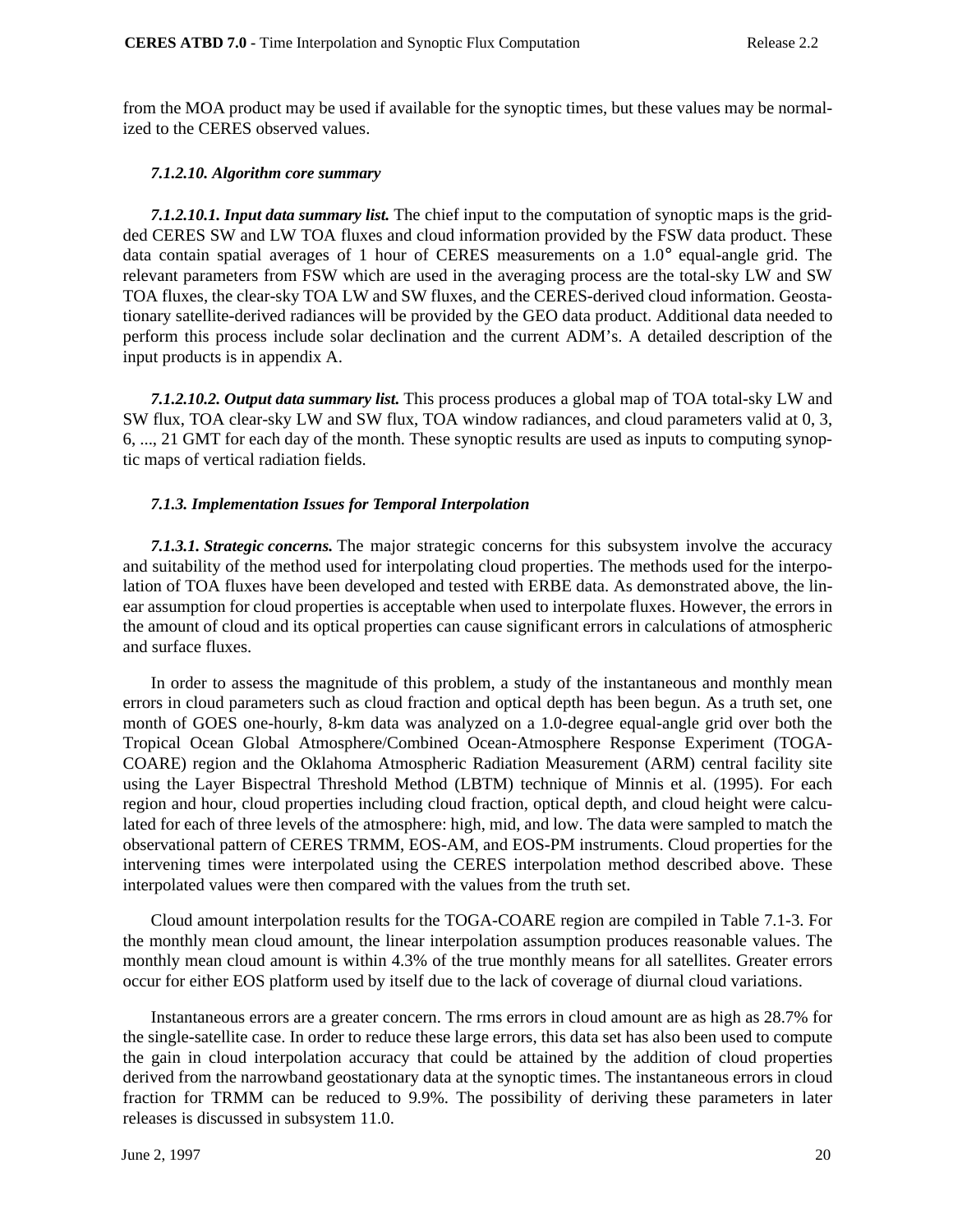Errors in other cloud properties such as cloud height and optical depth are even greater due to the non-linear nature of clouds. Monthly mean optical depths rms errors are as high as 58% for single satellite cases. In addition, instantaneous errors are more difficult to estimate, particularly at times when only the interpolated or true cloud amount is non-zero. However, the ultimate goal of CERES temporal interpolation of clouds is not to produce monthly cloud products, but rather to provide input to the calculation of atmospheric and surface fluxes that are in balance with the CERES TOA fluxes. As explained in subsystem 5, the input cloud properties will be altered to obtain radiative balance. Therefore, a true measure of the impact of errors in cloud properties on the CERES synoptic product can only be obtained in future studies on the propagation of errors in the initial cloud property estimates through the calculation of the atmospheric and surface fluxes.

| <b>CERES</b>  | Mean       | Mean  | Relative        | Relative        | Relative       | Relative       |
|---------------|------------|-------|-----------------|-----------------|----------------|----------------|
| Satellite     | value      | value | RMS(%)          | RMS(%)          | RMS(%)         | RMS(%)         |
| Sampling      | without    | with  | without GEO     | with GEO        | without GEO    | with GEO       |
| Configuration | <b>GEO</b> | GEO   | (Instantaneous) | (Instantaneous) | (Monthly Mean) | (Monthly Mean) |
| <b>TRMM</b>   | 73.6       | 76.6  | 28.7            | 9.9             | 5.3            | 0.4            |
| TRMM+AM       | 72.5       | 76.6  | 26.3            | 9.6             | 5.7            | 0.4            |
| $TRMM+AM+PM$  | 73.6       | 76.6  | 22.0            | 9.4             | 4.3            | 0.4            |

Table 7.1-3. Evaluation of CERES cloud amount time interpolation techniques. Results are for TOGA/COARE region for December, 1992. The truth cloud amount is 76.7%.

If cloud properties are derived at the synoptic times from geostationary data, they can be used to assist in the interpolation of clear-sky SW and LW fluxes. Geostationary radiances from areas classified as clear could be used to construct a clear-sky flux time series that could be normalized to CERES clearsky measurements and applied in the same manner as the total-sky time series. This may be the greatest advantage in deriving geostationary cloud products. There may be large data gaps in the clear-sky flux records from CERES, as was the case with ERBE. The synoptic modeling process, however, requires a TOA clear-sky LW and SW flux at each synoptic time. Without the additional cloud information from the narrowband data, assumptions of persistence from the nearest day with data will have to be made. This is a greater problem in the LW than the SW, since the SW clear-sky albedo should not vary rapidly with time. The data gaps in both the clear-sky LW and SW will be handled in one of three ways:

- 1. The diurnal variation of clear-sky flux for days with no data will be modeled by interpolating between the diurnal curves of the two nearest days with data.
- 2. A monthly mean diurnal model will be constructed from days with data. This model will be applied to all days with no data.
- 3. The assumption of regional independence will be waived and clear data from surrounding regions with similar surface types will be used.

Studies are planned to assess the effects of clear-sky data gaps on the input to the synoptic radiative flux calculations.

Another consideration is the effect on derived cloud properties of increased viewing zenith angle. This effect has been noted by several authors (see Minnis 1989). Studies are being performed to determine if the error in interpolation increases when the viewing zenith angle of the geostationary data increases. If this is the case, then a viewing zenith angle limit may be imposed on these data.

Another aspect of the problem with data gaps is that decisions must be made concerning whether to restrict the time interval over which temporal interpolation is performed. ERBE interpolated TOA flux to all hours of the month if there was at least one observation during that month. For CERES, particularly for the synoptic product, there may be restrictions imposed based on simulation results. Since the rms errors of interpolation increase with the length of the time interval, at some point the error will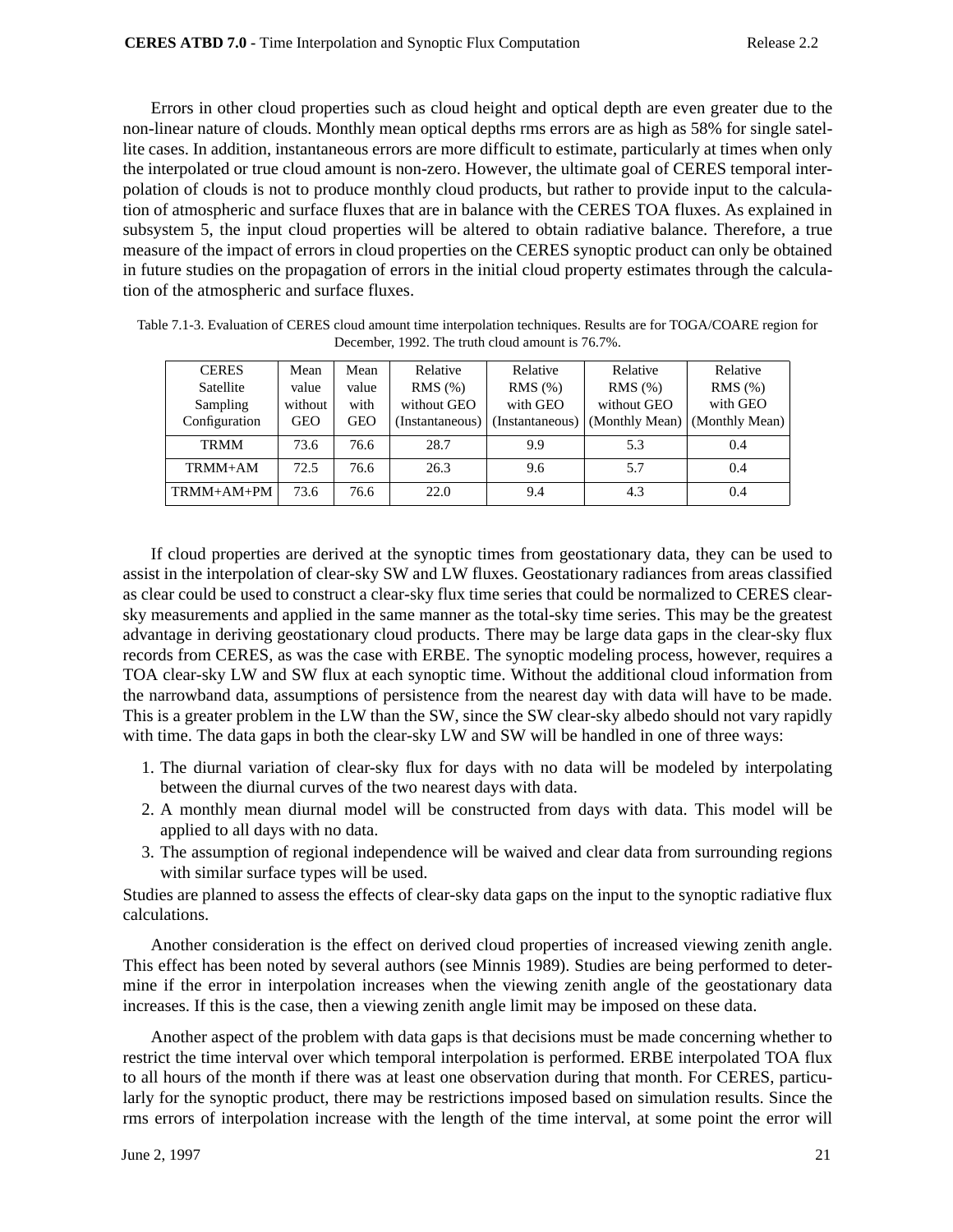exceed acceptable limits. If such restrictions are incorporated, then flux estimates will not be made in regions without adequate time sampling. For release 2.1, data gaps of over 24 hours will not be filled with either LW of SW flux estimates.

The regressions that are to be used to produce broadband simulated fluxes from the narrowband measurements will have to be derived monthly. Separate, global regressions for ocean and land will be used initially. It has been demonstrated that for the simulations performed in this study, the effects of regional variations in these regressions can be minimized by the normalization of the LW and SW flux time series to the CERES measurements. If this normalization proves to be inadequate during the operational data analysis, then regional or climate-regime specific fits may be required each month using coincident CERES and geostationary data.

The simulations described above demonstrated that the linear interpolation of clouds does not seriously diminish the accuracy of the temporal interpolation of SW flux. However, since the clouds are linearly interpolated while the TOA fluxes include some information from the geostationary data concerning the changes in cloudiness, there will be instances when the clouds and TOA conditions will not be consistent. It is expected that most of this inconsistency will be removed during the recalculation of atmospheric fluxes. Several studies are planned to estimate the errors associated with this cloud property interpolation technique. Cloud properties derived from 1-hourly GOES data using the Hybrid Bispectral Threshold Method (Minnis et al. 1987) will be sampled and interpolated to calculate the errors.

All CERES gridded products will use the 1.0 equal-angle grid. Such a grid has increasingly smaller regions towards the poles that do not allow sufficient sampling of CERES footprints. In order to lessen this effect and to reduce the number of regions to process, spatial averaging and temporal interpolation may be performed on a modified, nested grid. This grid is described by Table 7.1-4. The advantage of this grid is twofold. First, the number of regions that need to be stored and processed decreased from 64800 to 44012. Second, regional sampling will be more uniform with latitude. The use of this grid will be strictly internal to the CERES processing system. The results of the larger "nested" regions will be reproduced for all 1.0 regions contained within it.

| Latitude Range | <b>Region Size</b> | <b>Total Regions</b> |
|----------------|--------------------|----------------------|
| $0 - 45$       | $1 \times 1$       | 32400                |
| $45 - 70$      | $2 \times 1$       | 9000                 |
| $70 - 80$      | $4 \times 1$       | 1800                 |
| $80 - 89$      | 8 x 1              | 810                  |
| $89 - 90$      | $360 \times 1$     |                      |
| Total          |                    | 44012                |

Table 7.1-4. Configuration of proposed CERES nested grid.

For release 2.1, the 12 ERBE LW and SW ADM's will be used. CERES will create an extensive set of directional and bidirectional models that are applicable to specific combinations of cloud type, surface type, and possibly cloud optical depth which will be incorporated into release 4. The methods for including these models into the time interpolation process will be studied. For release 2.1, any updates to the ERBE ADMs that are incorporated in the reprocessing of the ERBE data will also be used for CERES.

The narrowband LW ADM used in equation 7.1-2 was developed by Minnis et al. (1991) using theoretical calculations and is scene ID independent. New, expanded narrowband ADM's may be developed. Additionally, the simulations will be performed using the ERBE broadband ADM's in place of the narrowband model. If no degradation in the results occurs, the ERBE ADM's will be used.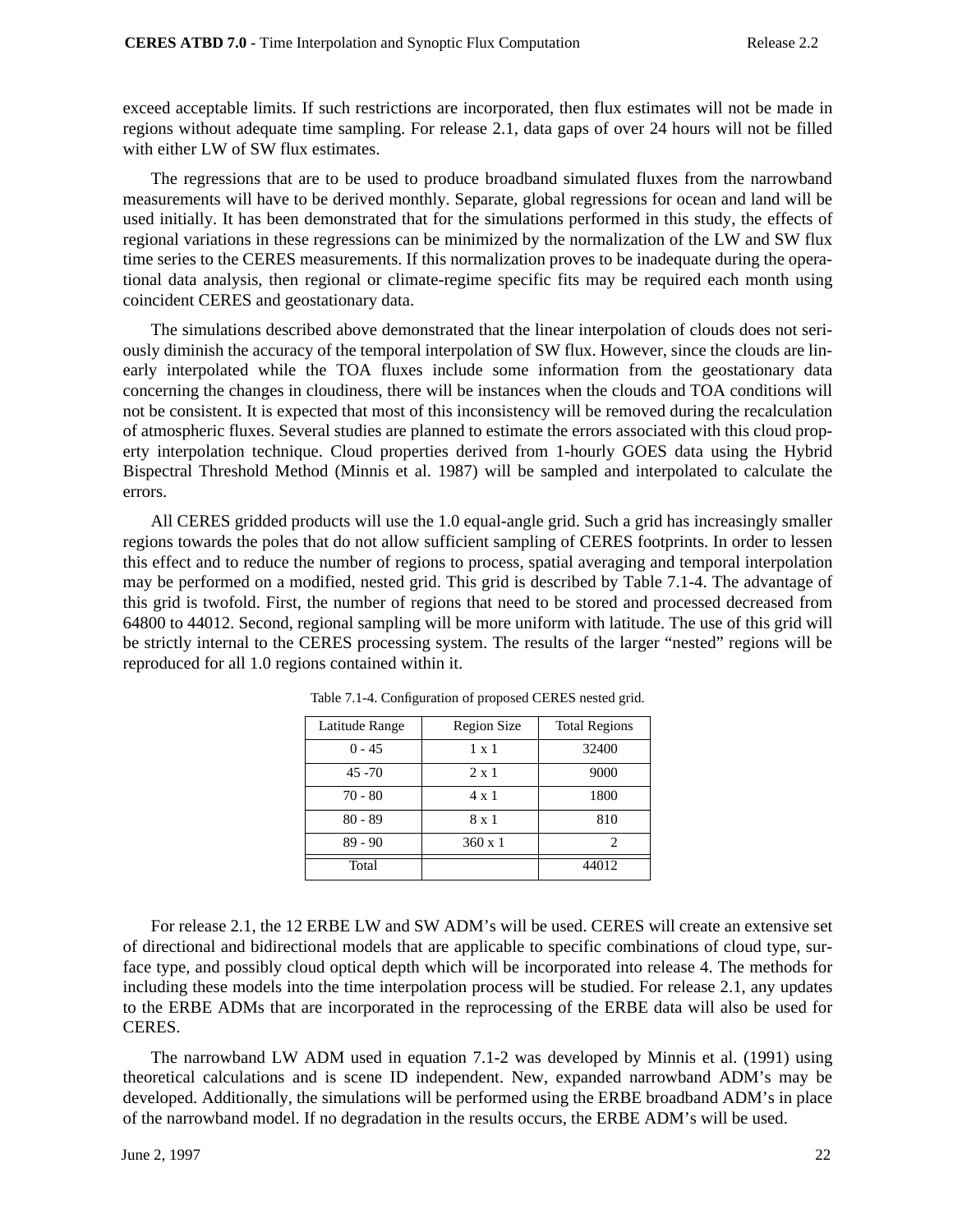### *7.1.3.2. Scientific implementation issues*

*7.1.3.2.1. Calibration.* There are two primary calibration considerations for this subsystem. The first is the narrowband-broadband correlations for both SW and LW. This was addressed above in section 7.1.3.1. The second consideration is the calibration of the narrowband radiances for each of the geostationary satellites. If the data source for these data is the ISCCP, the data will have already been calibrated. If the data are not previously calibrated, then procedures will be developed for this purpose. However, the proposed averaging method incorporates safeguards to properly account for both longterm drifts and shorter time scale variations in instrument calibration. Long-term variations in the stability of the geostationary sensors will not present problems to the averaging process since the narrowband-broadband correlations used during the averaging will be recomputed for each sensor for each month of data. Shorter-term variations (of less than 1 month) will also be largely eliminated by the continuous renormalization of the simulated broadband data to the closest CERES observation.

*7.1.3.2.2. Validation.* In addition to the previously discussed ongoing efforts to test the timeinterpolated data, several validation studies are planned to determine the uncertainties in the interpolated cloud properties and surface and TOA fluxes. The new series of the GOES satellites will have 4-km resolution data available every half hour at wavelengths comparable to the VIRS and the Advanced Very High Resolution Radiometer (AVHRR). The CERES cloud analysis algorithms will be applied to selected intervals of data taken by the new GOES to derive a high temporal resolution data set of cloud properties and narrowband-based fluxes. Sampling studies using the time interpolation algorithms will be conducted using the GOES results as the reference case. These validation efforts will be used to quantify the errors introduced in the time interpolation process and to develop improved techniques.

Other validation studies will utilize long-term data sets taken during field programs. The Atmospheric Radiation Measurement (ARM) project plans to measure the surface radiation budget continuously at a minimum of three locations including sites in the central U.S., the tropical Pacific, and the Arctic. The temporal and spatial scales of these instrumented sites are compatible with the CERES regional grid. Unmanned Aerospace Vehicles (UAV's) are also planned as part of ARM. The basic instrument package includes both broadband longwave and shortwave flux radiometers. The UAV's are capable of flying at stratospheric altitudes during missions lasting up to a week. They can be programmed to cover areas as large as the CERES regions. These platforms provide an ideal, calibrated source to validate the time interpolation results over limited but significantly different areas. Other instruments on these UAV's may be used to derive coincident cloud properties. Other field programs including the First ISCCP Regional Experiment (FIRE), SHEBA, and components of the Global Energy and Water Cycle Experiment (GEWEX) may also provide high-temporal resolution data sets that can be used to validate the CERES products.

The CERES Validation Plans are currently being developed. Following a peer review in late 1996, the Validation Plans will be made available on the WWW in the Spring of 1997. In the interim, a separate document containing the Validation Plan Summary Charts for each major subsystem has been developed to accompany these ATBDs.

### **7.2. Compute Surface and Atmospheric Fluxes at Synoptic Times**

The CERES Data Management System calculates the full column of the SARB at synoptic times. This process produces a set of archival radiative fluxes at the surface, TOA, and at various atmospheric levels. The SARB calculations are based on the cloud and meteorological inputs that have been interpolated to synoptic times. The radiation calculated at the TOA is compared to the TOA fluxes that are generated at synoptic times as described in section 7.1. If necessary, the cloud and meteorological parameters that are used as inputs to the radiation calculations are tuned, as in subsystem 5, to balance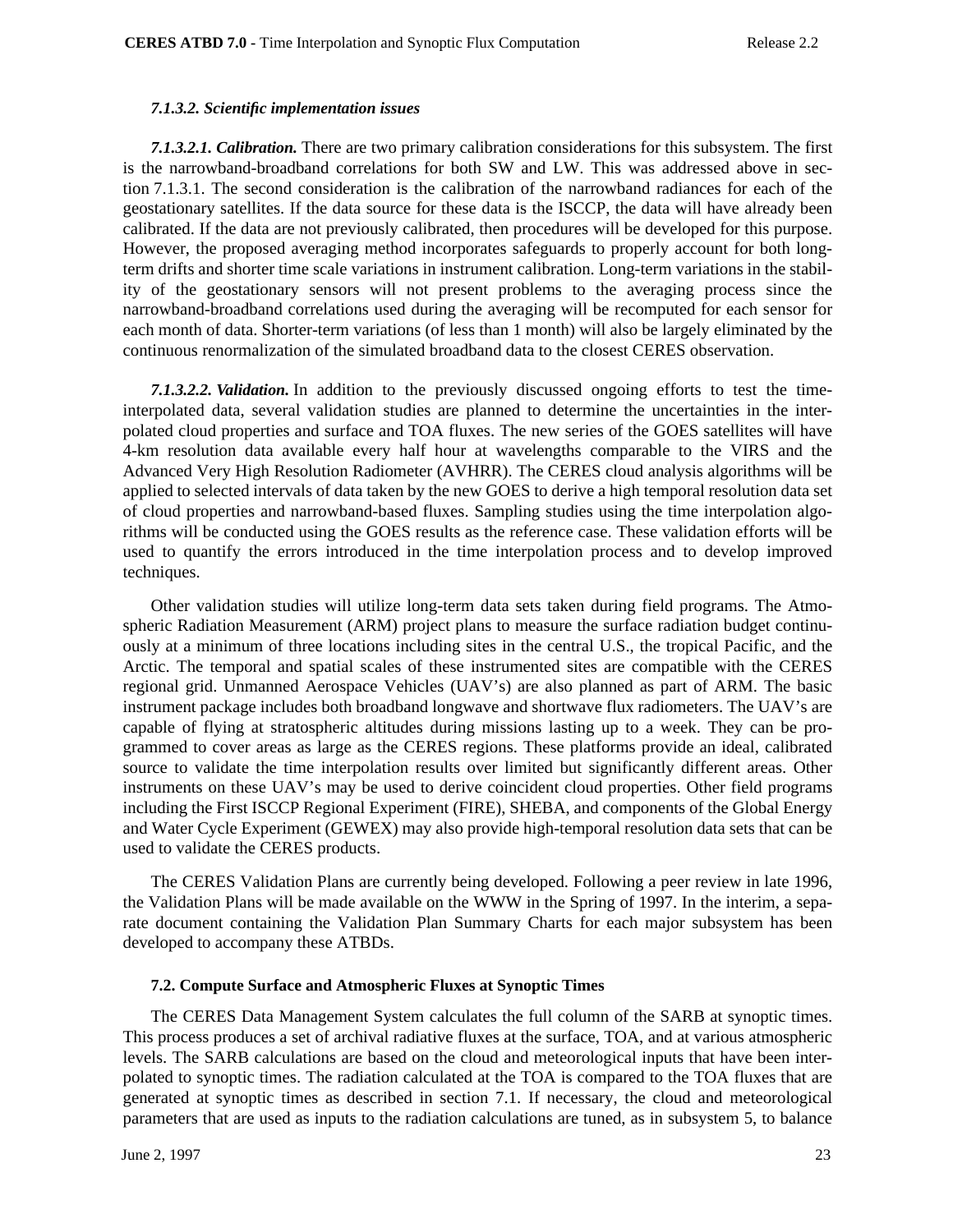the satellite-based synoptic TOA fluxes. This tuning process produces a set of adjustments to the synoptic cloud and meteorological data, as well as the SARB at synoptic times.

Because this section so closely follows subsystem 5, which describes the SARB calculations and the tuning of the cloud and meteorological variables at the instantaneous ERBE or CERES footprint scale, this section has been kept brief. Subsystem 5 contains a more detailed treatment and a scientific discussion.

### *7.2.1. Synoptic Data for Input to Radiative Transfer Calculations*

The cloud, meteorological, and TOA fluxes which have been estimated for synoptic times by process 7.1 are used to calculate the radiative fluxes through the atmospheric column. The Release 2 algorithm for the calculation of these fluxes is analogous to the algorithm in section 5.3.

The meteorological input is based on an NWP-analyzed (DAO and/or NCEP) sounding and is interpolated into the combination of fixed and floating vertical levels (maximum number 34; shown in Fig. 8 of the section 5.3) in the CERES horizontal grid. Cloud properties available for the calculation are described in Table 4 of section 5.3.2.1. For up to four distinct pressure categories (low, lower middle, upper middle, and high), we use the mean cloud areas, cloud effective temperature, cloud particle size and phase, and the logarithmic mean visible optical depth. Section 7.1.2.4 describes the interpolation of the cloud properties derived from the CERES cloud imager retrievals using cloud area weighting for all cloud properties in the pressure categories. The initial surface albedo is interpolated from the CERES retrievals, with an adjustment for solar zenith angle.

### *7.2.2. Initial Calculation of Synoptic Radiative Fluxes*

Subsystem 5 describes the SARB retrieval algorithm, which uses the delta-4-stream, correlated-k Fu and Liou (1993) radiative transfer code. The algorithm is used to calculate clear-sky TOA fluxes (this is computed and archived, even if the region is overcast) and TOA fluxes for each of the synoptic cloud conditions. These initial, untuned radiative transfer calculations are archived at only the surface and TOA for (1) clear-sky and (2) the estimated total-sky condition for the region.

After the initial clear-sky and total-sky calculations are performed, the TOA total-sky calculated results for the region are compared to the CERES averages. A tuning, or constrainment, is then conducted as described in section 5.3.3. Candidate variables are adjusted to bring the computed fluxes into agreement with the observed fluxes, to within specified uncertainties. The variables which are adjusted include the surface skin temperature, the precipitable water, the surface albedo, the cloud liquid water path (LWP; which scales into visible optical depth), the cloud top temperature, the aerosol optical depth, and the cloud fraction. Radiative transfer calculations are again performed with the adjusted variables. Tuned fluxes are saved at the surface, 500 hPa, the tropopause, and TOA for clear-sky and total-sky conditions.

#### *7.2.3. Strategic Concerns*

Subsystem 5 contains scientific discussion of problems relating to the calculation of the SARB, and strategic concerns are highlighted in section 5.5. One outstanding concern for the production of fluxes and adjusted cloud and meteorological data at synoptic times, is the limitation posed in the synoptic calculations at the large scale of the CERES grid boxes. In subsystem 5, the calculations are performed at the smaller scale of each ERB footprint (FOV). The averaging of input data or calculations introduces error. An opportunity exists to investigate the errors at this scale, by studies with the CRS (subsystem 5) and FSW (subsystem 6) outputs from the pre-launch Release 1. CRS contains clouds and calculated radiative fluxes at the CERES FOV. Those footprint scale cloud properties can be averaged in FSW with the same assumptions used to generate synoptic clouds and fluxes. By performing a synoptic-like calculation with the hourly data in the FSW grid, results can be compared with the standard FSW clouds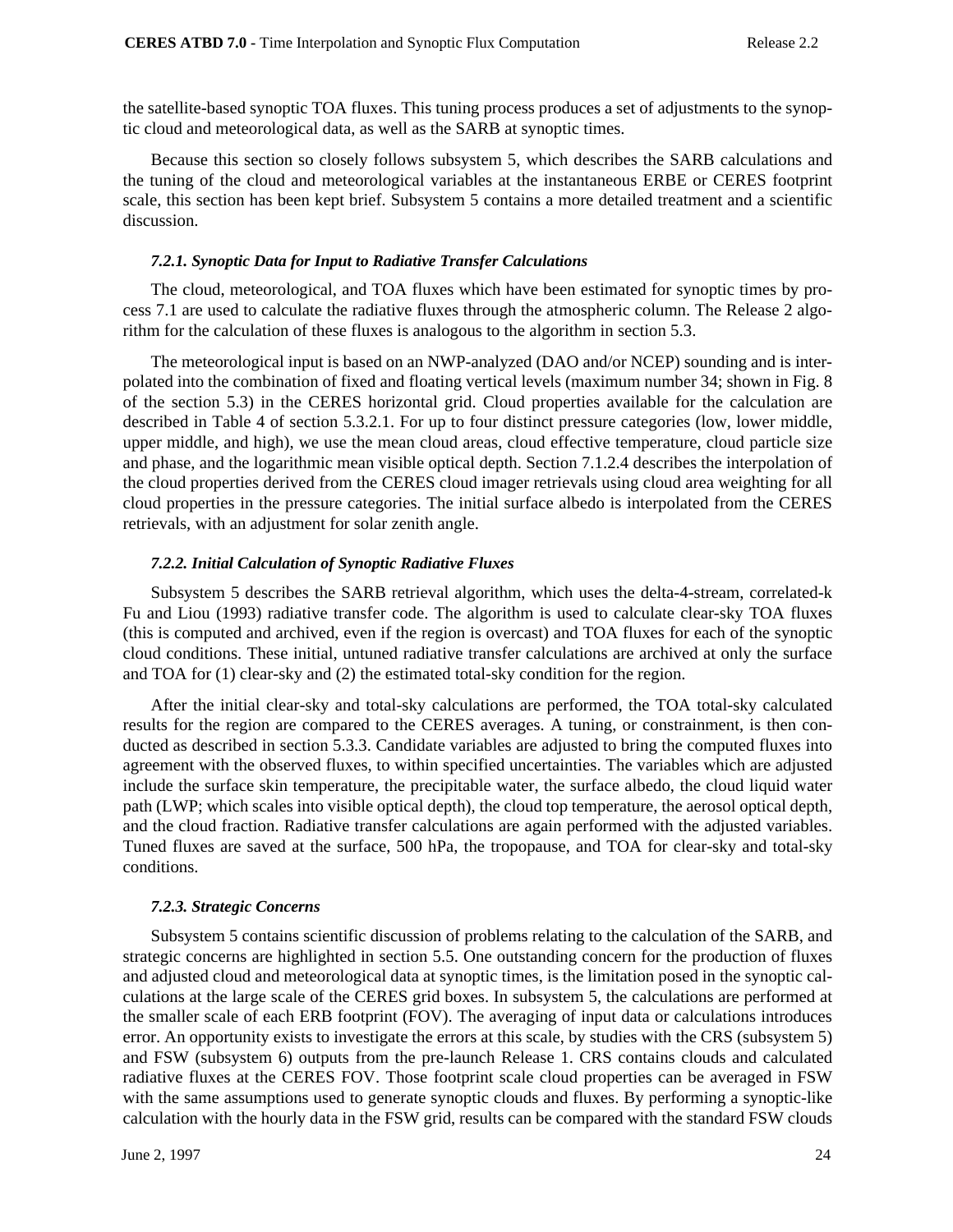and fluxes, to learn if a bias is introduced by the synoptic-like spatial averaging process itself. Limited calculations thus far find only a small bias.

 A second strategic concern, particular to the synoptic flux calculations, is the accuracy of the temporal interpolation. A small scale, but spatially intensive data set of sounding, cloud property, and calculated and observed fluxes has been developed to investigate this. The CERES/ARM/GEWEX Experiment (CAGEX) is an on-line resource now covering April 5-30, 1994; daylight only; half hourly GOES data and calculations; 3x3 grid at the ARM CART SGP site in Oklahoma (http://snowdog.larc.nasa.gov:/cagex.html). An interpolation study is planned with CAGEX.

The CERES SARB calculations will be performed on a 3-hourly basis for the synoptic flux computation. Raw averages of 3-hourly fluxes are not adequate for determining the daily mean SW fluxes at the surface and within the atmosphere because of the diurnal course of the Sun. Algorithms for mapping the 3-hourly synoptic fluxes to astronomically consistent daily averaged surface and atmospheric fluxes will be developed using temporally intensive calculations.

### **7.3. References**

- Barkstrom, B. R. 1984: The Earth Radiation Budget Experiment (ERBE). *Bull. American Meteorol. Soc.,* vol. 65, pp. 1170–1185.
- Barkstrom, Bruce R.; Harrison, Edwin F.; and Lee, Robert B., III 1990: Earth Radiation Budget Experiment—Preliminary Seasonal Results. *EOS,* vol. 71, pp. 279, 299, 304, and 305.
- Barkstrom, B. R.; and Smith, G. L. 1986: The Earth Radiation Budget Experiment—Science and Implementation. *Rev. Geophys.,* vol. 24, pp. 379–390.
- Briegleb, B.; and Ramanathan, V. 1982: Spectral and Diurnal Variations in Clear Sky Planetary Albedo. *J. Appl. Meteorol.*, vol. 21, pp. 1160–1171.
- Brooks, D. R.; and Minnis, P. 1984: Simulation of the Earth's Monthly Average Regional Radiation Balance Derived From Satellite Measurements. *J. Climat. & Appl. Meteorol*., vol. 23, pp. 392–403.
- Brooks, D. R.; Harrison, E. F.; Minnis, P.; Suttles, J. T.; and Kandel, R. S. 1986: Development of Algorithms for Understanding the Temporal and Spatial Variability of the Earth's Radiation Balance. *Rev. Geophys.*, vol. 24, pp. 422–438.
- Desbois, Michel; Kayiranga, Theoneste; and Gnamien, Brigitte 1989: Diurnal Cycle of Convective Cloudiness Over Tropical Africa Observed From Meteosat—Geographic Characterization and Interannual Variations. *Annales Geophys.*, vol. 7, pp. 395–404.
- Doelling, David R.; Young, David F.; Arduini, Robert F.; Minnis, Patrick; Harrison, Edwin F.; and Suttles, J. T. 1990: On the Role of Satellite-Measured Narrowband Radiances for Computing the Earth's Radiation Balance. *Seventh Conference on Atmospheric Radiation—Preprints*, American Meteorol. Soc., pp. 155–160.
- Garand, Louis 1988: Automated Recognition of Oceanic Cloud Patterns. I—Methodology and Application to Cloud Climatology. *J. Climat*., vol. 1, pp. 20–39.
- Harrison, E. F.; Young, D. F.; Minnis, P.; Wielicki, B. A.; Doelling, D. R.; and Gibson, G. G. 1994: Temporal Sampling Analysis for the Clouds and the Earth's Radiant Energy System (CERES) Experiment for Satellite Missions in the Late 1990's. *Seventh Conference on Satellite Meteorology and Oceanography*, pp. 520–523.
- Harrison, Edwin F.; Brooks, David R.; Minnis, Patrick; Wielicki, Bruce A.; and Staylor, W. Frank 1988: First Estimates of the Diurnal Variation of Longwave Radiation From the Multiple-Satellite Earth Radiation Budget Experiment (ERBE). *Bull. American Meteorol. Soc.*, vol. 69, pp. 1144–1151.
- Harrison, E. F.; Minnis, P.; Barkstrom, B. R.; Ramanathan, V.; and Cess, R. D. 1992: Seasonal Variation of Cloud Radiative Forcing Derived From the Earth Radiation Budget Experiment. *J. Geophys. Res.*, vol. 95, pp. 18687–18703.
- Minnis, Patrick 1989: Viewing Zenith Angle Dependence of Cloudiness Determined From Coincident GOES East and GOES West Data. *J. Geophys. Res*., vol. 94, pp. 2303–2320.
- Minnis, P.; and Harrison, E. F. 1984: Diurnal Variability of Regional Cloud and Clear-Sky Radiative Parameters Derived From GOES Data. III—November 1978 Radiative Parameters. *J. Climat. & Appl. Meteorol.*, vol. 23, pp. 1033–1051.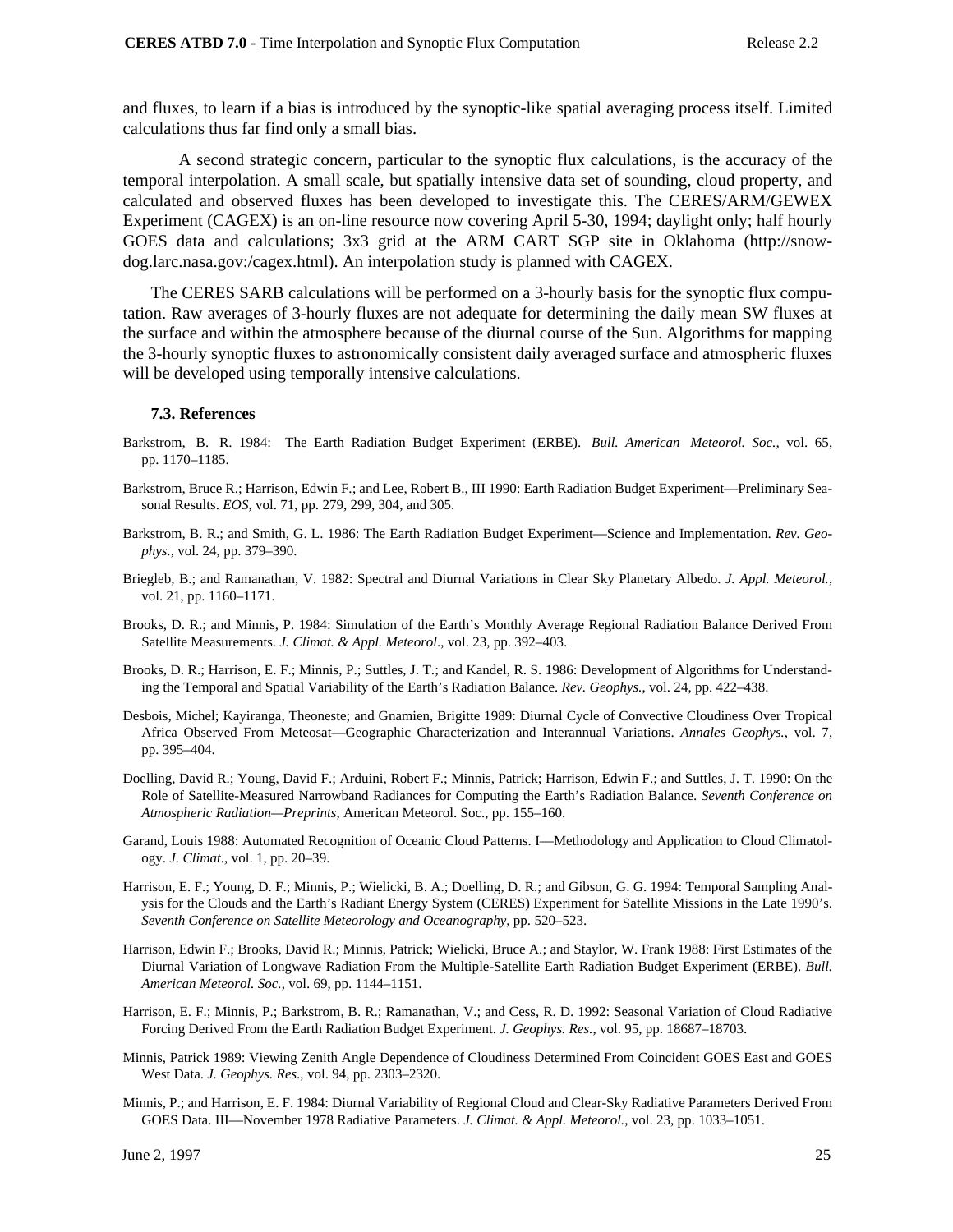- Minnis, Patrick; Harrison, Edwin F.; and Gibson, Gary G. 1987: Cloud Cover Over the Equatorial Eastern Pacific Derived From July 1983 International Satellite Cloud Climatology Project Data Using a Hybrid Bispectral Threshold Method. *J. Geophys. Res.*, vol. 92, pp. 4051–4073.
- Minnis, Patrick; Harrison, Edwin F.; and Young, David F. 1991: Examination of the Relationship Between Outgoing Infrared Window and Total Longwave Fluxes Using Satellite Data. *J. Climat.,* vol. 4, pp. 1114–1133.
- Minnis, P.; Smith, Jr., W. L.; Garber, D. P.; Ayers, J. K.; and Doelling, D.R. 1995: *Cloud Properties Derived From GOES-7 for the Spring 1994 ARM Intensive Observing Period Using Version 1.0.0 of the ARM Satellite Data Analysis Program*. NASA RP-1366.
- Minnis, P.; Takano, Y.; and Liou, K.-N. 1993: Inference of Cirrus Cloud Properties Using Satellite-Observed Visible and Infrared Radiances, Part I: Parameterization of Radiance Fields. *J. Atmos. Sci.*, vol. 50, pp. 1279-1304.
- Suttles, J. T.; Green, R. N.; Minnis, P.; Smith, G. L.; Staylor, W. F.; Wielicki, B. A.; Walker, I. J.; Young, D. F.; Taylor, V. R.; and Stowe, L. L. 1988: *Angular Radiation Models for Earth-Atmosphere System. Volume 1—Shortwave Radiation.* NASA RP-1184.
- Suttles, J. T.; Green, R. N.; Smith, G. L.; Wielicki, B. A.; Walker, I. J.; Taylor, V. R.; and Stowe, L. L. 1988: *Angular Radiation Models for Earth-Atmosphere System. Volume 2—Longwave Radiation*. NASA RP-1184.
- Wielicki, Bruce A.; and Barkstrom, Bruce R. 1991: Clouds and the Earth's Radiant Energy System (CERES)—An Earth Observing system Experiment. S*econd Symposium on Global Change Studies—Preprints,* American Meteorol. Soc., pp. 11–16.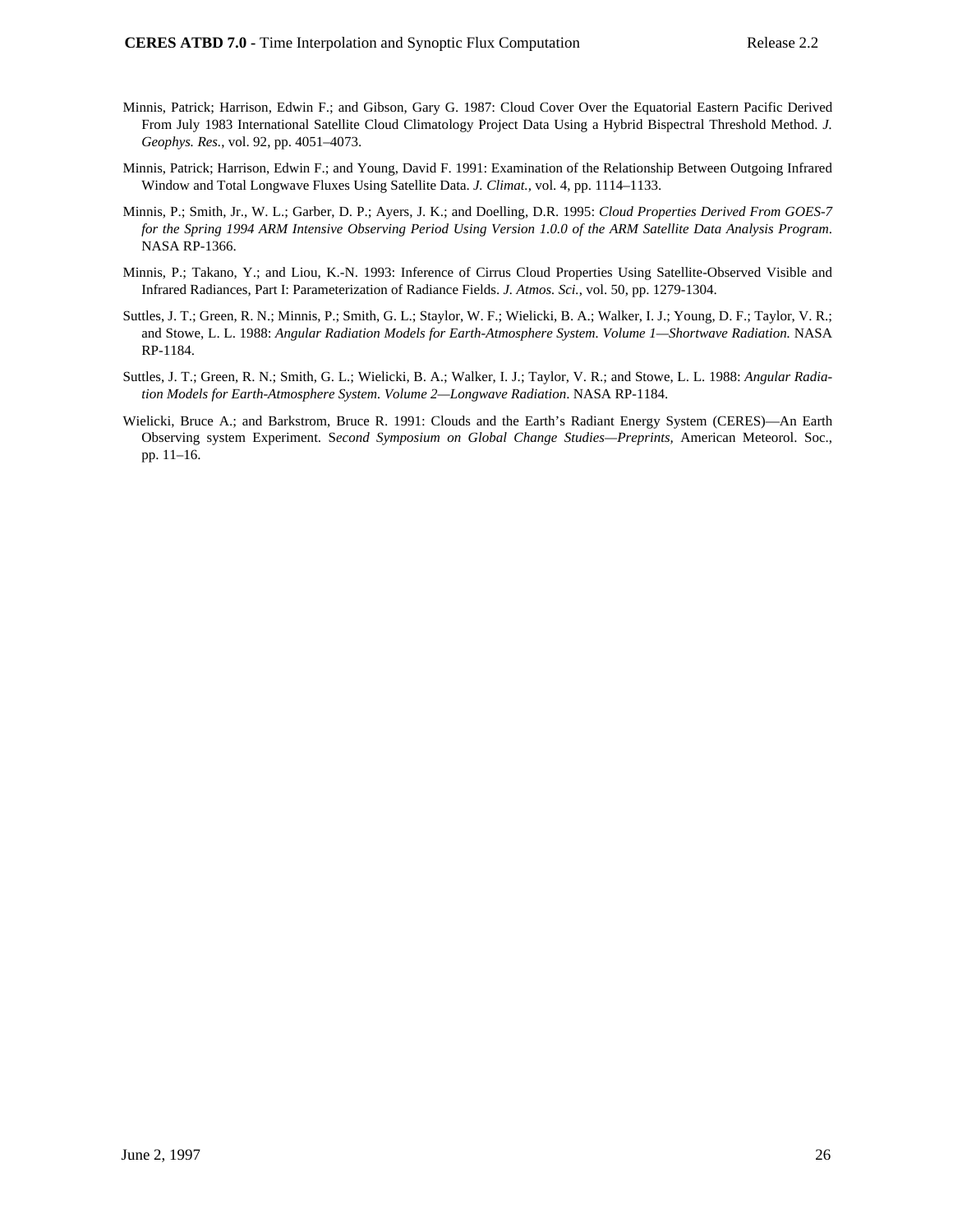# **Appendix A**

## **Input Data Products**

### **Merge Satellites, Time Interpolate, Compute Fluxes (Subsystem 7.0)**

This appendix describes the data products which are used by the algorithms in this subsystem. Table A-1 below summarizes these products, listing the CERES and EOSDIS product codes or abbreviations, a short product name, the product type, the production frequency, and volume estimates for each individual product as well as a complete data month of production. The product types are defined as follows:

| Archival products: | Assumed to be permanently stored by EOSDIS                          |
|--------------------|---------------------------------------------------------------------|
| Internal products: | Temporary storage by EOSDIS (days to years)                         |
|                    | Ancillary products: Non-CERES data needed to interpret measurements |

The following pages describe each product. An introductory page provides an overall description of the product and specifies the temporal and spatial coverage. The table which follows the introductory page briefly describes every parameter which is contained in the product. Each product may be thought of as metadata followed by data records. The metadata (or header data) is not well-defined yet and is included mainly as a placeholder. The description of parameters which are present in each data record includes parameter number (a unique number for each distinct parameter), units, dynamic range, the number of elements per record, an estimate of the number of bits required to represent each parameter, and an element number (a unique number for each instance of every parameter). A summary at the bottom of each table shows the current estimated sizes of metadata, each data record, and the total data product. A more detailed description of each data product will be contained in a user's guide to be published before the first CERES launch.

| Product code |                   |                                      |          |            |          | Monthly size, |
|--------------|-------------------|--------------------------------------|----------|------------|----------|---------------|
| <b>CERES</b> | <b>EOSDIS</b>     | Name                                 | Type     | Frequency  | Size, MB | MB            |
| <b>MOA</b>   | CERX06            | Meteorological, Ozone, and           | Archival | $1/H$ our  | 11.55    | 8591          |
|              |                   | Aerosol Data                         |          |            |          |               |
| <b>GGEO</b>  | CERX14            | <b>Grid Geostationary Narrowband</b> | interim  | 1/month    | 816.1    | 816.1         |
|              |                   | Radiances                            |          |            |          |               |
| <b>FSW</b>   | CER <sub>05</sub> | Gridded Single Satellite Fluxes      | Archival | $1/M$ onth | 69.5     | 12511.8       |
|              |                   | and Clouds                           |          |            |          |               |

Table A-1. Input Products Summary

### **Meteorological, Ozone, and Aerosol Data (MOA)**

The CERES archival product Meteorological, Ozone, and Aerosol Data (MOA) is produced by the CERES Regrid MOA Subsystem. Each MOA file contains meteorological, ozone, and aerosol data for one hour, and is used by several of the CERES subsystems. Data on the MOA are derived from several data sources external to the CERES system, such as the Data Assimilation Office (DAO), NOAA, and various other meteorological satellites. These data arrive anywhere from four times daily to once a month, and have various horizontal resolutions. The Regrid MOA Subsystem interpolates the aerosol and ozone data horizontally to conform with the horizontal resolution of the meteorological data. Profile data are interpolated vertically to conform with CERES requirements. All data are temporally interpolated to provide data to the CERES processing system on an hourly basis.

The MOA contains:

- Surface pressure, geopotential height, skin temperature, and sea surface state
- Vertical profiles of temperature and humidity for 58 atmospheric levels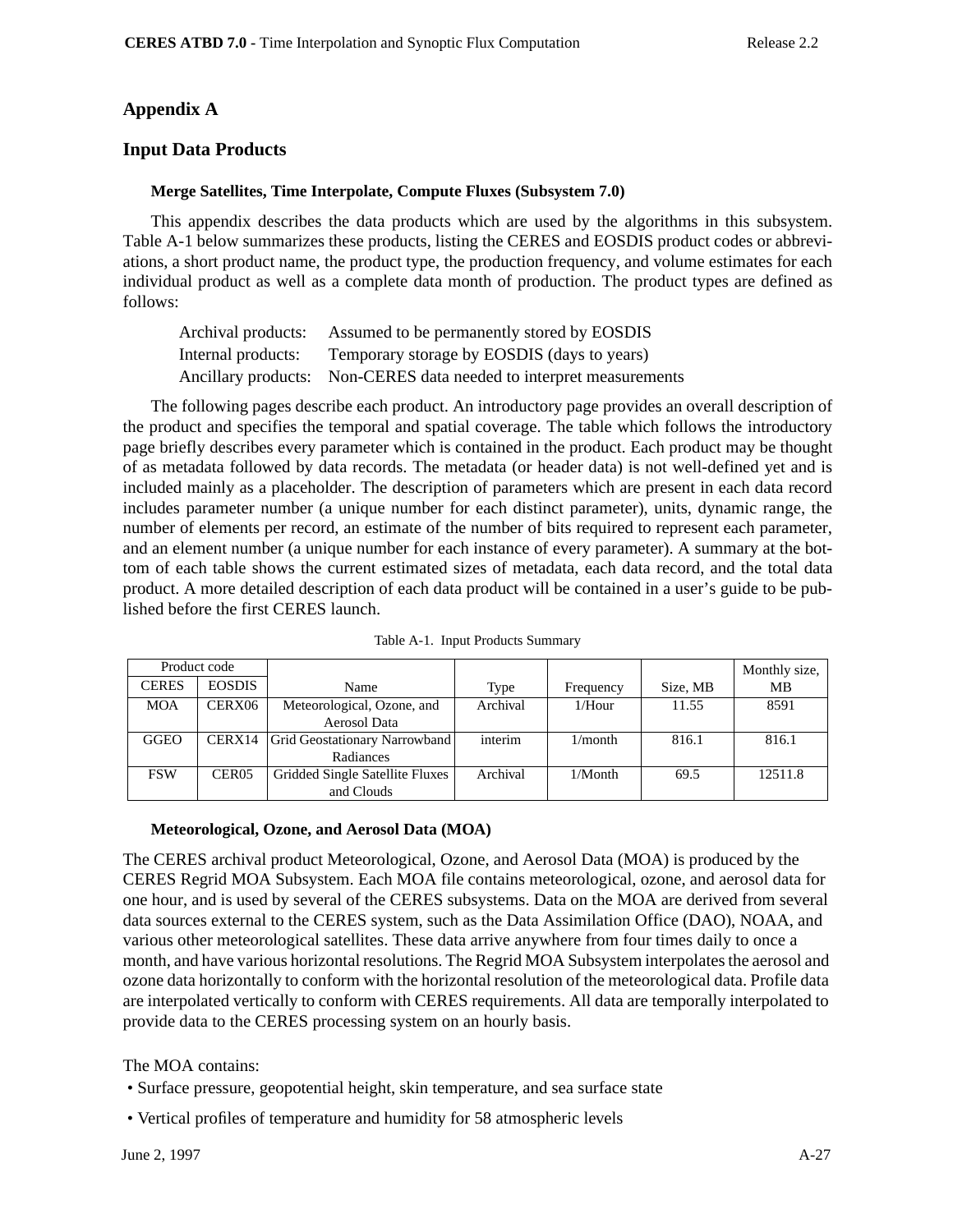- Vertical profiles for 18 atmospheric levels below the tropopause of wind u-vector and v-vector data
- Tropospheric height
- Air mass index
- Column precipitable water based on humidity profiles
- Column precipitable water based on microwave measurements
- Column averaged relative humidity
- Vertical profile of ozone mixing ratios for 58 atmospheric levels
- Column ozone
- Aerosol optical depth

**Type:** Archival **File:** Global

**Level:** 3 **Portion of Globe Covered Frequency:** 1/Hour **Record:** One region

**Record:** 1 hour

**Time Interval Covered 2008 Portion of Atmosphere Covered File:** 1 hour **File:** Surface to TOA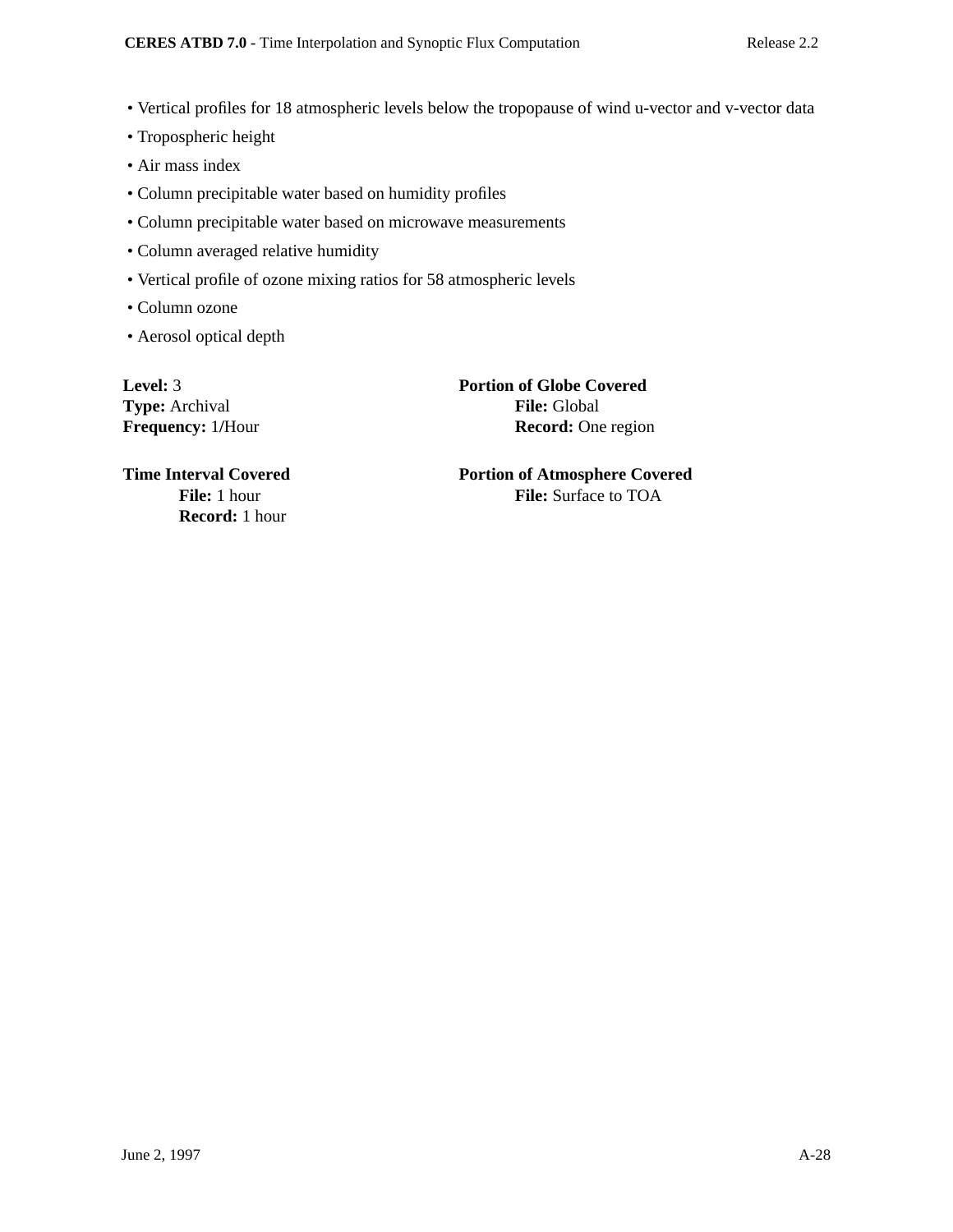# **Table A-2. Meteorological, Ozone, and Aerosol (MOA)**

| <b>Description</b>                                             | <b>Parameter</b><br><b>Number</b> | <b>Units</b>          | Range               | Elements/<br>Record | Bits/<br>Elem | Elem<br><b>Num</b> |
|----------------------------------------------------------------|-----------------------------------|-----------------------|---------------------|---------------------|---------------|--------------------|
| Header                                                         |                                   |                       |                     |                     |               |                    |
| Date and Hour                                                  |                                   | N/A                   | <b>ASCII string</b> | 1                   | 216           |                    |
| <b>MOA Processing Date</b>                                     |                                   | N/A                   | <b>ASCII string</b> | 1                   | 216           |                    |
| <b>MOA Grid Index</b>                                          |                                   | N/A                   | 1.1                 | 1                   | 16            |                    |
| Number of MOA Regions                                          |                                   | N/A                   | 13104  13104        | $\mathbf{1}$        | 32            |                    |
| Temperature, Humidity, and Ozone Profile Fixed Pressure Levels |                                   | hPa                   | 0.1100              | 55                  | 32            |                    |
| Wind Speed Profile Pressure levels                             |                                   | hPa                   | 0.1100              | 18                  | 32            |                    |
| <b>Surface Data</b>                                            |                                   |                       |                     |                     |               |                    |
| <b>MOA Region Number</b>                                       | 1                                 | N/A                   | 113104              | 1                   | 32            | 1                  |
| <b>Surface Pressure</b>                                        | 2                                 | hPa                   | 0.1100              | $\mathbf{1}$        | 32            | $\overline{2}$     |
| Surface Geopotential Height                                    | 3                                 | m                     | $-10010000$         | 1                   | 32            | 3                  |
| Surface Skin Temperature                                       | 4                                 | Κ                     | 175.375             | $\mathbf{1}$        | 32            | $\overline{4}$     |
| Flag, Sea Surface State                                        | 5                                 | N/A                   | 0.9                 | 1                   | 32            | 5                  |
| Flag, Source Surface Data                                      | 6                                 | N/A                   | <b>TBD</b>          | $\mathbf{1}$        | 32            | 6                  |
|                                                                |                                   |                       |                     |                     |               |                    |
| <b>Meteorological Profiles</b>                                 |                                   |                       |                     |                     |               |                    |
| <b>Temperature Profiles</b>                                    | 7                                 | Κ                     | 175.375             | 58                  | 32            | 7                  |
| <b>Specific Humidity Profiles</b>                              | 8                                 | N/A                   | 0.100               | 58                  | 32            | 65                 |
| Wind Profile, U-Vector                                         | 9                                 | $m$ sec $^{-1}$       | $-100100$           | 18                  | 32            | 123                |
| Wind Profile, V-Vector                                         | 10                                | $m$ sec <sup>-1</sup> | $-100100$           | 18                  | 32            | 141                |
| Flag, Source Meteorological Profiles                           | 11                                | N/A                   | TBD                 | $\mathbf{1}$        | 32            | 159                |
| Meteorological Column Data                                     |                                   |                       |                     |                     |               |                    |
| Tropospheric Height                                            | 12                                | hPa                   | 150.300             | 1                   | 32            | 160                |
| Air Mass Index                                                 | 13                                | N/A                   | 0.10                | 1                   | 32            | 161                |
| Precipitable Water                                             | 14                                | cm                    | 0.00110.000         | $\mathbf{1}$        | 32            | 162                |
| Column Averaged Relative Humidity                              | 15                                | N/A                   | 0.100               | $\mathbf{1}$        | 32            | 163                |
| Microwave Precipitable Water                                   | 16                                | cm                    | 0.00110.000         | $\mathbf{1}$        | 32            | 164                |
| Microwave Precipitable Water, std                              | 17                                | cm                    | TBD                 | $\mathbf{1}$        | 32            | 165                |
| Flag, Source Microwave Column Precipitable Water               | 18                                | N/A                   | TBD                 | $\mathbf{1}$        | 32            | 166                |
| <b>Ozone Profile Data</b>                                      |                                   |                       |                     |                     |               |                    |
| Ozone Mixing Ratio Profiles                                    | 19                                | $g kg^{-1}$           | 0.000020.02         | 58                  | 32            | 167                |
| Flag, Source Ozone Profile Data                                | 20                                | N/A                   | TBD                 | 1                   | 32            | 225                |
| <b>Column Ozone</b>                                            | 21                                | du                    |                     |                     | 32            |                    |
| Column Ozone                                                   | 22                                | N/A                   | 0.500<br><b>TBD</b> | 1<br>$\mathbf{1}$   | 32            | 226<br>227         |
| Flag, Source Column Ozone                                      |                                   |                       |                     |                     |               |                    |
| <b>Total Column Aerosol</b>                                    |                                   |                       |                     |                     |               |                    |
| Optical Depth, Total Column                                    | 23                                | $g m^{-2}$            | 0.2                 | 1                   | 32            | 228                |
| Flag, Source Optical Depth, Total Column                       | 24                                | N/A                   | TBD                 | $\mathbf{1}$        | 32            | 229                |
| Spares                                                         | 25                                | N/A                   | TBD                 | 2                   | 32            | 230                |
| <b>Total Header Bits/File:</b>                                 | 544                               |                       |                     |                     |               |                    |
| <b>Total Data Bits/Record:</b>                                 | 7392                              |                       |                     |                     |               |                    |
| <b>Total Records/File:</b>                                     | 13104                             |                       |                     |                     |               |                    |
| Total Data Bits/File:                                          | 96864768                          |                       |                     |                     |               |                    |
| <b>Total Bits/File:</b>                                        | 96865312                          |                       |                     |                     |               |                    |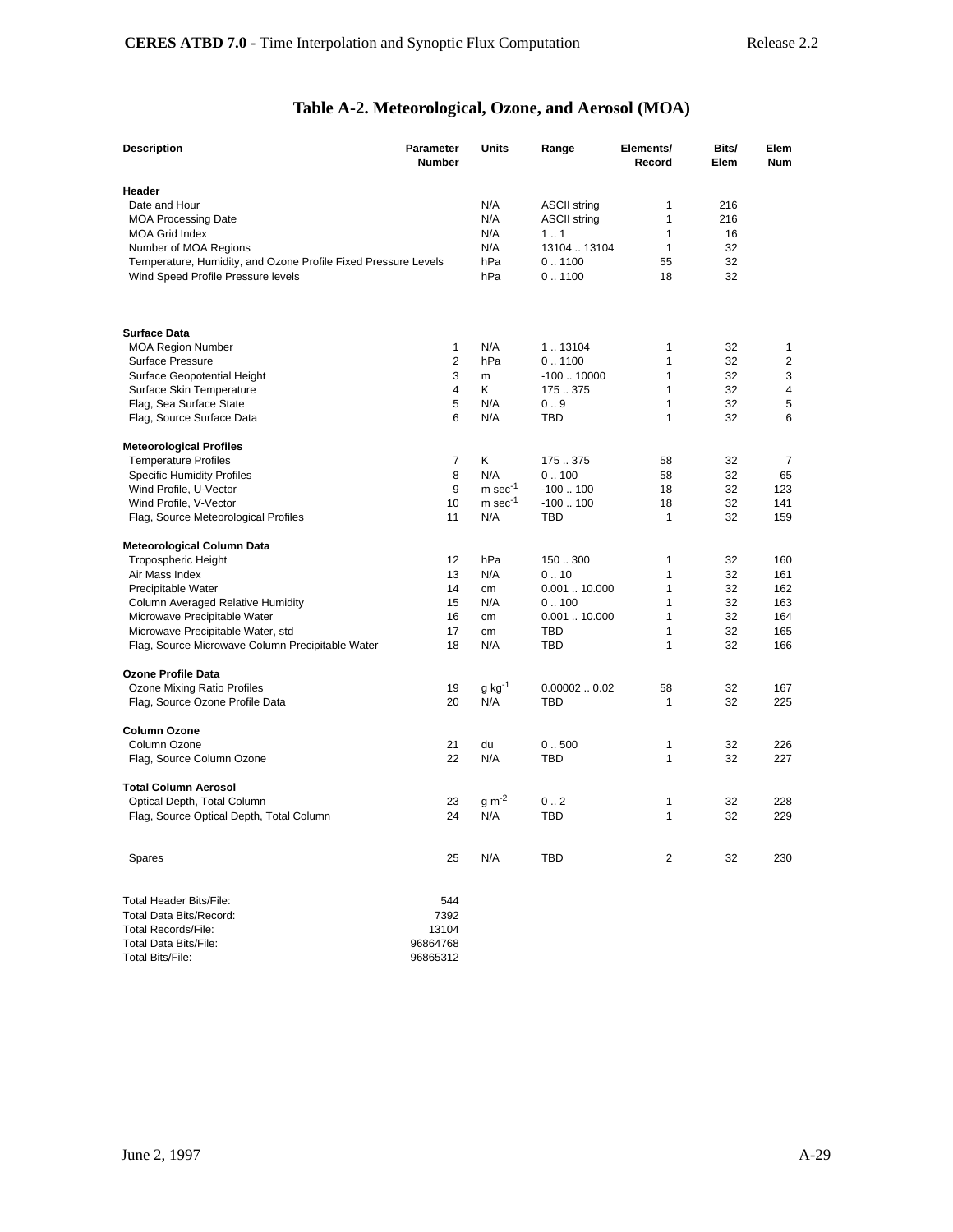## **Gridded Geostationary Narrowband Radiances (GGEO)**

The GGEO product is a single file containing a header record followed by multiple data records. The header record contains information to identify the product contents and version. These data are the CERES Data Product Code, the Data Starting and Ending Date, and the Product Creation Date and Time.

Each data record, called an hourbox, contains data particular to a single grid region and hour. The number of hourboxes on the file is constant and is determined by the number of data hours per day, the maximum number of days per month, and the number of regions in the grid (8 hours per day x 31 days per month x 64800 regions on globe = 16,070,400 hourboxes). Hourboxes for which there are no ISCCP data are filled with default values.

The data record (hourbox) contains 3 categories of data: Satellite and Hourbox ID information, Key Footprint Parameters, and Radiance Statistics.

- The **Satellite and Hourbox ID** information, as the name implies, identifies the hourbox, as well as the satellite which collected the data within the hourbox. Although there are many grid regions on the earth that are observed by more than one geostationary satellite, each hourbox contains only data from the closest observing satellite.
- The **Key Footprint Parameters** are data associated with the key footprint, the footprint which falls closest to the centroid of the region. These data are the time of the footprint and three angle measurements associated with the footprint: the cosine of the satellite zenith angle, the cosine of the solar zenith angle, and the relative azimuth angle.
- The primary data on the GGEO product are **Radiance Statistics**. These are visible and infrared radiance values averaged over a grid region every 3rd hour of each month. The statistics contain, in order, the calculated mean and variance, and the number of footprints used for the calculations.

**Type:** Ancillary **File:** Entire globe

**File:** Monthly **File:** TOA **Record:** Every third hour

**Level:** 3 **Portion of Globe Covered Frequency:** Monthly **Record:** 1.0 degree equal angle regions

**Time Interval Covered Portion of Atmosphere Covered**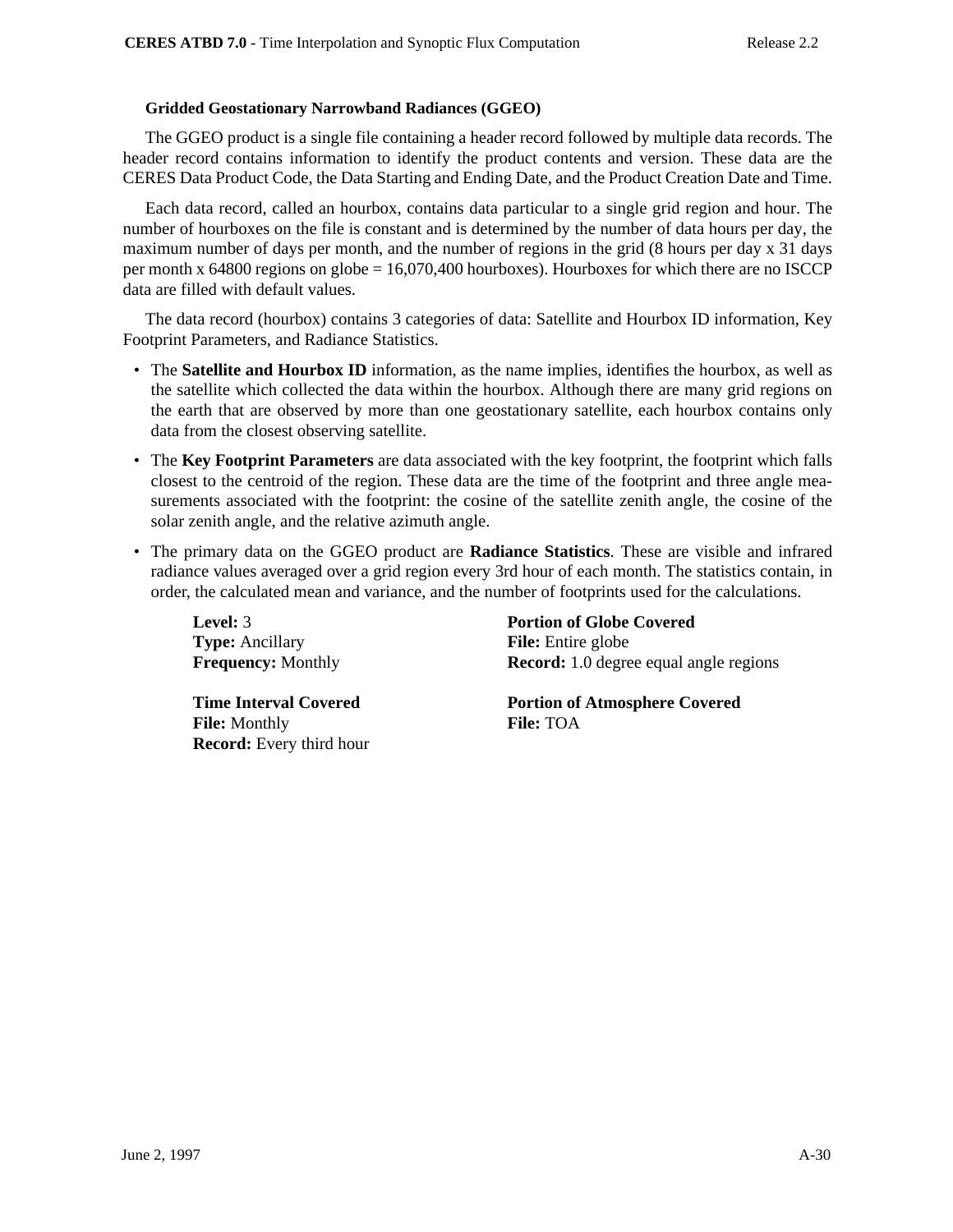# **Table A-3. Gridded Geostationary Narrowband Radiances (GGEO)**

| <b>Description</b>                    | Parameter<br><b>Num</b> | Unit                 | Range              | Elements/<br>Record | Bits/<br>Elem | Elem<br><b>Num</b> | Bits/<br>Rec |
|---------------------------------------|-------------------------|----------------------|--------------------|---------------------|---------------|--------------------|--------------|
| <b>GGEO</b>                           |                         |                      |                    |                     |               |                    |              |
| <b>GGEO Header</b>                    |                         |                      |                    |                     |               |                    |              |
| <b>CERES Data Product Code</b>        |                         | N/A                  | N/A                | 1                   | 32            |                    | 32           |
| Data Starting Date                    |                         | N/A                  | N/A                | 1                   | 32            |                    | 32           |
| Data Ending Date                      |                         | N/A                  | N/A                |                     | 32            |                    | 32           |
| <b>Product Creation Date</b>          |                         | N/A                  | N/A                |                     | 32            |                    | 32           |
| <b>Product Creation Time</b>          |                         | N/A                  | N/A                | 1                   | 32            |                    | 32           |
| <b>GGEO Record</b>                    |                         |                      |                    |                     |               |                    |              |
| Satellite and Hourbox ID              |                         |                      |                    |                     |               |                    |              |
| Satellite Number                      | 1                       | N/A                  | N/A                | 1                   | 32            | 1                  | 32           |
| <b>Region Number</b>                  | 2                       | N/A                  | 1.64800            | 1                   | 32            | $\overline{2}$     | 32           |
| Hour Number                           | 3                       | N/A                  | 1.744              | 1                   | 32            | 3                  | 32           |
| <b>Key Footprint Parameters</b>       |                         |                      |                    |                     |               |                    |              |
| Time                                  | 4                       | hhmmss               | 0.235959           | 1                   | 32            | 4                  | 32           |
| Cos of Satellite Zenith Angle         | 5                       | N/A                  | $-1.01.0$          | 1                   | 32            | 5                  | 32           |
| Cos of Solar Zenith Angle             | 6                       | N/A                  | $-1.0$ $\dots$ 1.0 | 1                   | 32            | 6                  | 32           |
| Relative Azimuth Angle                | 7                       | Degrees              | 0.0180.0           | 1                   | 32            | $\overline{7}$     | 32           |
| <b>Radiance Statistics</b>            |                         |                      |                    |                     |               |                    |              |
| visible radiance: mean, var, num obs  | 8                       | $W/m^2/SR$           | $0.0-.20.0$        | 3                   | 32            | 8                  | 96           |
| infrared radiance: mean, var, num obs | 9                       | $W/m^2$ / $\mu$ m/SR | 0.0600.0           | 3                   | 32            | 11                 | 96           |

| <b>Total Meta Bits/File:</b>    | 160        |
|---------------------------------|------------|
| <b>Total Data Bits/Record:</b>  | 416        |
| <b>Total Records/File:</b>      | 16070400   |
| <b>Total Data Bits/File:</b>    | 6685286400 |
| <b>Total Bits/File:</b>         | 6685286560 |
| <b>Total Data Bytes/Record:</b> | 52         |
| <b>Total Data Bytes/File</b>    | 835660800  |
| <b>Total Files/Product:</b>     | 1          |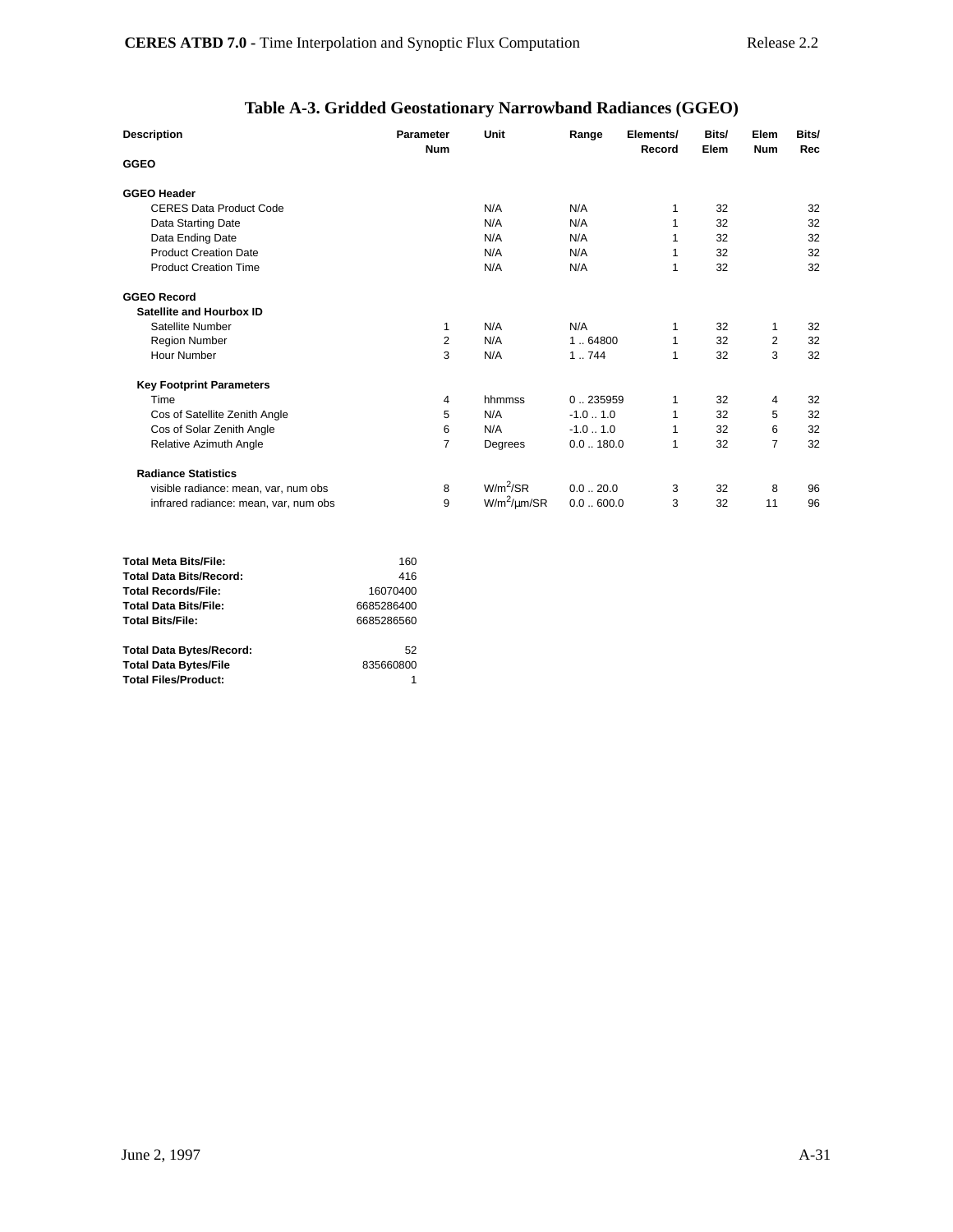### **Grid Single Satellite Fluxes and Clouds (FSW)**

The Monthly Gridded Single Satellite Fluxes and Clouds (FSW) archival data product contains hourly single satellite flux and cloud parameters averaged over 1.0 degree regions. Input to the FSW Subsystem is the Single Satellite CERES Footprint, Radiative Fluxes and Clouds (CRS) archival data product. Each FSW covers a single month swath from a single CERES instrument mounted on one satellite. The product has a product header and multiple records; each record contains spatially averaged data for an individual region.

The major categories of data output on the FSW are as follows:

- Region data
- Total-sky radiative fluxes at TOA, surface, and atmospheric levels
- Clear-sky radiative fluxes at TOA, surface, and atmospheric levels
- Cloud overlap conditions
- Cloud category properties
- Column-averaged cloud properties
- Angular model scene classes
- Surface-only data
- Adjustment parameters

FSW is an archival product generated on an monthly basis. Initially, at the launch of the TRMM spacecraft, this product will be produced in validation mode once every 3 months, or for 4 data months a year. During the first 18 months after the launch of TRMM, the CERES Science Team will derive a production quality set of ADMs, which are needed to produce the SW and LW instantaneous fluxes. Eighteen months after the launch of TRMM, this product will be archived and will contain SW and LW fluxes at the tropopause and at the 500 hPa pressure level, in addition to fluxes at TOA and at the surface. Thirty-six months after the launch of TRMM, this archived product will contain SW and LW fluxes at 26 standard pressure levels. A complete listing of parameters for this data product can be found in Table .

## **Level:** 3 **Portion of Globe Covered**

**Type:** Archival **File:** Gridded satellite swath **Frequency:** 1/Month **Record:** 1.0-degree equal-angle regions

### **Time Interval Covered 2008 Portion of Atmosphere Covered**

File: Month **File:** TOA, surface, and atmospheric **Record:** Hour pressure levels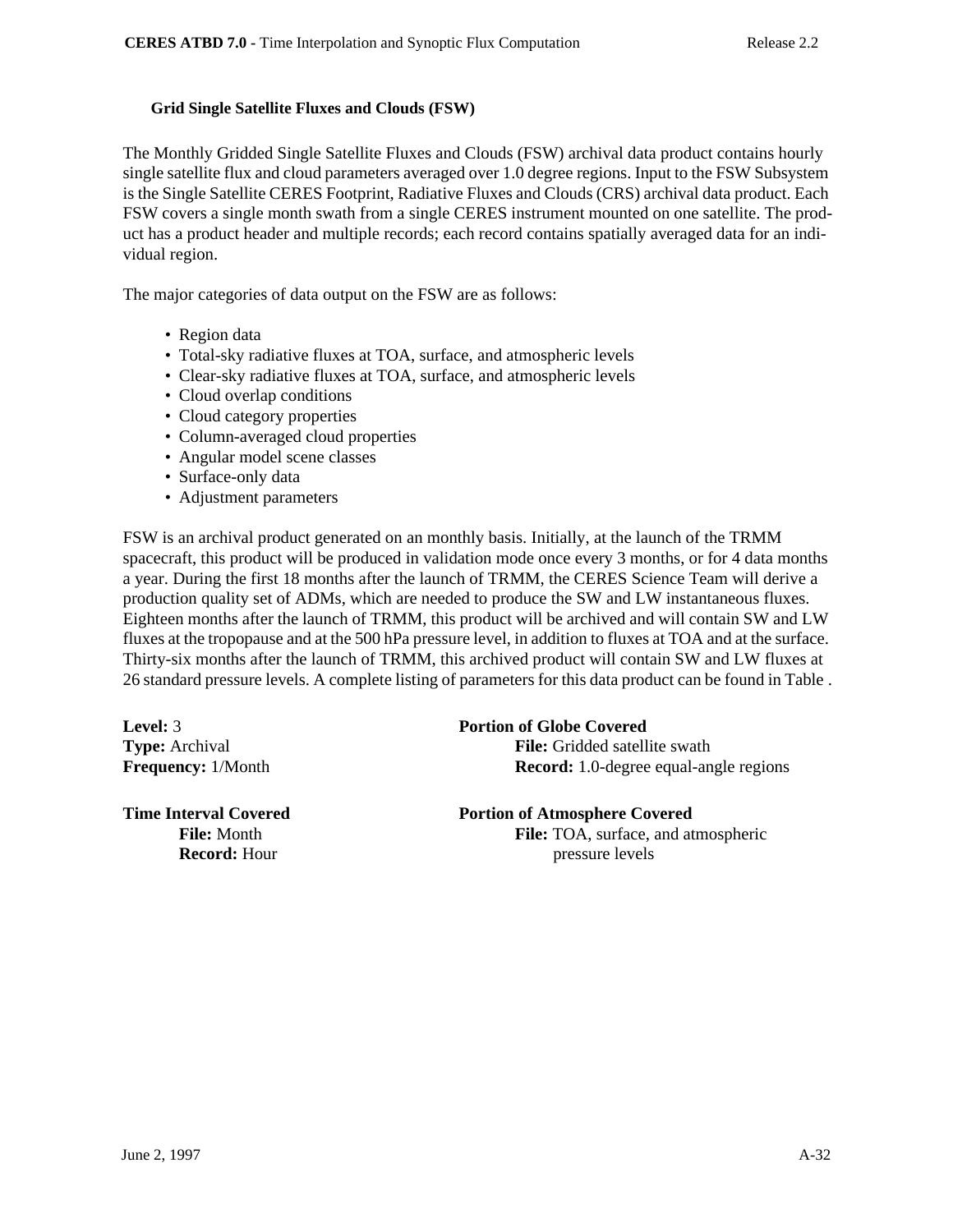# **Table A-4. Monthly Gridded Single Satellite Fluxes and Clouds (FSW)**

| <b>Description</b>                                                        | Parameter               | Unit                                                | Range                 | Elements/           | Bits/         | Elem               |
|---------------------------------------------------------------------------|-------------------------|-----------------------------------------------------|-----------------------|---------------------|---------------|--------------------|
|                                                                           | <b>Num</b>              |                                                     |                       | Record              | Elem          | <b>Num</b>         |
| <b>FSW Header</b>                                                         |                         |                                                     |                       |                     |               |                    |
| <b>CERES Data Product Code</b>                                            |                         | N/A                                                 | N/A                   | 1                   | 32            |                    |
| <b>CERES Spacecraft Identification Code</b>                               |                         | N/A                                                 | N/A                   | 1                   | 32            |                    |
| <b>CERES</b> Instrument Identification code                               |                         | N/A                                                 | N/A                   | 1                   | 32            |                    |
| Zone Number                                                               |                         | N/A                                                 | 1.180                 | 1                   | 32            |                    |
| Data Year                                                                 |                         | N/A                                                 | 19962099              | 1                   | 32            |                    |
| Data Month                                                                |                         | N/A                                                 | 1.12                  | $\mathbf{1}$        | 32            |                    |
| Number of hours per region                                                |                         | N/A                                                 | 0.744                 | 360                 | 32            |                    |
| Data Date Processed                                                       |                         | N/A                                                 | N/A                   | $\mathbf{1}$        | 136           |                    |
| <b>FSW Record</b>                                                         |                         |                                                     |                       |                     |               |                    |
| <b>Description</b>                                                        | <b>Parameter</b><br>Num | Unit                                                | Range                 | Elements/<br>Record | Bits/<br>Elem | Elem<br><b>Num</b> |
| <b>Spatially Averaged Region Parameters</b>                               |                         |                                                     |                       |                     |               |                    |
| <b>Time and Position Data</b>                                             |                         |                                                     |                       |                     |               |                    |
| <b>Key Footprint Parameters</b>                                           |                         |                                                     |                       |                     |               |                    |
| Julian Time                                                               | 1                       | Day                                                 | 0.01.0                | 1                   | 32            | 1                  |
| Sun colatitude                                                            | 2                       | Degrees                                             | 0.0180.0              | $\mathbf{1}$        | 32            | $\overline{c}$     |
| Sun longitude                                                             | 3                       | Degrees                                             | 0.0360.0              | 1                   | 32            | 3                  |
| Relative azimuth angle at TOA                                             | 4                       | Degrees                                             | 0.0360.0              | $\mathbf{1}$        | 32            | 4                  |
| Cosine of solar zenith angle at TOA                                       | 5                       | N/A                                                 | 0.01.0                | 1                   | 32            | 5                  |
| Spacecraft zenith angle                                                   | 6                       | Degrees                                             | 0.090.0               | $\mathbf{1}$        | 32            | 6                  |
| <b>Region ID</b>                                                          |                         |                                                     |                       |                     |               |                    |
| Region number                                                             | $\overline{7}$          | Dimensionless                                       | 1.64800               | 1                   | 32            | 7                  |
| Hour box number                                                           | 8                       | <b>Dimensionless</b>                                | 1.744                 | 1                   | 32            | 8                  |
| Number of Footprints in region                                            | 9                       | N/A                                                 | 140                   | 1                   | 32            | 9                  |
| Number of imager pixels in CERES fov in the region                        | 10                      | N/A                                                 | 1.360000              | 1                   | 32            | 10                 |
| <b>Other Regional Parameters</b>                                          |                         |                                                     |                       |                     |               |                    |
| Altitude of surface above sea level                                       | 11                      | m                                                   | $-100010000$          | 1                   | 32            | 11                 |
| Surface type percentage: mean                                             | 12                      | Percent                                             | $0.0$ 100.0           | 20                  | 32            | 12                 |
| Sunglint percent coverage                                                 | 13                      | Percent                                             | $0.0$ 100.0           | 1                   | 32            | 32                 |
| Snow/Ice percent coverage                                                 | 14                      | Percent                                             | $0.0$ $\ldots$ 100.0  | 1                   | 32            | 33                 |
| Smoke percent coverage                                                    | 15                      | Percent                                             | $0.0$ $.100.0$        | 1                   | 32            | 34                 |
| Fire percent coverage                                                     | 16                      | Percent                                             | $0.0$ $\ldots$ 100.0  | 1                   | 32            | 35                 |
| Imager radiance, clear-sky area                                           | 17                      | W m <sup>-2</sup> sr <sup>-1</sup> um <sup>-1</sup> | TBD                   | 5                   | 32            | 36                 |
| Total aerosol visible optical depth, clear-sky area                       | 18                      | N/A                                                 | 0.02.0                | 1                   | 32            | 41                 |
| Total aerosol effective radius, clear-sky area                            | 19                      | um                                                  | 0.020.0               | 1                   | 32            | 42                 |
| Imager percent coverage                                                   | 20                      | Percent                                             | $0.0$ $\ldots$ 100.0  | 1                   | 32            | 43                 |
| Precipitable Water                                                        | 21                      | cm                                                  | 0.000110.0            | 1<br>1              | 32            | 44                 |
| Shadowed pixels percent coverage (TBD)                                    | 22<br>23                | Percent                                             | $0.0$ 100.0           | 1                   | 32<br>32      | 45                 |
| Imager viewing zenith angle over CERES FOV                                | 24                      | Degrees                                             | 0.090.0               | 1                   | 32            | 46<br>47           |
| Imager relative azimuth angle over CERES FOV<br>Imager channel identifier | 25                      | Degrees<br>N/A                                      | 0.0360.0<br>1.20      | 5                   | 32            | 48                 |
| Imager radiance over CERES FOV, 5th percentile                            | 26                      | $W m^{-2}$ sr <sup>-1</sup> um <sup>-1</sup>        | TBD                   | 5                   | 32            | 53                 |
| Imager radiance over CERES FOV                                            | 27                      | W m <sup>-2</sup> sr <sup>-1</sup> um <sup>-1</sup> | TBD                   | 5                   | 32            | 58                 |
| Imager radiance over CERES FOV, 95th percentile                           | 28                      | W $m^{-2}$ sr <sup>-1</sup> um <sup>-1</sup>        | <b>TBD</b>            | 5                   | 32            | 63                 |
| <b>Spatially Averaged Radiative Flux Parameters</b>                       |                         |                                                     |                       |                     |               |                    |
| TOA Clear-Sky Fluxes is Array[3] of:                                      |                         |                                                     |                       |                     |               |                    |
| Upward SW flux at TOA: mean, std, num obs                                 | 29                      | $W m-2$                                             | $0.0$ $\ldots$ 1400.0 | 3                   | 32            | 68                 |
| Upward LW flux at TOA: mean, std, num obs                                 | 30                      | $W m-2$                                             | 100.0500.0            | 3                   | 32            | 71                 |
| Upward LW window flux at TOA: mean, std, num obs                          | 31                      | $W m-2$                                             | 0.0800.0              | 3                   | 32            | 74                 |
| Albedo: mean, std, num obs                                                | 32                      | Dimensionless                                       | 0.0 1.0               | 3                   | 32            | 77                 |
| TOA Total-Sky Fluxes is Array[3] of:                                      |                         |                                                     |                       |                     |               |                    |
| Upward SW flux at TOA: mean, std, num obs                                 | 33                      | $W m-2$                                             | $0.0$ $\ldots$ 1400.0 | 3                   | 32            | 80                 |
| Upward LW flux at TOA: mean, std, num obs                                 | 34                      | $W m-2$                                             | 100.0500.0            | 3                   | 32            | 83                 |
| Upward LW window flux at TOA: mean, std, num obs                          | 35                      | $W m-2$                                             | 0.0800.0              | 3                   | 32            | 86                 |
| Albedo: mean, std, num obs                                                | 36                      | Dimensionless                                       | 0.01.0                | 3                   | 32            | 89                 |
| Atmospheric Clear-Sky Flux Profiles for 4 Layers                          |                         |                                                     |                       |                     |               |                    |
| (Layers: sfc, 500hPa, tropopause, and TOA AVG) is Array[3] of:            |                         |                                                     |                       |                     |               |                    |
| Downward SW flux, Model A: mean, std, num obs                             | 37                      | $W m^{-2}$                                          | $0.0$ $\ldots$ 1400.0 | 12                  | 32            | 92                 |
| Upward SW flux: mean, std, num obs                                        | 38                      | $W m-2$                                             | $0.0$ $\ldots$ 1400.0 | 12                  | 32            | 104                |
| Downward LW flux, Model A: mean, std, num obs                             | 39                      | $W m-2$                                             | 0.0500.0              | 12                  | 32            | 116                |
| Upward LW flux: mean, std, num obs                                        | 40                      | $W m-2$                                             | 0.0500.0              | 12                  | 32            | 128                |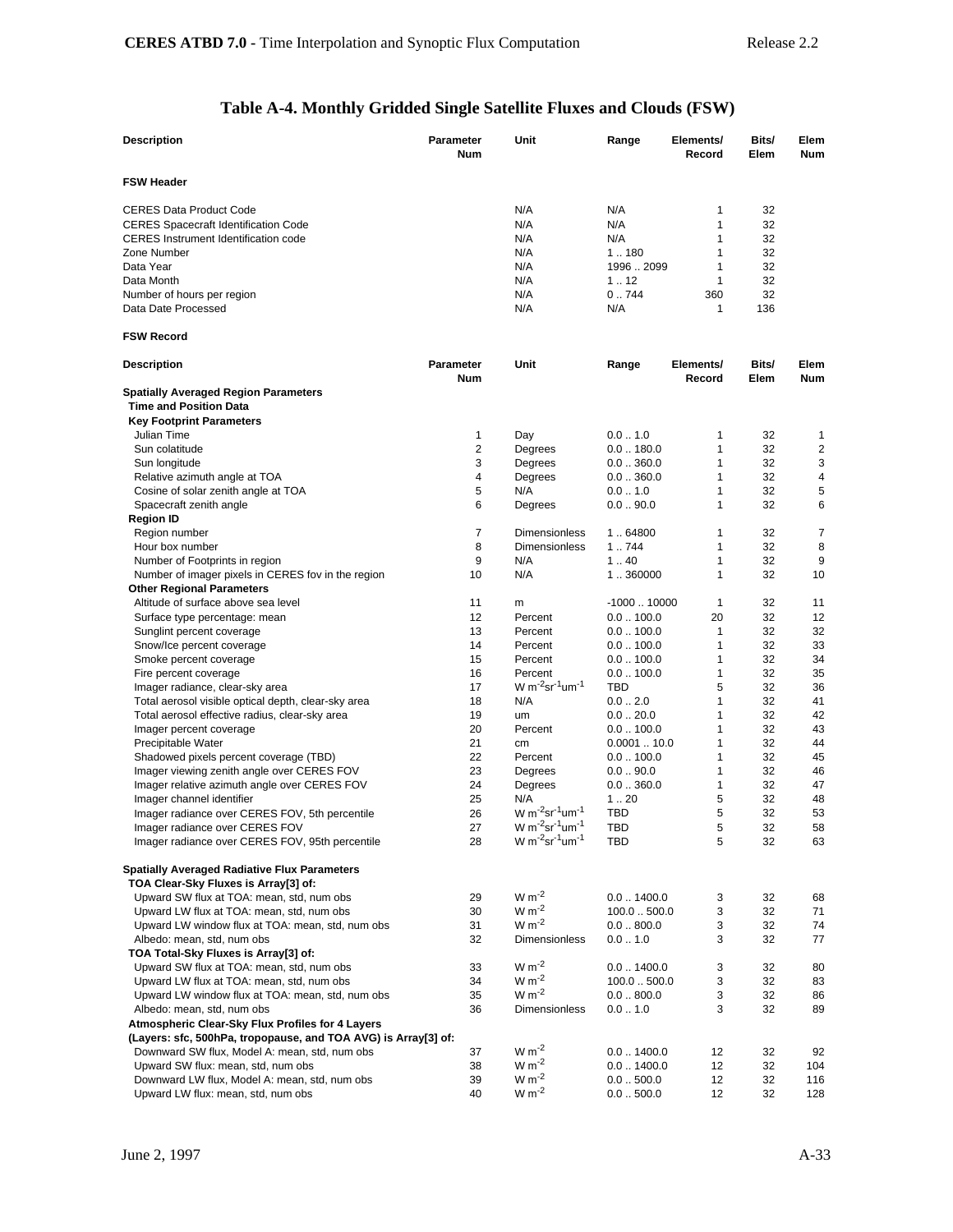| Description                                                                                                        | <b>Parameter</b><br>Num | Unit                 | Range                                          | Elements/<br>Record | Bits/<br>Elem | Elem<br>Num |
|--------------------------------------------------------------------------------------------------------------------|-------------------------|----------------------|------------------------------------------------|---------------------|---------------|-------------|
| Atmospheric Total-Sky Flux Profiles for 4 Layers<br>(Layers: sfc, 500hPa, tropopause, and TOA AVG) is Array[3] of: |                         |                      |                                                |                     |               |             |
| Downward SW flux, Model A: mean, std, num obs                                                                      | 41                      | $W m-2$              | $0.0$ $\ldots$ 1400.0                          | 12                  | 32            | 140         |
| Upward SW flux: mean, std, num obs                                                                                 | 42                      | $W m-2$              | $0.0$ $\ldots$ 1400.0                          | 12                  | 32            | 152         |
| Downward LW flux, Model A: mean, std, num obs                                                                      | 43                      | $W m^{-2}$           | 0.0500.0                                       | 12                  | 32            | 164         |
| Upward LW flux: mean, std, num obs                                                                                 | 44                      | $W m^{-2}$           | 0.0500.0                                       | 12                  | 32            | 176         |
| Clear-Sky Flux_Adjustments (Tuned-Untuned) is Array[3] of:                                                         |                         |                      |                                                |                     |               |             |
| <b>Surface Layer:</b>                                                                                              |                         |                      |                                                |                     |               |             |
| Downward SW flux: mean, std, num obs                                                                               | 45<br>46                | $W m-2$<br>$W m-2$   | $0.0$ $\ldots$ 1400.0<br>$0.0$ $\ldots$ 1400.0 | 3<br>3              | 32<br>32      | 188<br>191  |
| Upward SW flux: mean, std, num obs<br>Downward LW flux: mean, std, num obs                                         | 47                      | $W m-2$              | $0.0-.500.0$                                   | 3                   | 32            | 194         |
| Upward LW flux: mean, std, num obs                                                                                 | 48                      | $W m-2$              | 0.0500.0                                       | 3                   | 32            | 197         |
| TOA Layer:                                                                                                         |                         |                      |                                                |                     |               |             |
| Upward Sw flux: mean, std, num obs                                                                                 | 49                      | $W m-2$              | $0.0$ $.1400.0$                                | 3                   | 32            | 200         |
| Downward LW flux: mean, std, num obs                                                                               | 50                      | $W m-2$              | 0.0500.0                                       | 3                   | 32            | 203         |
| Upward LW flux: mean, std, num obs                                                                                 | 51                      | $W m^{-2}$           | 0.0500.0                                       | 3                   | 32            | 206         |
| Total-Sky Flux_Adjustments (Tuned-Untuned) is Array[3] of:<br><b>Surface Layer:</b>                                |                         |                      |                                                |                     |               |             |
| Downward SW flux: mean, std, num obs                                                                               | 52                      | $W m-2$              | $0.0$ $.1400.0$                                | 3                   | 32            | 209         |
| Upward SW flux: mean, std, num obs                                                                                 | 53                      | $W m-2$              | $0.0$ $\ldots$ 1400.0                          | 3                   | 32            | 212         |
| Downward LW flux: mean, std, num obs                                                                               | 54                      | $W m-2$              | $0.0-.500.0$                                   | 3                   | 32            | 215         |
| Upward LW flux: mean, std, num obs                                                                                 | 55                      | $W m-2$              | 0.0500.0                                       | 3                   | 32            | 218         |
| TOA Layer:                                                                                                         |                         |                      |                                                |                     |               |             |
| Upward Sw flux: mean, std, num obs                                                                                 | 56                      | $W m-2$              | 0.01400.0                                      | 3                   | 32            | 221         |
| Downward LW flux: mean, std, num obs                                                                               | 57                      | $W m-2$              | $0.0-.500.0$                                   | 3                   | 32            | 224         |
| Upward LW flux: mean, std, num obs                                                                                 | 58                      | $W m-2$              | $0.0-.500.0$                                   | 3                   | 32            | 227         |
| <b>Emissivity</b>                                                                                                  |                         |                      |                                                |                     |               |             |
| LW surface emissivity<br>WN surface emissivity                                                                     | 59<br>60                | N/A<br>N/A           | 0.1<br>0.1                                     | 1<br>$\mathbf{1}$   | 32<br>32      | 230         |
| <b>Surface Only Data</b>                                                                                           |                         |                      |                                                |                     |               | 231         |
| Photosynthetically active radiation                                                                                | 61                      | $W m-2$              | $0.0-.780.0$                                   | 1                   | 32            | 232         |
| Direct/Diffuse                                                                                                     | 62                      | N/A                  | 0.030.0                                        | $\mathbf{1}$        | 32            | 233         |
| <b>Spatially Averaged Cloud Parameters</b>                                                                         |                         |                      |                                                |                     |               |             |
| <b>Spatially Averaged Cloud Overlap Conditions</b>                                                                 |                         |                      |                                                |                     |               |             |
| Overlap condition weighted area percentage                                                                         | 63                      | Percent              | $0.0$ $\ldots$ 100.0                           | 11                  | 32            | 234         |
| Spatially Averaged Cloud Category Data for 4 Layers                                                                |                         |                      |                                                |                     |               |             |
| (High, Upper Middle, Lower Middle, and Low)<br><b>Spatially Averaged Cloud Area Fractions</b>                      |                         |                      |                                                |                     |               |             |
| Overcast percent coverage                                                                                          | 64                      | Percent              | 0.0100.0                                       | 4                   | 32            | 245         |
| Total percent coverage                                                                                             | 65                      | Percent              | $0.0$ $\ldots$ 100.0                           | 4                   | 32            | 249         |
| Spatially Averaged Cloud Properties is Array[3] of:                                                                |                         |                      |                                                |                     |               |             |
| Cloud effective pressure: mean, std, num obs                                                                       | 66                      | hPa                  | $0.0$ $\dots$ 1100.0                           | 12                  | 32            | 253         |
| Cloud effective temperature: mean, std, num obs                                                                    | 67                      | Κ                    | 100.0350.0                                     | 12                  | 32            | 265         |
| Cloud effective altitude: mean, std, num obs                                                                       | 68                      | km                   | 0.020.0                                        | 12                  | 32            | 277         |
| Cloud top pressure: mean, std, num obs                                                                             | 69                      | hPa                  | $0.0$ $\dots$ 1100.0                           | 12                  | 32            | 289         |
| Cloud bottom pressure: mean, std, num obs                                                                          | 70                      | hPa                  | $0.0$ $\ldots$ 1100.0                          | 12                  | 32            | 301         |
| Cloud particle phase: mean, std, num obs                                                                           | 71                      | Fraction             | 0.0 1.0                                        | 12                  | 32            | 313         |
| Liquid water path: mean, std, num obs                                                                              | 72<br>73                | $kg m-2$<br>$kg m-2$ | $0.01$ $\dots$ 1000.0                          | 12                  | 32            | 325         |
| Ice water path: mean, std, num obs<br>Liquid particle radius: mean, std, num obs                                   | 74                      | micron               | $0.01$ $\dots$ 1000.0<br>$0.0$ $.1000.0$       | 12<br>12            | 32<br>32      | 337<br>349  |
| Ice particle effective diameter: mean, std, num obs                                                                | 75                      | micron               | $0.0$ $\dots$ 100.0                            | 12                  | 32            | 361         |
| Visible optical depth (linear): mean, std, num obs                                                                 | 76                      | Dimensionless        | 0.050.0                                        | 12                  | 32            | 373         |
| Visible optical depth (logarithmic): mean, std, num obs                                                            | 77                      | <b>Dimensionless</b> | 0.050.0                                        | 12                  | 32            | 385         |
| Infrared emissivity: mean, std, num obs                                                                            | 78                      | Dimensionless        | 0.02.0                                         | 12                  | 32            | 397         |
| Cloud vertical aspect ratio: mean, std, num obs                                                                    | 79                      | <b>Dimensionless</b> | TBD                                            | 12                  | 32            | 409         |
| <b>Spatially Averaged Adjustment Parameters</b>                                                                    |                         |                      |                                                |                     |               |             |
| Adjusted visible optical depth: mean, std                                                                          | 80                      | Dimensionless        | $0.0$ $.400.0$                                 | 8                   | 32            | 421         |
| Adjusted cloud fractional area: mean, std                                                                          | 81                      | <b>Dimensionless</b> | $0.0$ $\dots$ 100.0                            | 8                   | 32            | 429         |
| Adjusted infrared emissivity: mean, std                                                                            | 82                      | <b>Dimensionless</b> | 0.01.0                                         | 8                   | 32            | 437         |
| Adjusted cloud effective temperature: mean, std                                                                    | 83                      | Κ                    | 0.0250.0                                       | 8                   | 32            | 445         |
| <b>Spatially Averaged Weighted Column</b>                                                                          |                         |                      |                                                |                     |               |             |
| <b>Averaged Cloud Properties for 5 Weightings</b>                                                                  |                         |                      |                                                |                     |               |             |
| (Five Weightings: SW, LW TOA, SFC LW, LWP, IWP)                                                                    |                         |                      |                                                |                     |               |             |
| <b>Spatially Averaged Cloud Area Fractions</b>                                                                     |                         |                      |                                                |                     |               |             |
| Overcast percent coverage                                                                                          | 84                      | Percent              | $0.0$ $\ldots$ 100.0                           | 5                   | 32            | 453         |
| Total percent coverage                                                                                             | 85                      | Percent              | $0.0$ $\ldots$ 100.0                           | 5                   | 32            | 458         |
| Spatially Averaged Cloud Properties is Array[3] of:                                                                |                         |                      |                                                |                     |               |             |
| Cloud effective pressure: mean, std, num obs                                                                       | 86                      | hPa                  | $0.0$ $\dots$ 1100.0                           | 15                  | 32            | 463         |
| Cloud effective temperature: mean, std, num obs                                                                    | 87                      | Κ                    | 100.0  350.0                                   | 15                  | 32            | 478         |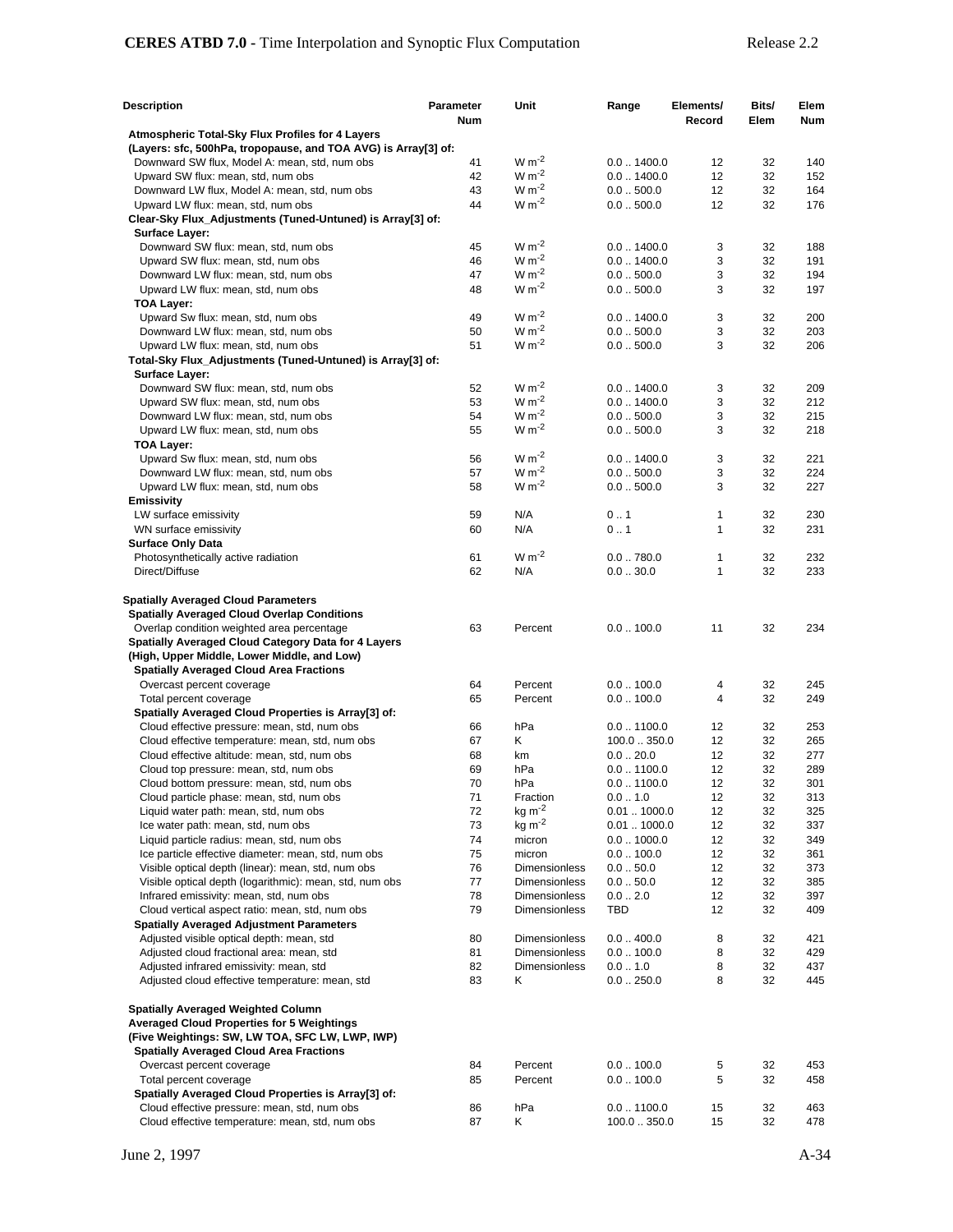## **CERES ATBD 7.0 -** Time Interpolation and Synoptic Flux Computation Release 2.2

| Description                                               | Parameter  | Unit                 | Range                 | Elements/      | Bits/ | Elem       |
|-----------------------------------------------------------|------------|----------------------|-----------------------|----------------|-------|------------|
|                                                           | <b>Num</b> |                      |                       | Record         | Elem  | <b>Num</b> |
| Cloud effective altitude: mean, std, num obs              | 88         | km                   | 0.020.0               | 15             | 32    | 493        |
| Cloud top pressure: mean, std, num obs                    | 89         | hPa                  | $0.0$ $\dots$ 1100.0  | 15             | 32    | 508        |
| Cloud bottom pressure: mean, std, num obs                 | 90         | hPa                  | $0.0$ $\ldots$ 1100.0 | 15             | 32    | 523        |
| Cloud particle phase: mean, std, num obs                  | 91         | Fraction             | 0.01.0                | 15             | 32    | 538        |
| Liquid water path: mean, std, num obs                     | 92         | $kg m-2$             | 0.011000.0            | 15             | 32    | 553        |
| Ice water path: mean, std, num obs                        | 93         | $kg m-2$             | $0.01$ $\dots$ 1000.0 | 15             | 32    | 568        |
| Liquid particle radius: mean, std, num obs                | 94         | micron               | $0.0$ $\dots$ 1000.0  | 15             | 32    | 583        |
| Ice particle effective diameter: mean, std, num obs       | 95         | micron               | $0.0$ $.100.0$        | 15             | 32    | 598        |
| Visible optical depth (linear): mean, std, num obs        | 96         | <b>Dimensionless</b> | 0.050.0               | 15             | 32    | 613        |
| Visible optical depth (logarithmic): mean, std, num obs   | 97         | <b>Dimensionless</b> | 0.050.0               | 15             | 32    | 628        |
| Infrared emissivity: mean, std, num obs                   | 98         | <b>Dimensionless</b> | 0.02.0                | 15             | 32    | 643        |
| Cloud vertical aspect ratio: mean, std, num obs           | 99         | <b>Dimensionless</b> | <b>TBD</b>            | 15             | 32    | 658        |
| Spatially Averaged Angular Model Scene Type Parameters    |            |                      |                       |                |       |            |
| Angular Model Scene Type Parameters for 12 Scene Types    |            |                      |                       |                |       |            |
| Fractional area coverage                                  | 100        | Percent              | $0.0$ $.100.0$        | 12             | 32    | 673        |
| Angular Model Scene Type Statistical Data is Array[2] of: |            |                      |                       |                |       |            |
| Incident Solar Flux: mean, std                            | 101        | <b>Dimensionless</b> | $0.0$ $\ldots$ 1400.0 | 24             | 32    | 685        |
| Albedo: mean, std                                         | 102        | <b>Dimensionless</b> | 0.01.0                | 24             | 32    | 709        |
| LW flux: mean, std                                        | 103        | $W m-2$              | 0.0400.0              | 24             | 32    | 733        |
| Spatially Averaged Clear Sky Adjustment Parameters        |            |                      |                       |                |       |            |
| Adjusted precipitable water: mean, std                    | 104        | cm                   | 0.0018.0              | 2              | 32    | 757        |
| Adjusted surface albedo: mean, std                        | 105        | <b>Dimensionless</b> | 0.01.0                | $\overline{2}$ | 32    | 759        |
| Adjusted aerosol optical depth: mean, std                 | 106        | <b>Dimensionless</b> | 0.02.0                | $\overline{2}$ | 32    | 761        |
| Adjusted skin temperature: mean, std                      | 107        | Κ                    | <b>TBD</b>            | 2              | 32    | 763        |
| <b>Spatially Average Surface Data</b>                     |            |                      |                       |                |       |            |
| Spectral Reflectivity: mean, std, num obs                 | 108        | <b>Dimensionless</b> | 0.01.0                | 3              | 32    | 765        |
| Broadband Surface Albedo: mean, std, num obs              | 109        | <b>Dimensionless</b> | 0.01.0                | 3              | 32    | 768        |
| Surface Skin Temperature: mean, std, num obs              | 110        | Κ                    | 175.0 . 375.0         | 3              | 32    | 771        |

| 11848     |
|-----------|
| 24736     |
| 23572     |
| 583076992 |
| 583088840 |
|           |

| <b>Total Files/Product:</b>     | 180          |
|---------------------------------|--------------|
| <b>Total Meta Bits/Product:</b> | 2132640      |
| <b>Total Data Bits/Product:</b> | 104953858560 |
| <b>Total Bits/Product:</b>      | 104955991200 |
|                                 |              |

| Total MegaBytes/File:    | 69.51 |
|--------------------------|-------|
| Total GigaBytes/Product: | 12.22 |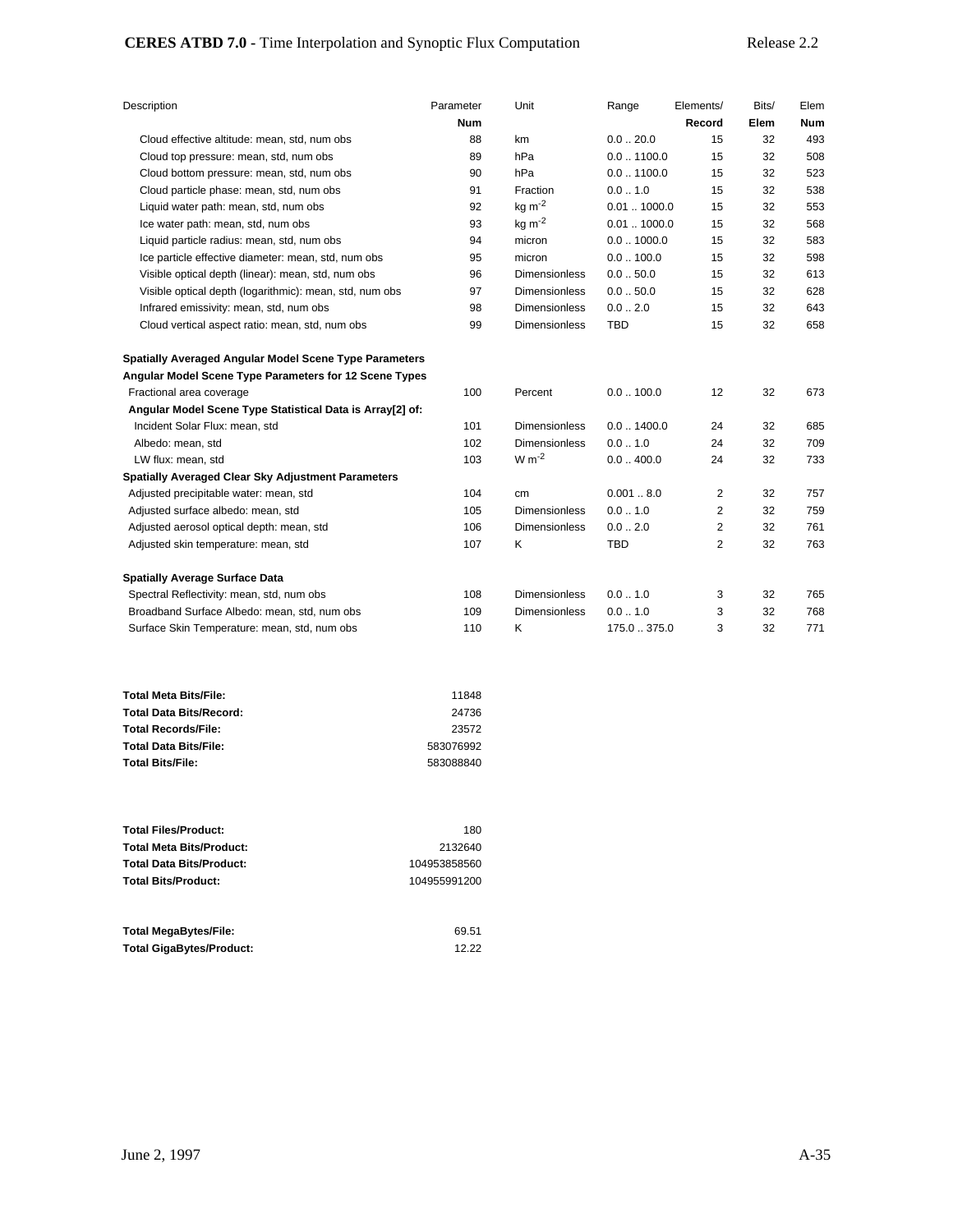# **Appendix B**

## **Output Data Products**

### **Merge Satellites, Time Interpolate, Compute Fluxes (Subsystem 7.0)**

This appendix describes the data products which are produced by the algorithms in this subsystem. Table B-1 below summarizes these products, listing the CERES and EOSDIS product codes or abbreviations, a short product name, the product category, the production frequency, and volume estimates for each individual product as well as a complete data month of production. The product categories are defined as follows:

| Archival products: | Assumed to be permanently stored by EOSDIS  |
|--------------------|---------------------------------------------|
| Internal products: | Temporary storage by EOSDIS (days to years) |

The following pages describe each product. An introductory page provides an overall description of the product and specifies the temporal and spatial coverage. The table which follows the introductory page briefly describes every parameter which is contained in the product. Each product may be thought of as metadata followed by data records. The metadata (or header data) is not well-defined yet and is included mainly as a placeholder. The description of parameters which are present in each data record includes parameter number (a unique number for each distinct parameter), units, dynamic range, the number of elements per record, an estimate of the number of bits required to represent each parameter, and an element number (a unique number for each instance of every parameter). A summary at the bottom of each table shows the current estimated size of metadata, each data record, and the total data product. A more detailed description of each data product will be contained in a user's guide to be published before the first CERES launch.

|  | Table B-1. Output Products Summary |  |
|--|------------------------------------|--|
|--|------------------------------------|--|

|              | Product code      |                                      |          |               |          | Monthly  |
|--------------|-------------------|--------------------------------------|----------|---------------|----------|----------|
| <b>CERES</b> | <b>EOSDIS</b>     | Name                                 | Type     | Frequency     | Size, MB | size. MB |
| <b>SYN</b>   | CER <sub>07</sub> | <b>Synoptic Radiative Fluxes and</b> | Archival | Every 3 Hours | 145.23   | 36016    |
|              |                   | Clouds                               |          |               |          |          |

### **Synoptic Radiative Fluxes and Clouds (SYN)**

The Synoptic Radiative Fluxes and Clouds (SYN), a CERES archival product, is produced by the CERES Merge Satellites, Time Interpolate, Compute Fluxes Subsystem. Each SYN file contains regional longwave and shortwave radiative fluxes for the surface, internal atmosphere and TOA. The data are computed at 3-hour intervals on the CERES grid, and are based on measurements from multiple EOS CERES instruments. In addition to being an archival product, the SYN is used by the CERES subsystem, Compute Regional, Zonal and Global Averages.

The SYN contains averaged:

- Regional data
- Clear-sky area scene data
- Observed CERES TOA data
- Cloud category properties for four (low, lower middle, upper middle and high) cloud height categories
- Column averaged cloud properties for five (TOA SW, TOA LW, SFC LW, LWC and IWC) weighting schemes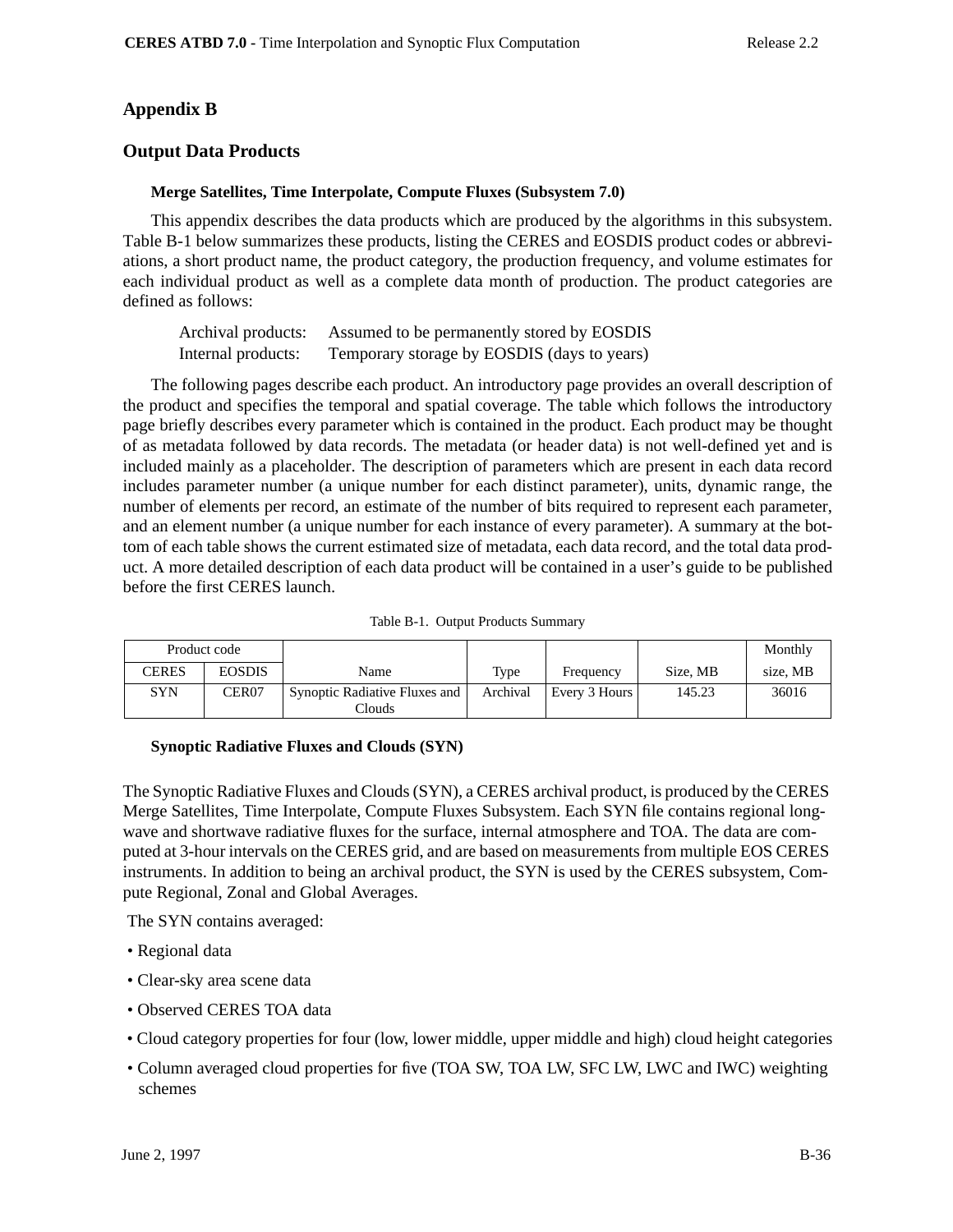- Overlap data for eleven (clear, low (L), lower middle (LM), upper middle (UM), high (H), H/UM, H/LM, H/L, UM/LM, UM/L, LM/L) cloud overlap conditions
- Angular model scene classes for the twelve ERBE scene types
- Surface radiative parameters
- Untuned radiative fluxes for both clear skies and total scene at the surface and the TOA
- Tuned radiative fluxes for both clear skies and total scene at the surface, 500hPa, the tropopause and the TOA
- Adjustment parameters for clear skies
- Adjustment parameters for four (low, lower middle, upper middle and high) cloud height categories

**Level:** 3 **Portion of Globe Covered Type:** Archival **File:** Global

**Frequency:** Every 3 Hours **Record:** 1 CERES region

**Record:** 3 Hours

**Time Interval Covered Portion of Atmosphere Covered** File: 3 Hours **File:** Surface, Internal and TOA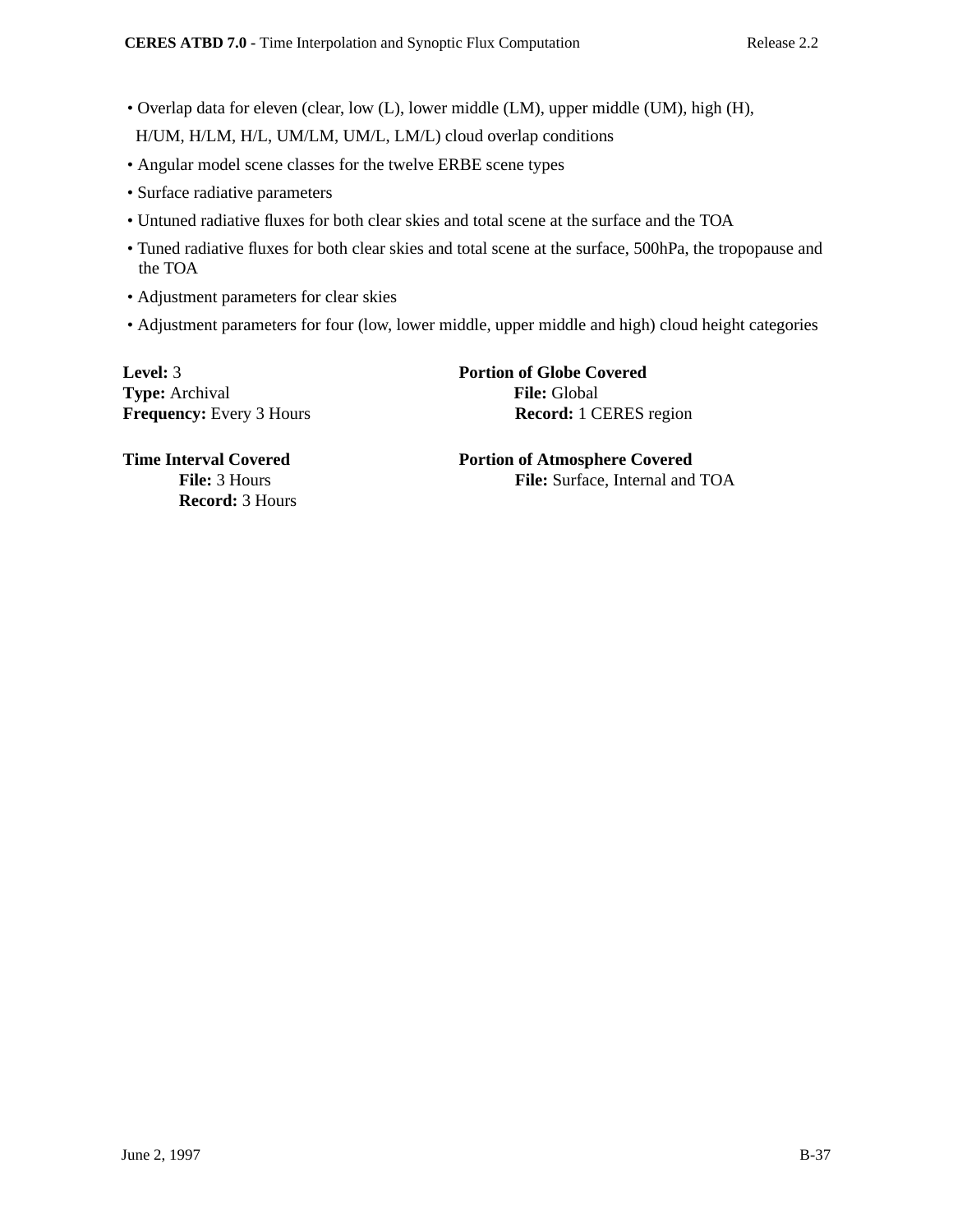# **Table B-2. Synoptic Radiative Fluxes and Clouds (SYN) Page 1 of 3**

| Description                                                                                                                     | Parameter<br>Number | Units          | Range             | Elements/<br>Record     | Bits/<br>Elem | Elem<br>Num |
|---------------------------------------------------------------------------------------------------------------------------------|---------------------|----------------|-------------------|-------------------------|---------------|-------------|
| Meta Data                                                                                                                       |                     |                |                   |                         |               |             |
| <b>SYN Header File</b>                                                                                                          |                     | N/A            |                   | 1                       | 380           |             |
| Regional Data                                                                                                                   |                     |                |                   |                         |               |             |
| Julian date at hour start                                                                                                       | 1                   | day            | 2449395  2456000  | 1                       | 32            | 1           |
| Julian time at hour start                                                                                                       | 2                   | day            | 0.1               | 1                       | 32            | 2           |
| Region number                                                                                                                   | 3                   | N/A            | 1.64800           | 1                       | 32            | 3           |
| Hour-box number                                                                                                                 | 4                   | N/A            | 1.744             | $\mathbf{1}$            | 32            | 4           |
| Surface altitude above sea level, mean                                                                                          | 5                   | m              | $-100010000$      | $\mathbf{1}$            | 32            | 5           |
| Precipitable water                                                                                                              | 6                   | cm             | 0.00110.000       | 1                       | 32            | 6           |
| Cosine of solar zenith angle                                                                                                    | 7                   | deg            | 0.1               | $\mathbf{1}$            | 32            | 7           |
| Surface type percent coverage                                                                                                   | 8                   | N/A            | 0.100             | 20                      | 32            | 8           |
| Clear-sky Area Data                                                                                                             |                     |                |                   |                         |               |             |
| Snow/ice percent coverage                                                                                                       | 9                   | N/A            | 0.100             | 1                       | 32            | 28          |
| Smoke percent coverage                                                                                                          | 10                  | N/A            | 0.100             | 1                       | 32            | 29          |
| Fire percent coverage                                                                                                           | 11                  | N/A            | 0.100             | 1                       | 32            | 30          |
| Total aerosol visible optical depth, clear area                                                                                 | 12                  | N/A            | 0.2               | 1                       | 32            | 31          |
| Total aerosol effective radius, clear area                                                                                      |                     |                |                   |                         |               |             |
|                                                                                                                                 | 13                  | N/A            | 0.20              | 1                       | 32            | 32          |
| Observed CERES TOA Data for Clear-sky and Total-sky<br>CERES SW flux, TOA, upwards, mean                                        | 14                  | $W m-2$        | 0.1400            | $\overline{\mathbf{c}}$ | 32            | 33          |
| CERES SW flux, TOA, upwards, std                                                                                                | 15                  | $W m^{-2}$     | <b>TBD</b>        | $\overline{2}$          | 32            | 35          |
| CERES LW flux, TOA, upwards, mean                                                                                               | 16                  | $W m^{-2}$     | 0.1000            | $\overline{2}$          | 32            | 37          |
| CERES LW flux, TOA, upwards, std                                                                                                | 17                  | $W m-2$        | <b>TBD</b>        | $\overline{2}$          | 32            | 39          |
| CERES WN flux, TOA, upwards, mean                                                                                               | 18                  | $W m-2$        | 10.400            | $\overline{2}$          | 32            | 41          |
| CERES WN flux, TOA, upwards, std                                                                                                | 19                  | $W m^{-2}$     | TBD               | $\boldsymbol{2}$        | 32            | 43          |
| Albedo, TOA, mean                                                                                                               | 20                  | N/A            | 0.1               | $\overline{\mathbf{c}}$ | 32            | 45          |
| Albedo, TOA, std                                                                                                                | 21                  | N/A            | 0.1               | $\overline{2}$          | 32            | 47          |
| <b>Cloud Properties for 4 Cloud Height Categories</b><br>(Cloud height categories are low, lower middle, upper middle and high) |                     |                |                   |                         |               |             |
| Overcast cloud area percentage                                                                                                  | 22                  | N/A            | 0.100             | 4                       | 32            | 49          |
| Total cloud area percentage                                                                                                     | 23                  | N/A            | 0.100             | 4                       | 32            | 53          |
| Cloud visible optical depth, mean                                                                                               | 24                  | N/A            | 0.400             | 4                       | 32            | 57          |
| Cloud vsible optical depth, std                                                                                                 | 25                  | N/A            | <b>TBD</b>        | 4                       | 32            | 61          |
| Cloud infrared emissivity, mean                                                                                                 | 26                  | N/A            | 0.1               | 4                       | 32            | 65          |
| Cloud infrared emissivity, std                                                                                                  | 27                  | N/A<br>$g m-2$ | 0.1<br>0.00110.00 | 4<br>4                  | 32            | 69          |
| Cloud liquid water path, mean                                                                                                   | 28<br>29            | $g m-2$        | TBD               | 4                       | 32<br>32      | 73<br>77    |
| Cloud liquid water path, std<br>Cloud ice water path, mean                                                                      | 30                  | $g m-2$        | 0.00110.00        | 4                       | 32            | 81          |
| Cloud ice water path, std                                                                                                       | 31                  | $g m^{-2}$     | TBD               | 4                       | 32            | 85          |
| Cloud top pressure, mean                                                                                                        | 32                  | hPa            | 0.1100            | 4                       | 32            | 89          |
| Cloud top pressure, std                                                                                                         | 33                  | hPa            | TBD               | 4                       | 32            | 93          |
| Cloud effective pressure, mean                                                                                                  | 34                  | hPa            | 0.1100            | $\overline{4}$          | 32            | 97          |
| Cloud effective pressure, std                                                                                                   | 35                  | hPa            | TBD               | 4                       | 32            | 101         |
| Cloud effective temperature, mean                                                                                               | 36                  | Κ              | 100350            | 4                       | 32            | 105         |
| Cloud effective temperature, std                                                                                                | 37                  | Κ              | TBD               | 4                       | 32            | 109         |
| Cloud effective height, mean                                                                                                    | 38                  | km             | 0.20              | 4                       | 32            | 113         |
| Cloud effective height, std                                                                                                     | 39                  | km             | <b>TBD</b>        | 4                       | 32            | 117         |
| Cloud bottom pressure, mean                                                                                                     | 40                  | hPa            | 0.1100            | 4                       | 32            | 121         |
| Cloud bottom pressure, std                                                                                                      | 41                  | hPa            | <b>TBD</b>        | 4                       | 32            | 125         |
| Cloud liquid particle radius, mean                                                                                              | 42                  | μm             | 0.200             | 4                       | 32            | 129         |
| Cloud liquid particle radius, std                                                                                               | 43                  | μm             | TBD               | 4                       | 32            | 133         |
| Cloud ice particle effective diameter, mean                                                                                     | 44                  | μm             | 0.200             | 4                       | 32            | 137         |
| Cloud ice particle effective diameter, std                                                                                      | 45                  | μm             | TBD               | 4                       | 32            | 141         |
| Cloud particle phase, mean                                                                                                      | 46                  | N/A            | 0.1               | 4                       | 32            | 145         |
| Cloud particle phase, std                                                                                                       | 47                  | N/A            | 0.1               | 4                       | 32            | 149         |
| Vertical aspect ratio, mean                                                                                                     | 48                  | N/A            | 0.1               | 4                       | 32            | 153         |
| Vertical aspect ratio, std                                                                                                      | 49                  | N/A            | 0.1               | 4                       | 32            | 157         |
| Visible optical depth, 13 percentiles                                                                                           | 50                  | N/A            | TBD               | 52                      | 32            | 161         |
| Infrared emissivity, 13 percentiles                                                                                             | 51                  | N/A            | <b>TBD</b>        | 52                      | 32            | 213         |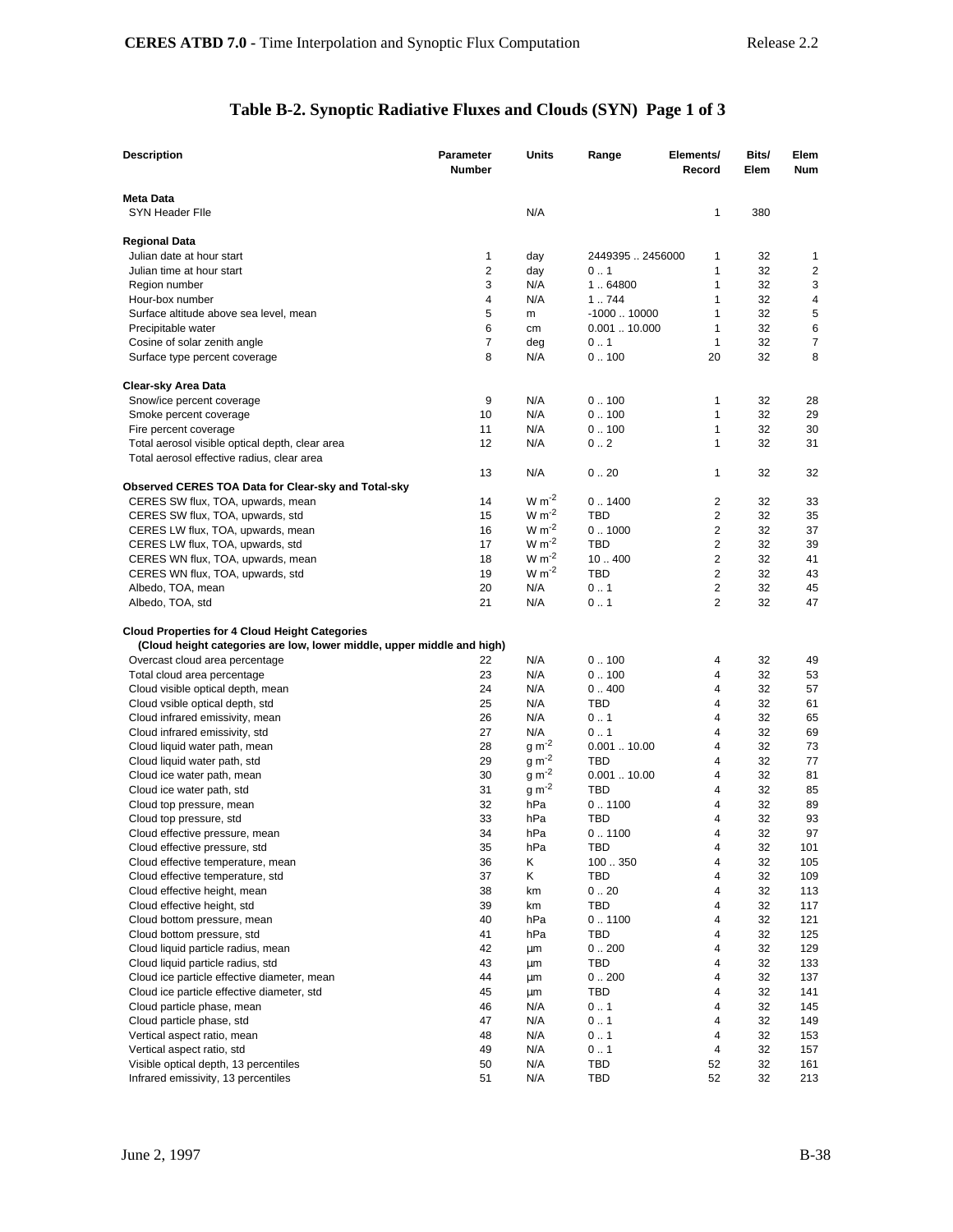# **Table B-2. Synoptic Radiative Fluxes and Clouds (SYN) Page 2 of 3**

| <b>Description</b>                                                                                                                                     | <b>Parameter</b><br><b>Number</b> | Units             | Range            | Elements/<br>Record | Bits/<br>Elem | Elem<br><b>Num</b> |
|--------------------------------------------------------------------------------------------------------------------------------------------------------|-----------------------------------|-------------------|------------------|---------------------|---------------|--------------------|
|                                                                                                                                                        |                                   |                   |                  |                     |               |                    |
| <b>Column Averaged Cloud Properties for</b><br>TOA-SW, TOA-LW, SFC-LW, LWC and IWC Weighting Schemes                                                   |                                   |                   |                  |                     |               |                    |
| Overcast cloud area percentage                                                                                                                         | 52                                | N/A               | 0.100            | 5                   | 32            | 265                |
| Total cloud area percentage                                                                                                                            | 53                                | N/A               | 0.100            | 5                   | 32            | 270                |
| Cloud visible optical depth, mean                                                                                                                      | 54                                | N/A               | 0.400            | 5                   | 32            | 275                |
| Cloud vsible optical depth, std.                                                                                                                       | 55                                | N/A               | <b>TBD</b>       | 5                   | 32            | 280                |
| Cloud infrared emissivity, mean                                                                                                                        | 56                                | N/A               | 0.1              | 5                   | 32            | 285                |
| Cloud infrared emissivity, std                                                                                                                         | 57                                | N/A               | 0.1              | 5                   | 32            | 290                |
| Cloud liquid water path, mean                                                                                                                          | 58                                | $g m-2$           | 0.00110.00       | 5                   | 32            | 295                |
| Cloud liquid water path, std                                                                                                                           | 59                                | $g m-2$           | <b>TBD</b>       | 5                   | 32            | 300                |
| Cloud ice water path, mean                                                                                                                             | 60                                | $g m^{-2}$        | 0.00110.00       | 5                   | 32            | 305                |
| Cloud ice water path, std                                                                                                                              | 61                                | $g m^{-2}$        | <b>TBD</b>       | 5                   | 32            | 310                |
| Cloud top pressure, mean                                                                                                                               | 62                                | hPa               | 0.1100           | 5                   | 32            | 315                |
| Cloud top pressure, std                                                                                                                                | 63                                | hPa               | TBD              | 5                   | 32            | 320                |
| Cloud effective pressure, mean                                                                                                                         | 64                                | hPa               | 0.1100           | 5                   | 32            | 325                |
| Cloud effective pressure, std                                                                                                                          | 65                                | hPa               | TBD              | 5                   | 32            | 330                |
| Cloud effective temperature, mean                                                                                                                      | 66                                | Κ                 | 100350           | 5                   | 32            | 335                |
| Cloud effective temperature, std                                                                                                                       | 67                                | Κ                 | TBD              | 5                   | 32            | 340                |
| Cloud effective height, mean                                                                                                                           | 68                                | km                | 0.20             | 5                   | 32            | 345                |
| Cloud effective height, std                                                                                                                            | 69                                | km                | TBD              | 5                   | 32            | 350                |
| Cloud bottom pressure, mean                                                                                                                            | 70                                | hPa               | 0.1100           | 5                   | 32            | 355                |
| Cloud bottom pressure, std                                                                                                                             | 71                                | hPa               | <b>TBD</b>       | 5                   | 32            | 360                |
| Cloud liquid particle radius, mean                                                                                                                     | 72                                | μm                | 0.200            | 5                   | 32            | 365                |
| Cloud liquid particle radius, std                                                                                                                      | 73                                | μm                | <b>TBD</b>       | 5                   | 32            | 370                |
| Cloud ice particle effective diameter, mean                                                                                                            | 74                                | μm                | 0.200            | 5                   | 32            | 375                |
| Cloud ice particle effective diameter, std                                                                                                             | 75                                | μm                | TBD              | 5                   | 32            | 380                |
| Cloud particle phase, mean                                                                                                                             | 76                                | N/A               | 0.1              | 5                   | 32            | 385                |
| Cloud vertical aspect ratio, mean                                                                                                                      | 77                                | N/A               | 0.1              | 5                   | 32            | 390                |
| Cloud vertical aspect ratio, std                                                                                                                       | 78                                | N/A               | 0.1              | 5                   | 32            | 395                |
| <b>Overlap Footprint Data for 11 Cloud Overlap Conditions</b><br>(Cloud classes are clear, low (L),<br>lower middle (LM), upper middle (UM), high (H), |                                   |                   |                  |                     |               |                    |
| H/UM, H/LM, H/L, UM/LM, UM/L, and LM/L)                                                                                                                |                                   |                   |                  |                     |               |                    |
| Overlap condition weighted area percentage                                                                                                             | 79                                | N/A               | 0.100            | 11                  | 32            | 400                |
| Angular Model Scene Classes for 12 ERBE Scene Types                                                                                                    |                                   |                   |                  |                     |               |                    |
| Fractional area coverage                                                                                                                               | 80                                | N/A               | 0.1              | 12                  | 32            | 411                |
| Albedo, mean                                                                                                                                           | 81                                | N/A               | 0.1              | 12                  | 32            | 423                |
| Albedo, std                                                                                                                                            | 82                                | N/A               | 0.1              | 12                  | 32            | 435                |
| Incident solar flux                                                                                                                                    | 83                                | $W m-2$           | <b>TBD</b>       | 12                  | 32            | 447                |
| Longwave flux, mean                                                                                                                                    | 84                                | $W m-2$           | TBD              | 12                  | 32            | 459                |
| Longwave flux, std                                                                                                                                     | 85                                | $W m-2$           | <b>TBD</b>       | 12                  | 32            | 471                |
| <b>Surface Radiative Parameters</b>                                                                                                                    |                                   |                   |                  |                     |               |                    |
| Spectral reflectivity                                                                                                                                  | 86                                | N/A               | 0.1              | 6                   | 32            | 483                |
| Broadband surface albedo                                                                                                                               | 87                                | N/A               | 0.1              | 1                   | 32            | 489                |
| LW surface emissivity                                                                                                                                  | 88                                | N/A               | 0.1              | 1                   | 32            | 490                |
| WN surface emissivity                                                                                                                                  | 89                                | N/A               | 0.1              | $\mathbf{1}$        | 32            | 491                |
| Imager-based surface skin temperature                                                                                                                  | 90                                | Κ                 | 175.375          | $\mathbf{1}$        | 32            | 492                |
| Photosynthetically active radiation                                                                                                                    | 91                                | $W m-2$           | 0.780            | $\mathbf{1}$        | 32            | 493                |
| DIrect/diffuse ratio                                                                                                                                   | 92                                | N/A               | 0.30             | $\mathbf{1}$        | 32            | 494                |
|                                                                                                                                                        |                                   |                   |                  |                     |               |                    |
| Atmospheric Flux Profile for Clear-sky and Total-sky<br>(Atmospheric levels in profile are                                                             |                                   |                   |                  |                     |               |                    |
| surface, 500hPa, tropopause and TOA)                                                                                                                   |                                   |                   |                  |                     |               |                    |
| Number atmospheric levels                                                                                                                              | 93                                | N/A               | 0.4              | 1                   | 32            | 495                |
| Pressure, atmospheric levels                                                                                                                           | 94                                | hPa<br>$W m^{-2}$ | 0.1100           | 4                   | 32            | 496                |
| SW flux, atmospheric level, upwards, tuned                                                                                                             | 95                                | $W m-2$           | 0.1400           | 8                   | 32<br>32      | 500                |
| SW flux, atmospheric level, downwards, tuned<br>LW flux, atmospheric level, upwards, tuned                                                             | 96<br>97                          | $W m-2$           | 0.1400<br>0.1000 | 8<br>8              | 32            | 508                |
| LW flux, atmospheric level, downwards, tuned                                                                                                           | 98                                | $W m-2$           | 0.1000           | 8                   | 32            | 516<br>524         |
|                                                                                                                                                        |                                   |                   |                  |                     |               |                    |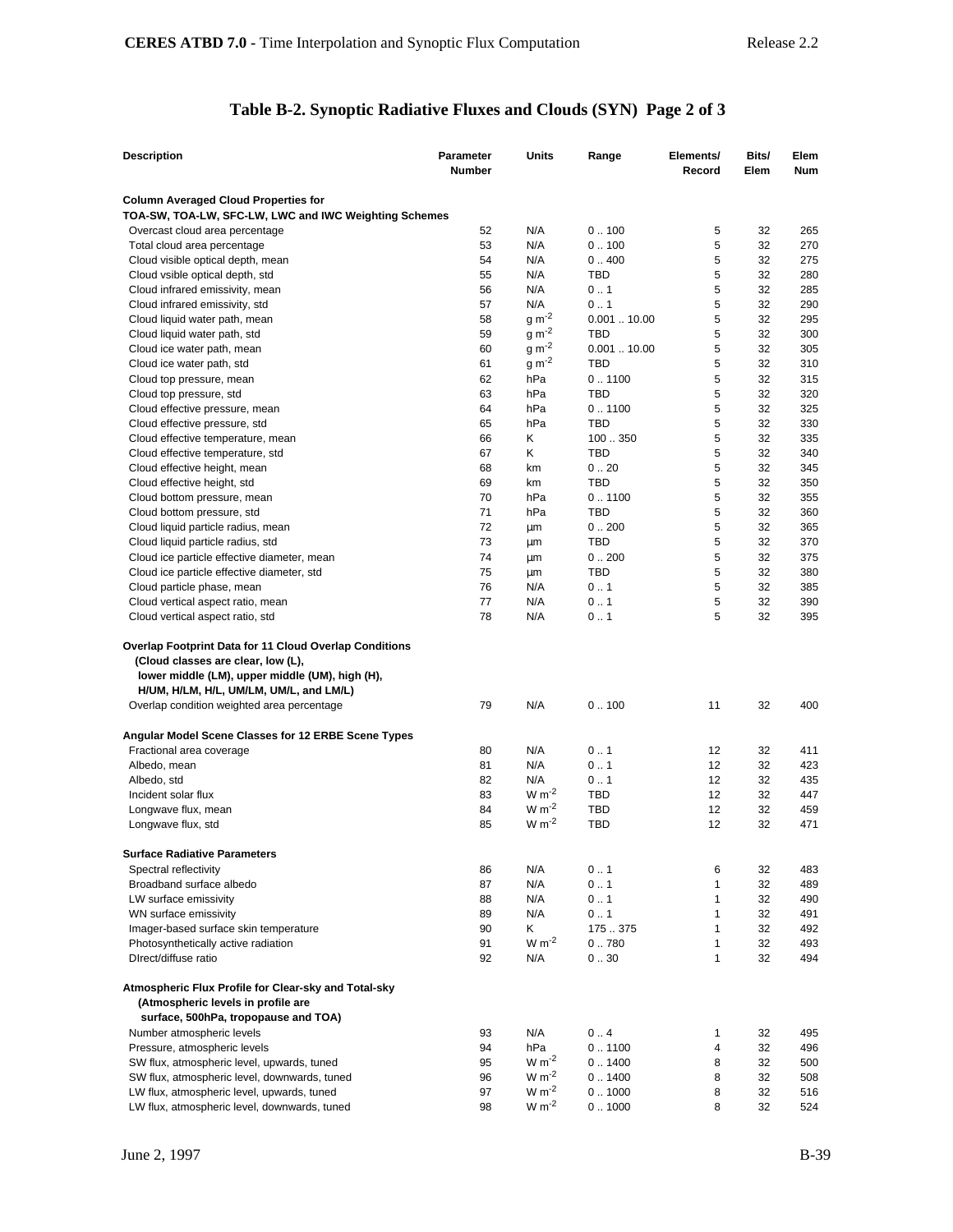# **Table B-2. Synoptic Radiative Fluxes and Clouds (SYN) Page 3 of 3**

| Flux Adjustments (Tuned - Untuned) for<br>Clear-sky and Total-sky at Surface and TOA<br>N/A<br>0.3<br>Number of tuning iterations<br>99<br>532<br>16<br>1<br>$W m-2$<br>0.1400<br>2<br>32<br>SW flux, surface, downwards, delta<br>100<br>533<br>$W m^{-2}$<br>2<br>101<br>0.1400<br>535<br>SW flux, surface, upwards, delta<br>32<br>$W m^{-2}$<br>$\overline{2}$<br>SW flux, TOA, upwards, delta<br>102<br>0.1400<br>32<br>537<br>$\overline{2}$<br>$W m-2$<br>103<br>0.1400<br>539<br>SW flux, TOA, downwards, delta<br>32<br>$W m-2$<br>$\overline{2}$<br>104<br>0.1000<br>541<br>LW flux, surface, downwards, delta<br>32<br>$W m-2$<br>$\overline{2}$<br>0.1000<br>LW flux, surface, upwards, delta<br>105<br>32<br>543<br>$W m-2$<br>$\overline{2}$<br>0.1000<br>32<br>LW flux, TOA, upwards, delta<br>106<br>545<br><b>Adjustment Parameters for Clear Skies</b><br>32<br>Adjusted precipitable water, delta<br>107<br>0.00110.000<br>1<br>495<br>cm<br>N/A<br>0.1<br>32<br>Adjusted surface albedo, delta<br>108<br>1<br>496<br>0.02.0<br>32<br>109<br>N/A<br>1<br>497<br>Adjusted aerosol optical depth, delta<br><b>TBD</b><br>$\mathbf{1}$<br>32<br>Adjusted skin temperature, delta<br>110<br>Κ<br>498<br><b>Adjustment Parameters for 4 Cloud Height Categories</b><br>111<br>N/A<br>0.400<br>32<br>Adjusted mean visible optical depth, delta<br>499<br>4<br>N/A<br><b>TBD</b><br>112<br>4<br>32<br>Adjusted std visible optical depth<br>503<br>Adjusted mean cloud fractional area, delta<br>N/A<br>0.1<br>32<br>507<br>113<br>4<br>Adjusted std cloud fractional area<br>114<br>N/A<br>0.1<br>32<br>511<br>4<br>Adjusted mean cloud infrared emissivity, delta<br>115<br>N/A<br>0.1<br>4<br>32<br>515<br>N/A<br>0.1<br>519<br>Adjusted std cloud infrared emissivity<br>116<br>4<br>32<br>Adjusted mean cloud effective temperature, delta<br>Κ<br>0.250<br>523<br>117<br>4<br>32<br><b>TBD</b><br>527<br>118<br>Κ<br>4<br>32<br>Adjusted std cloud effective temperature<br>Total Meta Bits/File:<br>380<br><b>Total Data Bits/Record:</b><br>18800<br><b>Total Records/File:</b><br>64800<br><b>Total Data Bits/File:</b><br>1218240000 | <b>Description</b>      | Parameter<br><b>Number</b> | <b>Units</b> | Range | Elements/<br>Record | Bits/<br>Elem | Elem<br><b>Num</b> |
|-------------------------------------------------------------------------------------------------------------------------------------------------------------------------------------------------------------------------------------------------------------------------------------------------------------------------------------------------------------------------------------------------------------------------------------------------------------------------------------------------------------------------------------------------------------------------------------------------------------------------------------------------------------------------------------------------------------------------------------------------------------------------------------------------------------------------------------------------------------------------------------------------------------------------------------------------------------------------------------------------------------------------------------------------------------------------------------------------------------------------------------------------------------------------------------------------------------------------------------------------------------------------------------------------------------------------------------------------------------------------------------------------------------------------------------------------------------------------------------------------------------------------------------------------------------------------------------------------------------------------------------------------------------------------------------------------------------------------------------------------------------------------------------------------------------------------------------------------------------------------------------------------------------------------------------------------------------------------------------------------------------------------------------------------------------------------------------------------------------------------------------------------------------|-------------------------|----------------------------|--------------|-------|---------------------|---------------|--------------------|
|                                                                                                                                                                                                                                                                                                                                                                                                                                                                                                                                                                                                                                                                                                                                                                                                                                                                                                                                                                                                                                                                                                                                                                                                                                                                                                                                                                                                                                                                                                                                                                                                                                                                                                                                                                                                                                                                                                                                                                                                                                                                                                                                                             |                         |                            |              |       |                     |               |                    |
|                                                                                                                                                                                                                                                                                                                                                                                                                                                                                                                                                                                                                                                                                                                                                                                                                                                                                                                                                                                                                                                                                                                                                                                                                                                                                                                                                                                                                                                                                                                                                                                                                                                                                                                                                                                                                                                                                                                                                                                                                                                                                                                                                             |                         |                            |              |       |                     |               |                    |
|                                                                                                                                                                                                                                                                                                                                                                                                                                                                                                                                                                                                                                                                                                                                                                                                                                                                                                                                                                                                                                                                                                                                                                                                                                                                                                                                                                                                                                                                                                                                                                                                                                                                                                                                                                                                                                                                                                                                                                                                                                                                                                                                                             |                         |                            |              |       |                     |               |                    |
|                                                                                                                                                                                                                                                                                                                                                                                                                                                                                                                                                                                                                                                                                                                                                                                                                                                                                                                                                                                                                                                                                                                                                                                                                                                                                                                                                                                                                                                                                                                                                                                                                                                                                                                                                                                                                                                                                                                                                                                                                                                                                                                                                             |                         |                            |              |       |                     |               |                    |
|                                                                                                                                                                                                                                                                                                                                                                                                                                                                                                                                                                                                                                                                                                                                                                                                                                                                                                                                                                                                                                                                                                                                                                                                                                                                                                                                                                                                                                                                                                                                                                                                                                                                                                                                                                                                                                                                                                                                                                                                                                                                                                                                                             |                         |                            |              |       |                     |               |                    |
|                                                                                                                                                                                                                                                                                                                                                                                                                                                                                                                                                                                                                                                                                                                                                                                                                                                                                                                                                                                                                                                                                                                                                                                                                                                                                                                                                                                                                                                                                                                                                                                                                                                                                                                                                                                                                                                                                                                                                                                                                                                                                                                                                             |                         |                            |              |       |                     |               |                    |
|                                                                                                                                                                                                                                                                                                                                                                                                                                                                                                                                                                                                                                                                                                                                                                                                                                                                                                                                                                                                                                                                                                                                                                                                                                                                                                                                                                                                                                                                                                                                                                                                                                                                                                                                                                                                                                                                                                                                                                                                                                                                                                                                                             |                         |                            |              |       |                     |               |                    |
|                                                                                                                                                                                                                                                                                                                                                                                                                                                                                                                                                                                                                                                                                                                                                                                                                                                                                                                                                                                                                                                                                                                                                                                                                                                                                                                                                                                                                                                                                                                                                                                                                                                                                                                                                                                                                                                                                                                                                                                                                                                                                                                                                             |                         |                            |              |       |                     |               |                    |
|                                                                                                                                                                                                                                                                                                                                                                                                                                                                                                                                                                                                                                                                                                                                                                                                                                                                                                                                                                                                                                                                                                                                                                                                                                                                                                                                                                                                                                                                                                                                                                                                                                                                                                                                                                                                                                                                                                                                                                                                                                                                                                                                                             |                         |                            |              |       |                     |               |                    |
|                                                                                                                                                                                                                                                                                                                                                                                                                                                                                                                                                                                                                                                                                                                                                                                                                                                                                                                                                                                                                                                                                                                                                                                                                                                                                                                                                                                                                                                                                                                                                                                                                                                                                                                                                                                                                                                                                                                                                                                                                                                                                                                                                             |                         |                            |              |       |                     |               |                    |
|                                                                                                                                                                                                                                                                                                                                                                                                                                                                                                                                                                                                                                                                                                                                                                                                                                                                                                                                                                                                                                                                                                                                                                                                                                                                                                                                                                                                                                                                                                                                                                                                                                                                                                                                                                                                                                                                                                                                                                                                                                                                                                                                                             |                         |                            |              |       |                     |               |                    |
|                                                                                                                                                                                                                                                                                                                                                                                                                                                                                                                                                                                                                                                                                                                                                                                                                                                                                                                                                                                                                                                                                                                                                                                                                                                                                                                                                                                                                                                                                                                                                                                                                                                                                                                                                                                                                                                                                                                                                                                                                                                                                                                                                             |                         |                            |              |       |                     |               |                    |
|                                                                                                                                                                                                                                                                                                                                                                                                                                                                                                                                                                                                                                                                                                                                                                                                                                                                                                                                                                                                                                                                                                                                                                                                                                                                                                                                                                                                                                                                                                                                                                                                                                                                                                                                                                                                                                                                                                                                                                                                                                                                                                                                                             |                         |                            |              |       |                     |               |                    |
|                                                                                                                                                                                                                                                                                                                                                                                                                                                                                                                                                                                                                                                                                                                                                                                                                                                                                                                                                                                                                                                                                                                                                                                                                                                                                                                                                                                                                                                                                                                                                                                                                                                                                                                                                                                                                                                                                                                                                                                                                                                                                                                                                             |                         |                            |              |       |                     |               |                    |
|                                                                                                                                                                                                                                                                                                                                                                                                                                                                                                                                                                                                                                                                                                                                                                                                                                                                                                                                                                                                                                                                                                                                                                                                                                                                                                                                                                                                                                                                                                                                                                                                                                                                                                                                                                                                                                                                                                                                                                                                                                                                                                                                                             |                         |                            |              |       |                     |               |                    |
|                                                                                                                                                                                                                                                                                                                                                                                                                                                                                                                                                                                                                                                                                                                                                                                                                                                                                                                                                                                                                                                                                                                                                                                                                                                                                                                                                                                                                                                                                                                                                                                                                                                                                                                                                                                                                                                                                                                                                                                                                                                                                                                                                             |                         |                            |              |       |                     |               |                    |
|                                                                                                                                                                                                                                                                                                                                                                                                                                                                                                                                                                                                                                                                                                                                                                                                                                                                                                                                                                                                                                                                                                                                                                                                                                                                                                                                                                                                                                                                                                                                                                                                                                                                                                                                                                                                                                                                                                                                                                                                                                                                                                                                                             |                         |                            |              |       |                     |               |                    |
|                                                                                                                                                                                                                                                                                                                                                                                                                                                                                                                                                                                                                                                                                                                                                                                                                                                                                                                                                                                                                                                                                                                                                                                                                                                                                                                                                                                                                                                                                                                                                                                                                                                                                                                                                                                                                                                                                                                                                                                                                                                                                                                                                             |                         |                            |              |       |                     |               |                    |
|                                                                                                                                                                                                                                                                                                                                                                                                                                                                                                                                                                                                                                                                                                                                                                                                                                                                                                                                                                                                                                                                                                                                                                                                                                                                                                                                                                                                                                                                                                                                                                                                                                                                                                                                                                                                                                                                                                                                                                                                                                                                                                                                                             |                         |                            |              |       |                     |               |                    |
|                                                                                                                                                                                                                                                                                                                                                                                                                                                                                                                                                                                                                                                                                                                                                                                                                                                                                                                                                                                                                                                                                                                                                                                                                                                                                                                                                                                                                                                                                                                                                                                                                                                                                                                                                                                                                                                                                                                                                                                                                                                                                                                                                             |                         |                            |              |       |                     |               |                    |
|                                                                                                                                                                                                                                                                                                                                                                                                                                                                                                                                                                                                                                                                                                                                                                                                                                                                                                                                                                                                                                                                                                                                                                                                                                                                                                                                                                                                                                                                                                                                                                                                                                                                                                                                                                                                                                                                                                                                                                                                                                                                                                                                                             |                         |                            |              |       |                     |               |                    |
|                                                                                                                                                                                                                                                                                                                                                                                                                                                                                                                                                                                                                                                                                                                                                                                                                                                                                                                                                                                                                                                                                                                                                                                                                                                                                                                                                                                                                                                                                                                                                                                                                                                                                                                                                                                                                                                                                                                                                                                                                                                                                                                                                             |                         |                            |              |       |                     |               |                    |
|                                                                                                                                                                                                                                                                                                                                                                                                                                                                                                                                                                                                                                                                                                                                                                                                                                                                                                                                                                                                                                                                                                                                                                                                                                                                                                                                                                                                                                                                                                                                                                                                                                                                                                                                                                                                                                                                                                                                                                                                                                                                                                                                                             |                         |                            |              |       |                     |               |                    |
|                                                                                                                                                                                                                                                                                                                                                                                                                                                                                                                                                                                                                                                                                                                                                                                                                                                                                                                                                                                                                                                                                                                                                                                                                                                                                                                                                                                                                                                                                                                                                                                                                                                                                                                                                                                                                                                                                                                                                                                                                                                                                                                                                             |                         |                            |              |       |                     |               |                    |
|                                                                                                                                                                                                                                                                                                                                                                                                                                                                                                                                                                                                                                                                                                                                                                                                                                                                                                                                                                                                                                                                                                                                                                                                                                                                                                                                                                                                                                                                                                                                                                                                                                                                                                                                                                                                                                                                                                                                                                                                                                                                                                                                                             |                         |                            |              |       |                     |               |                    |
|                                                                                                                                                                                                                                                                                                                                                                                                                                                                                                                                                                                                                                                                                                                                                                                                                                                                                                                                                                                                                                                                                                                                                                                                                                                                                                                                                                                                                                                                                                                                                                                                                                                                                                                                                                                                                                                                                                                                                                                                                                                                                                                                                             |                         |                            |              |       |                     |               |                    |
|                                                                                                                                                                                                                                                                                                                                                                                                                                                                                                                                                                                                                                                                                                                                                                                                                                                                                                                                                                                                                                                                                                                                                                                                                                                                                                                                                                                                                                                                                                                                                                                                                                                                                                                                                                                                                                                                                                                                                                                                                                                                                                                                                             |                         |                            |              |       |                     |               |                    |
|                                                                                                                                                                                                                                                                                                                                                                                                                                                                                                                                                                                                                                                                                                                                                                                                                                                                                                                                                                                                                                                                                                                                                                                                                                                                                                                                                                                                                                                                                                                                                                                                                                                                                                                                                                                                                                                                                                                                                                                                                                                                                                                                                             |                         |                            |              |       |                     |               |                    |
|                                                                                                                                                                                                                                                                                                                                                                                                                                                                                                                                                                                                                                                                                                                                                                                                                                                                                                                                                                                                                                                                                                                                                                                                                                                                                                                                                                                                                                                                                                                                                                                                                                                                                                                                                                                                                                                                                                                                                                                                                                                                                                                                                             | <b>Total Bits/File:</b> | 1218240380                 |              |       |                     |               |                    |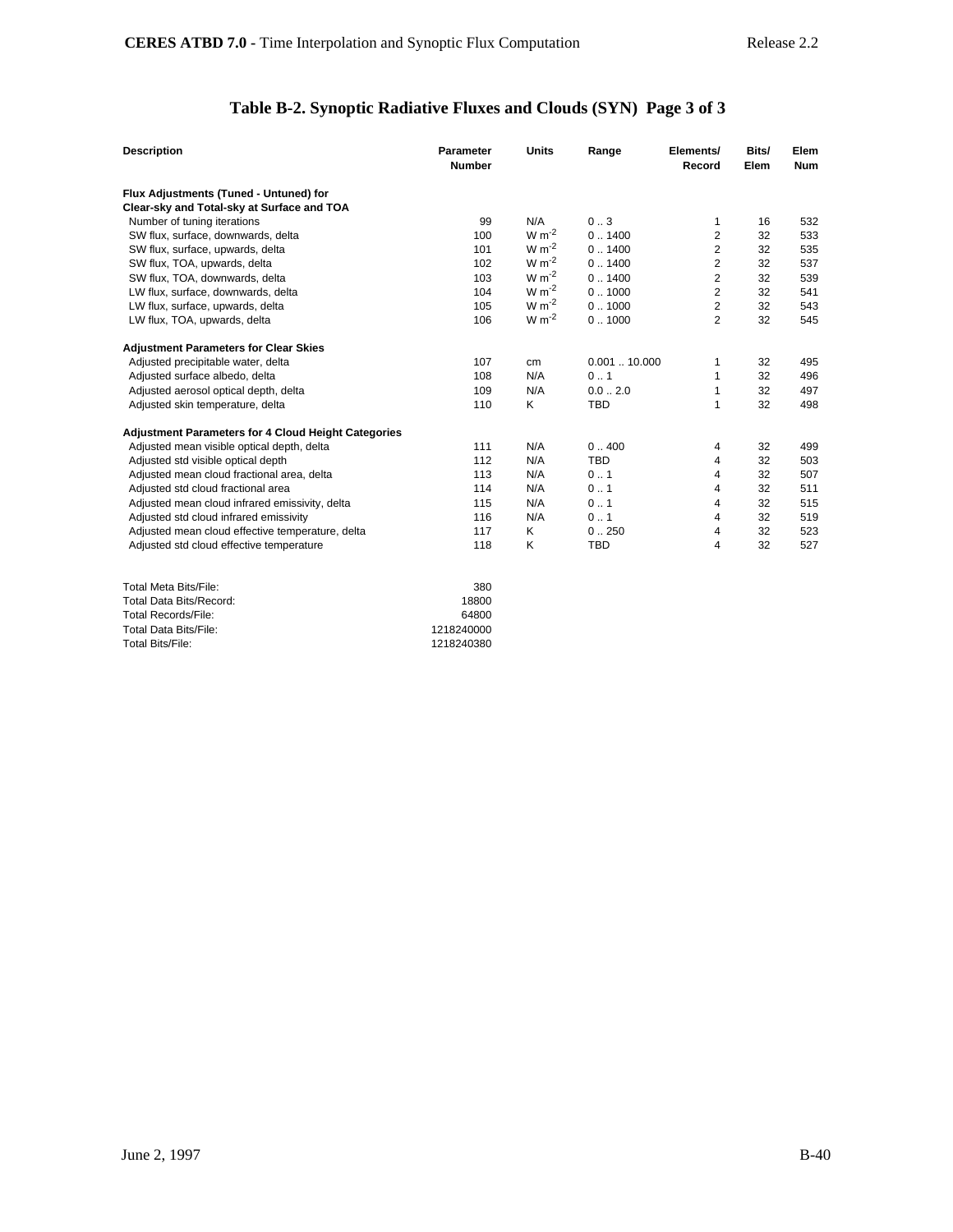# **Appendix C**

# **Nomenclature**

## **Acronyms**

| <b>ADEOS</b> | <b>Advanced Earth Observing System</b>                                                         |
|--------------|------------------------------------------------------------------------------------------------|
| <b>ADM</b>   | <b>Angular Distribution Model</b>                                                              |
| <b>AIRS</b>  | Atmospheric Infrared Sounder (EOS-AM)                                                          |
| <b>AMSU</b>  | Advanced Microwave Sounding Unit (EOS-PM)                                                      |
| <b>APD</b>   | Aerosol Profile Data                                                                           |
| <b>APID</b>  | <b>Application Identifier</b>                                                                  |
| <b>ARESE</b> | <b>ARM Enhanced Shortwave Experiment</b>                                                       |
| <b>ARM</b>   | <b>Atmospheric Radiation Measurement</b>                                                       |
| <b>ASOS</b>  | <b>Automated Surface Observing Sites</b>                                                       |
| <b>ASTER</b> | Advanced Spaceborne Thermal Emission and Reflection Radiometer                                 |
| <b>ASTEX</b> | <b>Atlantic Stratocumulus Transition Experiment</b>                                            |
| <b>ASTR</b>  | <b>Atmospheric Structures</b>                                                                  |
| <b>ATBD</b>  | <b>Algorithm Theoretical Basis Document</b>                                                    |
| <b>AVG</b>   | Monthly Regional, Average Radiative Fluxes and Clouds (CERES Archival Data<br>Product)         |
| <b>AVHRR</b> | <b>Advanced Very High Resolution Radiometer</b>                                                |
| <b>BDS</b>   | Bidirectional Scan (CERES Archival Data Product)                                               |
| <b>BRIE</b>  | <b>Best Regional Integral Estimate</b>                                                         |
| <b>BSRN</b>  | <b>Baseline Surface Radiation Network</b>                                                      |
| <b>BTD</b>   | Brightness Temperature Difference(s)                                                           |
| CCD          | <b>Charge Coupled Device</b>                                                                   |
| <b>CCSDS</b> | <b>Consultative Committee for Space Data Systems</b>                                           |
| <b>CEPEX</b> | <b>Central Equatorial Pacific Experiment</b>                                                   |
| <b>CERES</b> | Clouds and the Earth's Radiant Energy System                                                   |
| <b>CID</b>   | Cloud Imager Data                                                                              |
| <b>CLAVR</b> | <b>Clouds from AVHRR</b>                                                                       |
| <b>CLS</b>   | <b>Constrained Least Squares</b>                                                               |
| <b>COPRS</b> | Cloud Optical Property Retrieval System                                                        |
| <b>CPR</b>   | Cloud Profiling Radar                                                                          |
| <b>CRH</b>   | Clear Reflectance, Temperature History (CERES Archival Data Product)                           |
| <b>CRS</b>   | Single Satellite CERES Footprint, Radiative Fluxes and Clouds (CERES Archival<br>Data Product) |
| <b>DAAC</b>  | Distributed Active Archive Center                                                              |
| <b>DAC</b>   | Digital-Analog Converter                                                                       |
| <b>DAO</b>   | Data Assimilation Office                                                                       |
|              |                                                                                                |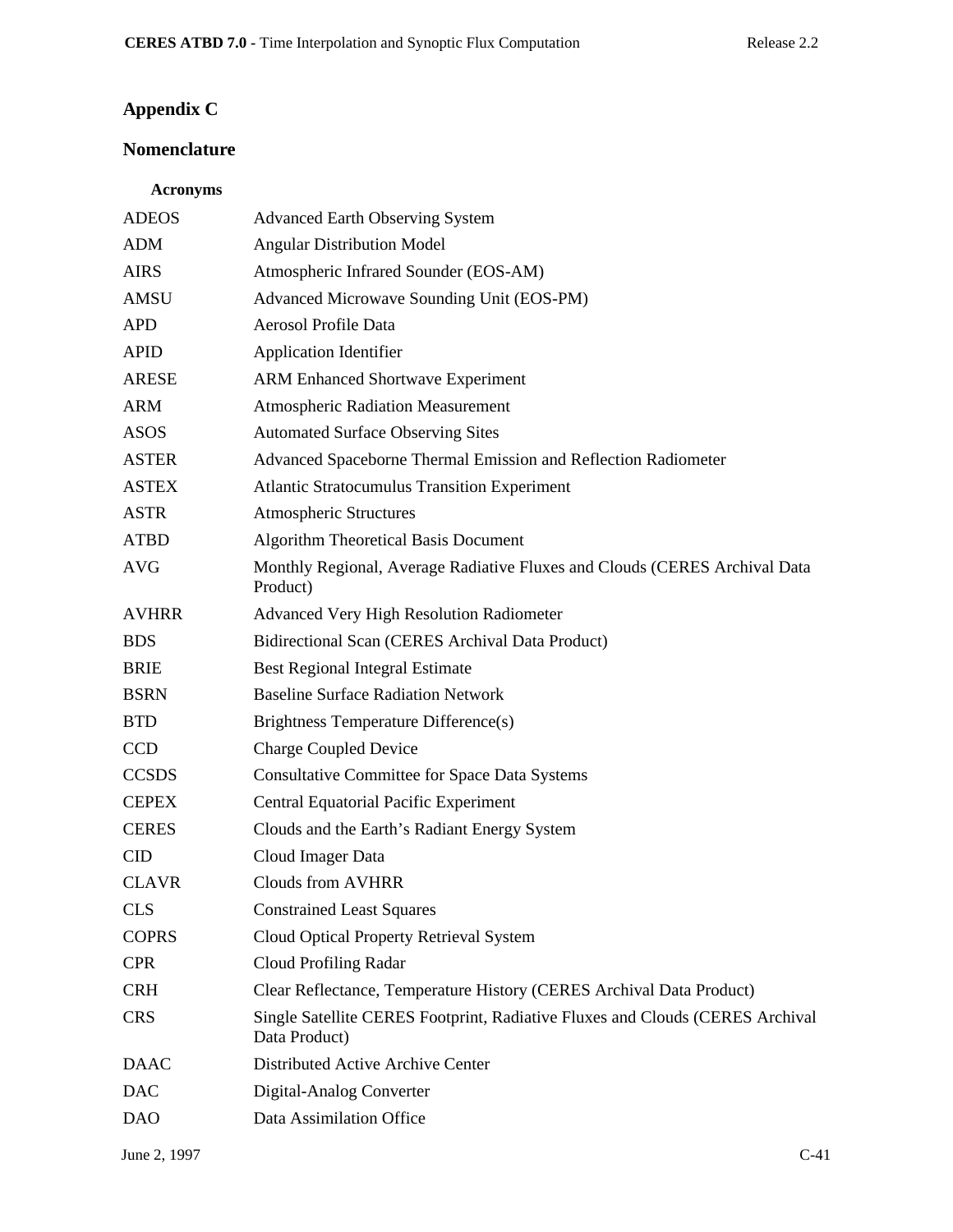| $DB$             | Database                                                                        |
|------------------|---------------------------------------------------------------------------------|
|                  |                                                                                 |
| <b>DFD</b>       | Data Flow Diagram                                                               |
| <b>DLF</b>       | Downward Longwave Flux                                                          |
| <b>DMSP</b>      | Defense Meteorological Satellite Program                                        |
| <b>EADM</b>      | ERBE-Like Albedo Directional Model (CERES Input Data Product)                   |
| <b>ECA</b>       | Earth Central Angle                                                             |
| <b>ECLIPS</b>    | <b>Experimental Cloud Lidar Pilot Study</b>                                     |
| <b>ECMWF</b>     | European Centre for Medium-Range Weather Forecasts                              |
| <b>EDDB</b>      | ERBE-Like Daily Data Base (CERES Archival Data Product)                         |
| EID <sub>9</sub> | ERBE-Like Internal Data Product 9 (CERES Internal Data Product)                 |
| <b>EOS</b>       | Earth Observing System                                                          |
| <b>EOSDIS</b>    | Earth Observing System Data Information System                                  |
| EOS-AM           | <b>EOS Morning Crossing Mission</b>                                             |
| EOS-PM           | <b>EOS Afternoon Crossing Mission</b>                                           |
| <b>ENSO</b>      | El Niño/Southern Oscillation                                                    |
| <b>ENVISAT</b>   | <b>Environmental Satellite</b>                                                  |
| <b>EPHANC</b>    | Ephemeris and Ancillary (CERES Input Data Product)                              |
| <b>ERB</b>       | <b>Earth Radiation Budget</b>                                                   |
| <b>ERBE</b>      | <b>Earth Radiation Budget Experiment</b>                                        |
| <b>ERBS</b>      | <b>Earth Radiation Budget Satellite</b>                                         |
| <b>ESA</b>       | European Space Agency                                                           |
| ES4              | ERBE-Like S4 Data Product (CERES Archival Data Product)                         |
| ES4G             | ERBE-Like S4G Data Product (CERES Archival Data Product)                        |
| ES8              | ERBE-Like S8 Data Product (CERES Archival Data Product)                         |
| ES <sub>9</sub>  | ERBE-Like S9 Data Product (CERES Archival Data Product)                         |
| <b>FLOP</b>      | <b>Floating Point Operation</b>                                                 |
| <b>FIRE</b>      | <b>First ISCCP Regional Experiment</b>                                          |
| FIRE II IFO      | First ISCCP Regional Experiment II Intensive Field Observations                 |
| <b>FOV</b>       | Field of View                                                                   |
| <b>FSW</b>       | Hourly Gridded Single Satellite Fluxes and Clouds (CERES Archival Data Product) |
| <b>FTM</b>       | <b>Functional Test Model</b>                                                    |
| GAC              | Global Area Coverage (AVHRR data mode)                                          |
| GAP              | Gridded Atmospheric Product (CERES Input Data Product)                          |
| <b>GCIP</b>      | <b>GEWEX Continental-Phase International Project</b>                            |
| <b>GCM</b>       | <b>General Circulation Model</b>                                                |
| <b>GEBA</b>      | Global Energy Balance Archive                                                   |
| <b>GEO</b>       | ISSCP Radiances (CERES Input Data Product)                                      |
| <b>GEWEX</b>     | Global Energy and Water Cycle Experiment                                        |
| <b>GLAS</b>      | Geoscience Laser Altimetry System                                               |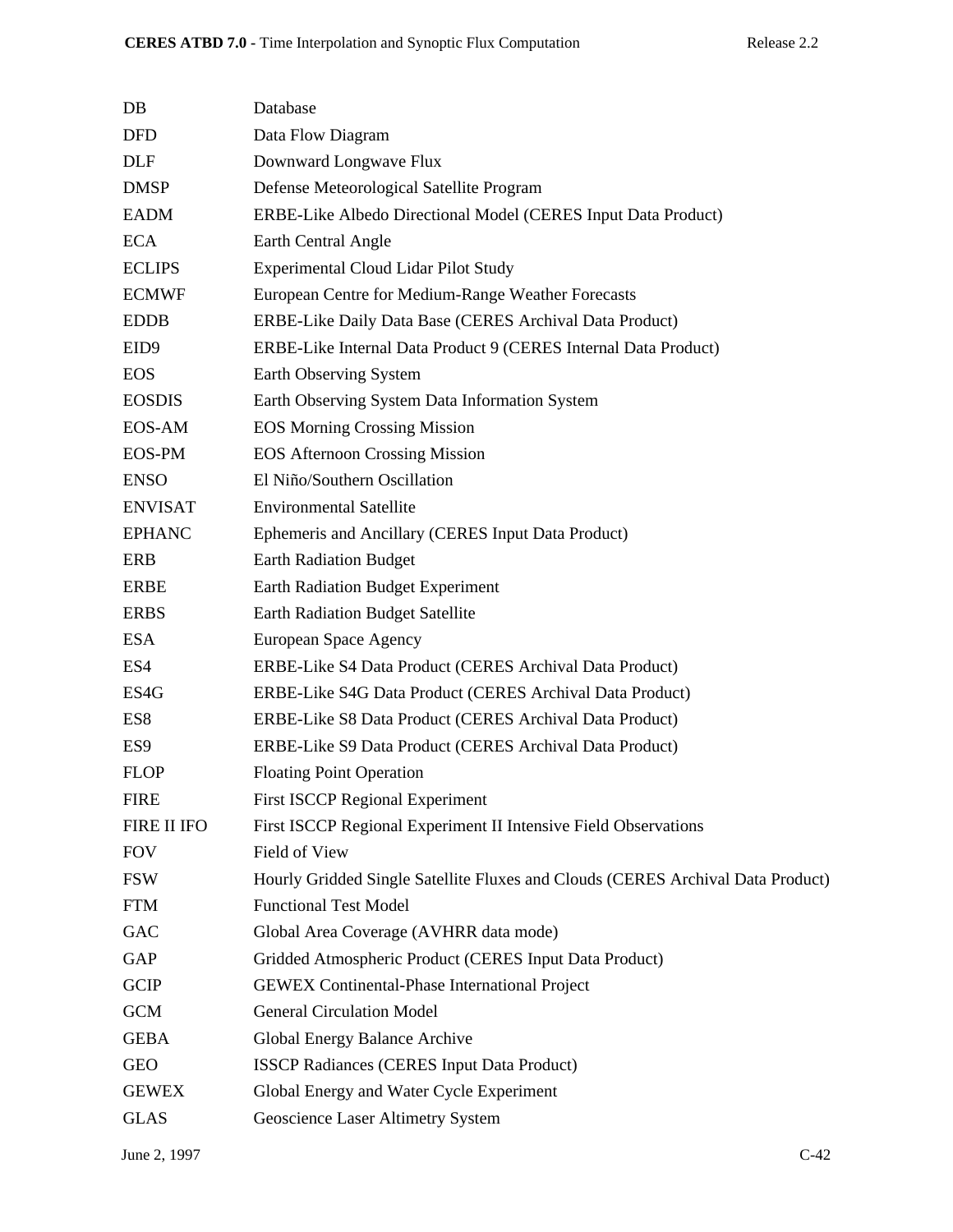| <b>GMS</b>      | Geostationary Meteorological Satellite                      |
|-----------------|-------------------------------------------------------------|
| <b>GOES</b>     | Geostationary Operational Environmental Satellite           |
| <b>HBTM</b>     | Hybrid Bispectral Threshold Method                          |
| <b>HIRS</b>     | High-Resolution Infrared Radiation Sounder                  |
| <b>HIS</b>      | High-Resolution Interferometer Sounder                      |
| <b>ICM</b>      | <b>Internal Calibration Module</b>                          |
| <b>ICRCCM</b>   | Intercomparison of Radiation Codes in Climate Models        |
| ID              | Identification                                              |
| <b>IEEE</b>     | Institute of Electrical and Electronics Engineers           |
| <b>IES</b>      | <b>Instrument Earth Scans (CERES Internal Data Product)</b> |
| <b>IFO</b>      | Intensive Field Observation                                 |
| <b>INSAT</b>    | <b>Indian Satellite</b>                                     |
| <b>IOP</b>      | <b>Intensive Observing Period</b>                           |
| <b>IR</b>       | <b>Infrared</b>                                             |
| <b>IRIS</b>     | <b>Infrared Interferometer Spectrometer</b>                 |
| <b>ISCCP</b>    | <b>International Satellite Cloud Climatology Project</b>    |
| <b>ISS</b>      | <b>Integrated Sounding System</b>                           |
| <b>IWP</b>      | <b>Ice Water Path</b>                                       |
| <b>LAC</b>      | Local Area Coverage (AVHRR data mode)                       |
| LaRC            | <b>Langley Research Center</b>                              |
| <b>LBC</b>      | Laser Beam Ceilometer                                       |
| <b>LBTM</b>     | Layer Bispectral Threshold Method                           |
| Lidar           | <b>Light Detection and Ranging</b>                          |
| <b>LITE</b>     | Lidar In-Space Technology Experiment                        |
| Lowtran 7       | Low-Resolution Transmittance (Radiative Transfer Code)      |
| LW              | Longwave                                                    |
| <b>LWP</b>      | Liquid Water Path                                           |
| <b>MAM</b>      | <b>Mirror Attenuator Mosaic</b>                             |
| MC              | <b>Mostly Cloudy</b>                                        |
| <b>MCR</b>      | Microwave Cloud Radiometer                                  |
| <b>METEOSAT</b> | Meteorological Operational Satellite (European)             |
| <b>METSAT</b>   | Meteorological Satellite                                    |
| <b>MFLOP</b>    | <b>Million FLOP</b>                                         |
| <b>MIMR</b>     | Multifrequency Imaging Microwave Radiometer                 |
| <b>MISR</b>     | Multiangle Imaging Spectroradiometer                        |
| <b>MLE</b>      | Maximum Likelihood Estimate                                 |
| <b>MOA</b>      | Meteorology Ozone and Aerosol                               |
| <b>MODIS</b>    | Moderate-Resolution Imaging Spectroradiometer               |
| <b>MSMR</b>     | Multispectral, Multiresolution                              |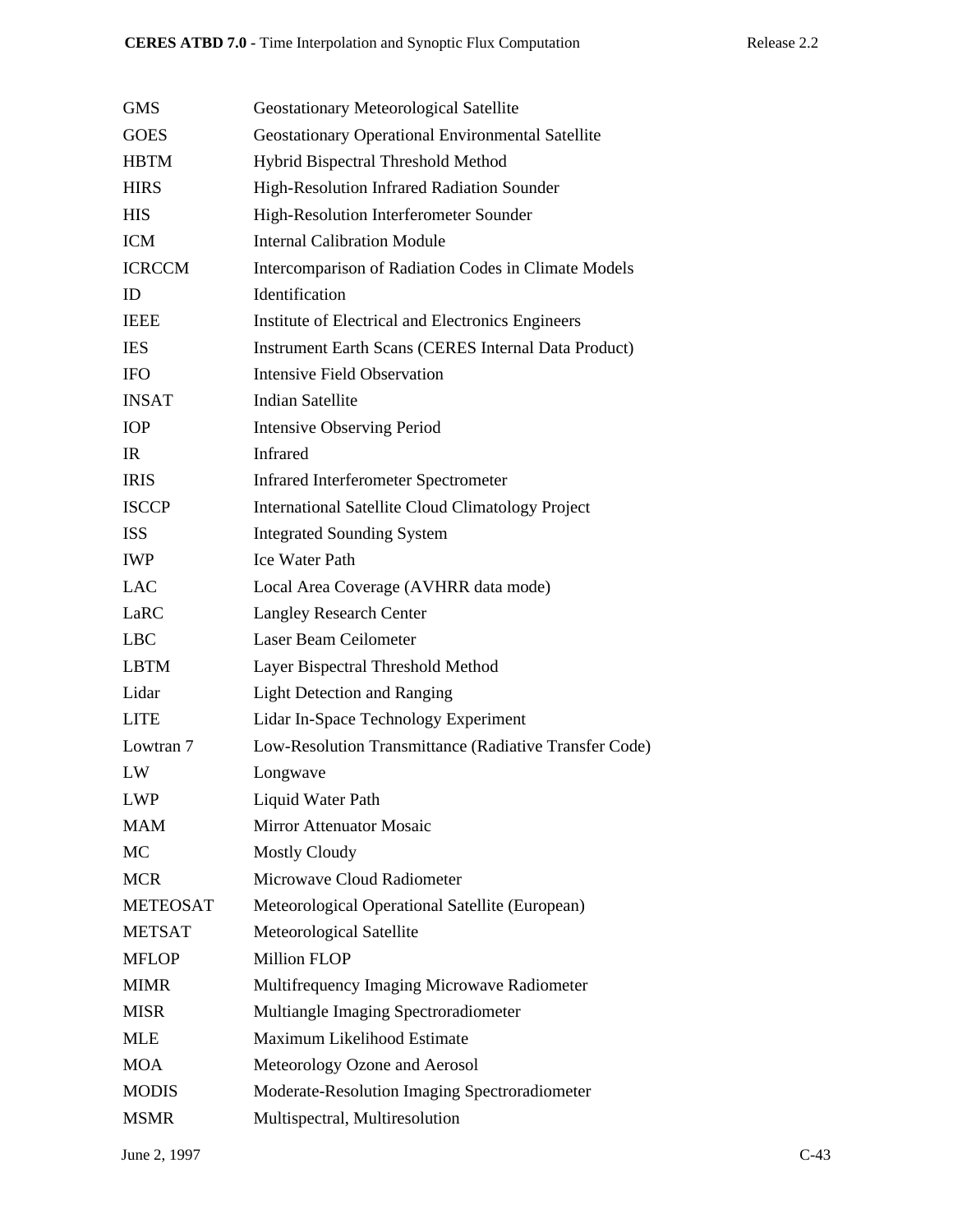| <b>MTSA</b>    | Monthly Time and Space Averaging                                                        |
|----------------|-----------------------------------------------------------------------------------------|
| <b>MWH</b>     | Microwave Humidity                                                                      |
| <b>MWP</b>     | Microwave Water Path                                                                    |
| <b>NASA</b>    | National Aeronautics and Space Administration                                           |
| <b>NCAR</b>    | National Center for Atmospheric Research                                                |
| <b>NCEP</b>    | <b>National Centers for Environmental Prediction</b>                                    |
| <b>NESDIS</b>  | National Environmental Satellite, Data, and Information Service                         |
| <b>NIR</b>     | Near Infrared                                                                           |
| <b>NMC</b>     | National Meteorological Center                                                          |
| <b>NOAA</b>    | National Oceanic and Atmospheric Administration                                         |
| <b>NWP</b>     | <b>Numerical Weather Prediction</b>                                                     |
| <b>OLR</b>     | <b>Outgoing Longwave Radiation</b>                                                      |
| <b>OPD</b>     | Ozone Profile Data (CERES Input Data Product)                                           |
| OV             | Overcast                                                                                |
| PC             | Partly Cloudy                                                                           |
| <b>POLDER</b>  | Polarization of Directionality of Earth's Reflectances                                  |
| <b>PRT</b>     | <b>Platinum Resistance Thermometer</b>                                                  |
| <b>PSF</b>     | <b>Point Spread Function</b>                                                            |
| PW             | Precipitable Water                                                                      |
| <b>RAPS</b>    | Rotating Azimuth Plane Scan                                                             |
| <b>RPM</b>     | <b>Radiance Pairs Method</b>                                                            |
| <b>RTM</b>     | <b>Radiometer Test Model</b>                                                            |
| <b>SAB</b>     | Sorting by Angular Bins                                                                 |
| SAGE           | Stratospheric Aerosol and Gas Experiment                                                |
| <b>SARB</b>    | Surface and Atmospheric Radiation Budget Working Group                                  |
| <b>SDCD</b>    | <b>Solar Distance Correction and Declination</b>                                        |
| <b>SFC</b>     | Hourly Gridded Single Satellite TOA and Surface Fluxes (CERES Archival<br>Data Product) |
| <b>SHEBA</b>   | Surface Heat Budget in the Arctic                                                       |
| <b>SPECTRE</b> | <b>Spectral Radiance Experiment</b>                                                     |
| <b>SRB</b>     | <b>Surface Radiation Budget</b>                                                         |
| <b>SRBAVG</b>  | Surface Radiation Budget Average (CERES Archival Data Product)                          |
| <b>SSF</b>     | Single Satellite CERES Footprint TOA and Surface Fluxes, Clouds                         |
| <b>SSMI</b>    | Special Sensor Microwave Imager                                                         |
| <b>SST</b>     | Sea Surface Temperature                                                                 |
| <b>SURFMAP</b> | Surface Properties and Maps (CERES Input Product)                                       |
| SW             | Shortwave                                                                               |
| <b>SWICS</b>   | <b>Shortwave Internal Calibration Source</b>                                            |
| <b>SYN</b>     | Synoptic Radiative Fluxes and Clouds (CERES Archival Data Product)                      |
|                |                                                                                         |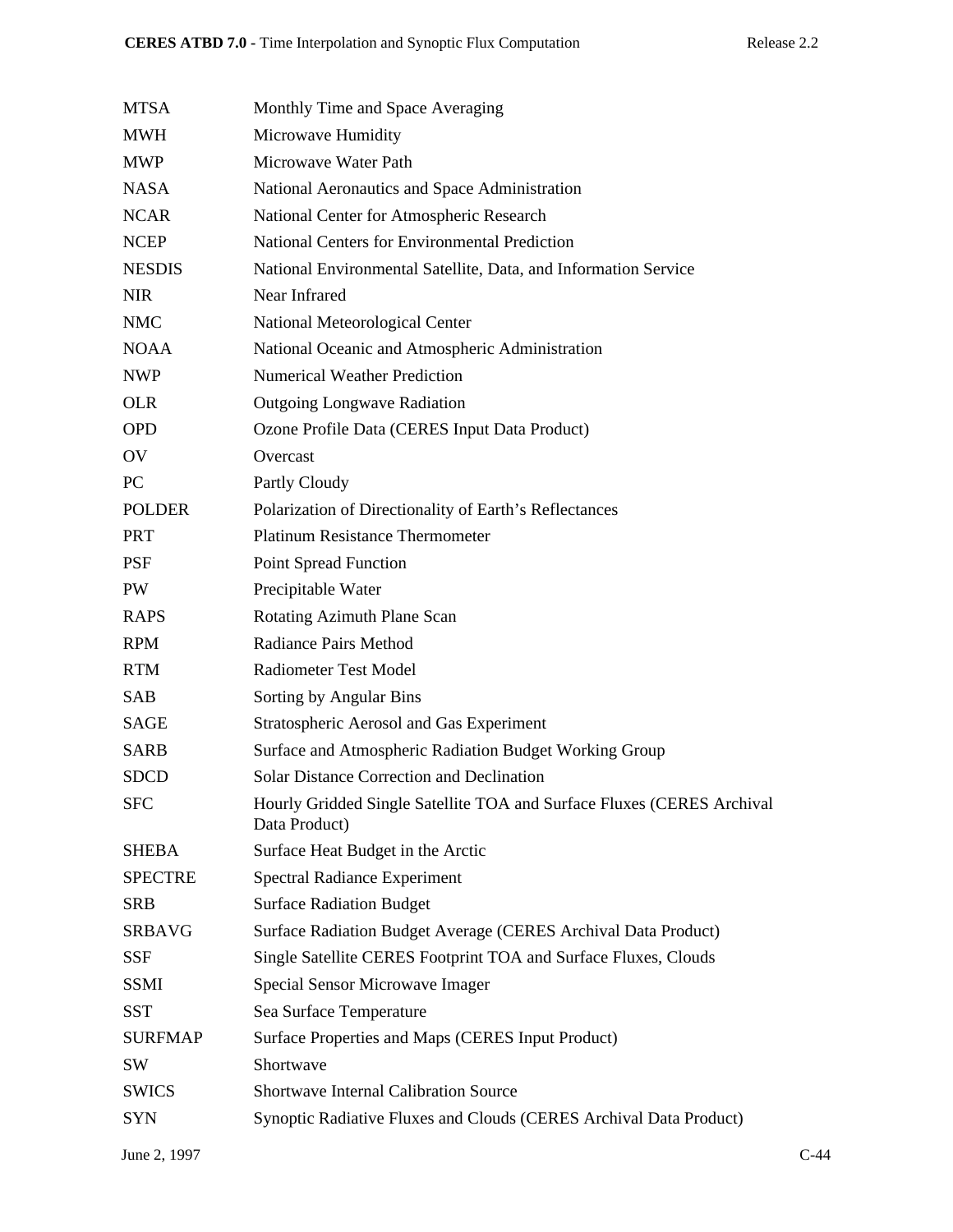| <b>SZA</b><br>Solar Zenith Angle<br><b>THIR</b><br>Temperature/Humidity Infrared Radiometer (Nimbus)<br><b>Television Infrared Observation Satellite</b><br><b>TIROS</b><br><b>TISA</b><br>Time Interpolation and Spatial Averaging Working Group<br>TMI<br><b>TRMM Microwave Imager</b><br>Top of the Atmosphere<br><b>TOA</b><br><b>TOGA</b><br>Tropical Ocean Global Atmosphere<br><b>TOMS</b><br><b>Total Ozone Mapping Spectrometer</b><br><b>TOVS</b><br><b>TIROS Operational Vertical Sounder</b><br><b>TRMM</b><br><b>Tropical Rainfall Measuring Mission</b><br><b>TSA</b><br>Time-Space Averaging<br><b>UAV</b><br><b>Unmanned Aerospace Vehicle</b> |  |
|----------------------------------------------------------------------------------------------------------------------------------------------------------------------------------------------------------------------------------------------------------------------------------------------------------------------------------------------------------------------------------------------------------------------------------------------------------------------------------------------------------------------------------------------------------------------------------------------------------------------------------------------------------------|--|
|                                                                                                                                                                                                                                                                                                                                                                                                                                                                                                                                                                                                                                                                |  |
|                                                                                                                                                                                                                                                                                                                                                                                                                                                                                                                                                                                                                                                                |  |
|                                                                                                                                                                                                                                                                                                                                                                                                                                                                                                                                                                                                                                                                |  |
|                                                                                                                                                                                                                                                                                                                                                                                                                                                                                                                                                                                                                                                                |  |
|                                                                                                                                                                                                                                                                                                                                                                                                                                                                                                                                                                                                                                                                |  |
|                                                                                                                                                                                                                                                                                                                                                                                                                                                                                                                                                                                                                                                                |  |
|                                                                                                                                                                                                                                                                                                                                                                                                                                                                                                                                                                                                                                                                |  |
|                                                                                                                                                                                                                                                                                                                                                                                                                                                                                                                                                                                                                                                                |  |
|                                                                                                                                                                                                                                                                                                                                                                                                                                                                                                                                                                                                                                                                |  |
|                                                                                                                                                                                                                                                                                                                                                                                                                                                                                                                                                                                                                                                                |  |
|                                                                                                                                                                                                                                                                                                                                                                                                                                                                                                                                                                                                                                                                |  |
|                                                                                                                                                                                                                                                                                                                                                                                                                                                                                                                                                                                                                                                                |  |
| <b>Universal Time</b><br><b>UT</b>                                                                                                                                                                                                                                                                                                                                                                                                                                                                                                                                                                                                                             |  |
| <b>UTC</b><br><b>Universal Time Code</b>                                                                                                                                                                                                                                                                                                                                                                                                                                                                                                                                                                                                                       |  |
| <b>VAS</b><br>VISSR Atmospheric Sounder (GOES)                                                                                                                                                                                                                                                                                                                                                                                                                                                                                                                                                                                                                 |  |
| <b>Visible Infrared Scanner</b><br><b>VIRS</b>                                                                                                                                                                                                                                                                                                                                                                                                                                                                                                                                                                                                                 |  |
| <b>VISSR</b><br>Visible and Infrared Spin Scan Radiometer                                                                                                                                                                                                                                                                                                                                                                                                                                                                                                                                                                                                      |  |
| <b>WCRP</b><br>World Climate Research Program                                                                                                                                                                                                                                                                                                                                                                                                                                                                                                                                                                                                                  |  |
| <b>WG</b><br><b>Working Group</b>                                                                                                                                                                                                                                                                                                                                                                                                                                                                                                                                                                                                                              |  |
| Window<br>Win                                                                                                                                                                                                                                                                                                                                                                                                                                                                                                                                                                                                                                                  |  |
| <b>WN</b><br>Window                                                                                                                                                                                                                                                                                                                                                                                                                                                                                                                                                                                                                                            |  |
| World Meteorological Organization<br><b>WMO</b>                                                                                                                                                                                                                                                                                                                                                                                                                                                                                                                                                                                                                |  |
| ZAVG<br>Monthly Zonal and Global Average Radiative Fluxes and Clouds (CERES Archival<br>Data Product)                                                                                                                                                                                                                                                                                                                                                                                                                                                                                                                                                          |  |

# **Symbols**

| A                 | atmospheric absorptance                             |
|-------------------|-----------------------------------------------------|
| $B_{\lambda}(T)$  | <b>Planck function</b>                              |
| C                 | cloud fractional area coverage                      |
| $CF_2Cl_2$        | dichlorofluorocarbon                                |
| CFCl <sub>3</sub> | trichlorofluorocarbon                               |
| CH <sub>4</sub>   | methane                                             |
| CO <sub>2</sub>   | carbon dioxide                                      |
| D                 | total number of days in the month                   |
| $D_e$             | cloud particle equivalent diameter (for ice clouds) |
| $E_{o}$           | solar constant or solar irradiance                  |
| $\overline{F}$    | flux                                                |
| $\int f$          | fraction                                            |
| $G_a$             | atmospheric greenhouse effect                       |
|                   |                                                     |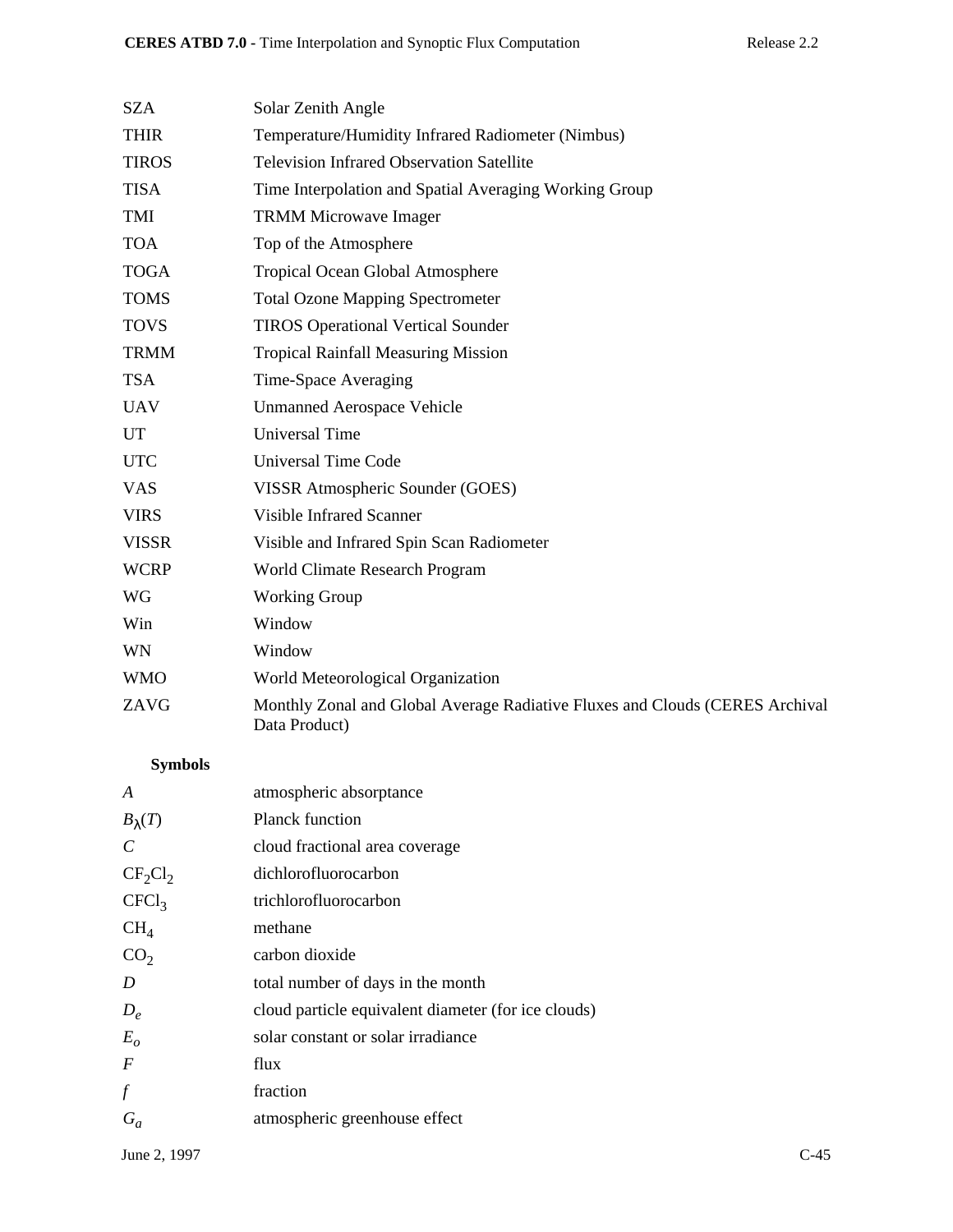| g                           | cloud asymmetry parameter                         |
|-----------------------------|---------------------------------------------------|
| $H_2O$                      | water vapor                                       |
| I                           | radiance                                          |
| $\dot{i}$                   | scene type                                        |
| $m_i$                       | imaginary refractive index                        |
| Ñ                           | angular momentum vector                           |
| $N_2O$                      | nitrous oxide                                     |
| $O_3$                       | ozone                                             |
| $\boldsymbol{P}$            | point spread function                             |
| $\boldsymbol{p}$            | pressure                                          |
| $\mathcal{Q}_a$             | absorption efficiency                             |
| $Q_e$                       | extinction efficiency                             |
| $Q_{s}$                     | scattering efficiency                             |
| $\boldsymbol{R}$            | anisotropic reflectance factor                    |
| $r_E$                       | radius of the Earth                               |
| $r_e$                       | effective cloud droplet radius (for water clouds) |
| $r_h$                       | column-averaged relative humidity                 |
| $S_{\rm o}$                 | summed solar incident SW flux                     |
| $S'_{o}$                    | integrated solar incident SW flux                 |
| $\boldsymbol{T}$            | temperature                                       |
| $T_B$                       | blackbody temperature                             |
| t                           | time or transmittance                             |
| $W_{liq}$                   | liquid water path                                 |
| w                           | precipitable water                                |
| $\hat{x}_o$                 | satellite position at $t_o$                       |
| x, y, z                     | satellite position vector components              |
| $\dot{x}, \dot{y}, \dot{z}$ | satellite velocity vector components              |
| Z.                          | altitude                                          |
| $z_{top}$                   | altitude at top of atmosphere                     |
| $\alpha$                    | albedo or cone angle                              |
| β                           | cross-scan angle                                  |
| γ                           | Earth central angle                               |
| $\gamma_{at}$               | along-track angle                                 |
| $\gamma_{ct}$               | cross-track angle                                 |
| δ                           | along-scan angle                                  |
| ε                           | emittance                                         |
| Θ                           | colatitude of satellite                           |
| θ                           | viewing zenith angle                              |
| $\boldsymbol{\theta}_{o}$   | solar zenith angle                                |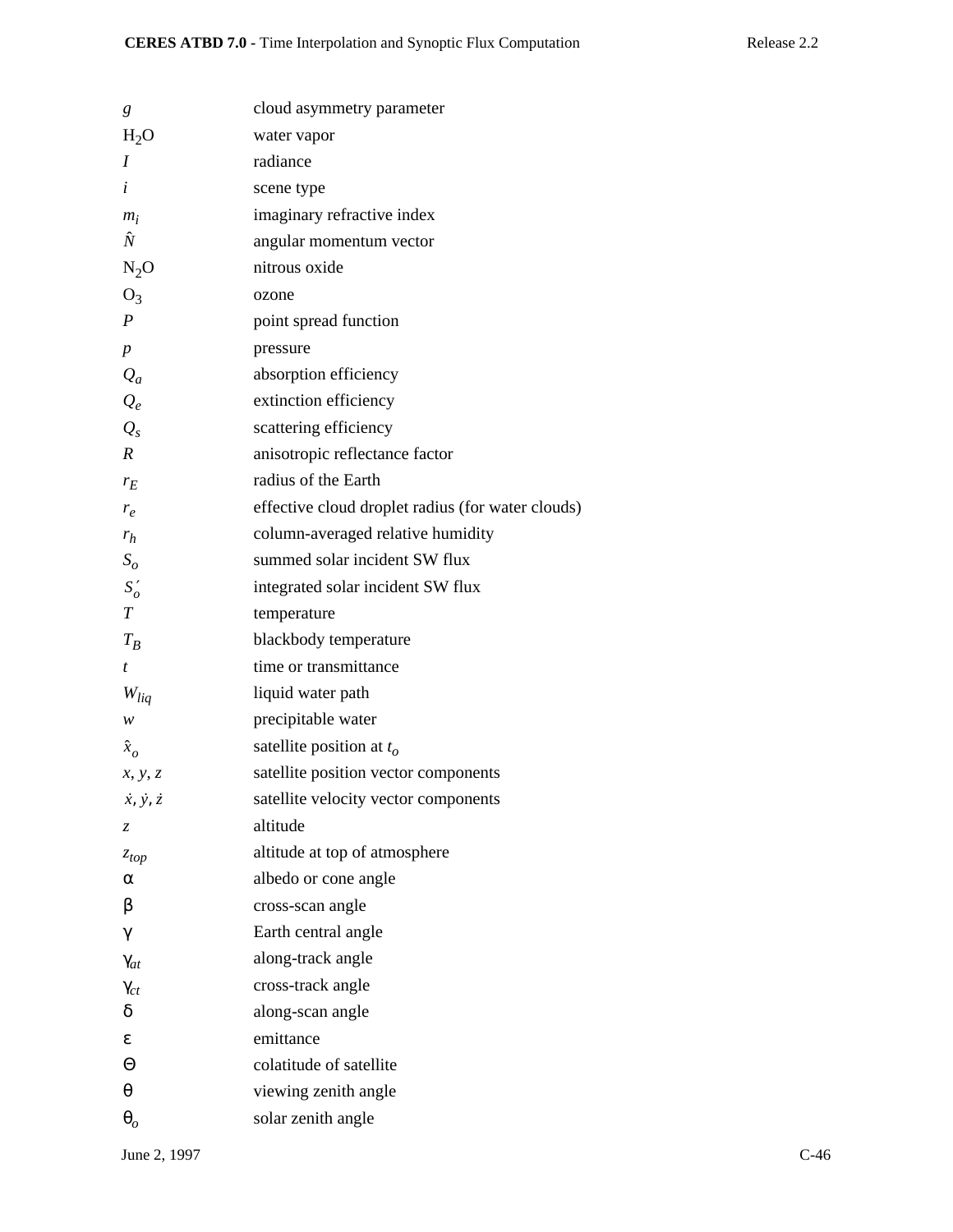| λ                       | wavelength                                     |
|-------------------------|------------------------------------------------|
| μ                       | viewing zenith angle cosine                    |
| $\mu_{o}$               | solar zenith angle cosine                      |
| $\mathbf{v}$            | wave number                                    |
| ρ                       | bidirectional reflectance                      |
| τ                       | optical depth                                  |
| $\tau_{aer}(p)$         | spectral optical depth profiles of aerosols    |
| $\tau_{H_2O\lambda}(p)$ | spectral optical depth profiles of water vapor |
| $\tau_{\text{O}_3}(p)$  | spectral optical depth profiles of ozone       |
| Φ                       | longitude of satellite                         |
| φ                       | azimuth angle                                  |
| $\tilde{\omega}_o$      | single-scattering albedo                       |

# Subscripts:

| cloud               |
|---------------------|
| cloud base          |
| cloud effective     |
| cloud               |
| clear sky           |
| cloud top           |
| ice water           |
| lower cloud         |
| liquid water        |
| surface             |
| upper cloud         |
| spectral wavelength |
|                     |

# **Units**

| AU                    | astronomical unit          |        |
|-----------------------|----------------------------|--------|
| cm                    | centimeter                 |        |
| $cm\text{-}sec^{-1}$  | centimeter per second      |        |
| count                 | count                      |        |
| day                   | day, Julian date           |        |
| deg                   | degree                     |        |
| $deg\text{-}sec^{-1}$ | degree per second          |        |
| DU                    | Dobson unit                |        |
| $erg\text{-}sec^{-1}$ | erg per second             |        |
| fraction              | fraction (range of $0-1$ ) |        |
| g                     | gram                       |        |
| $g$ -cm <sup>-2</sup> | gram per square centimeter |        |
| June 2, 1997          |                            | $C-47$ |